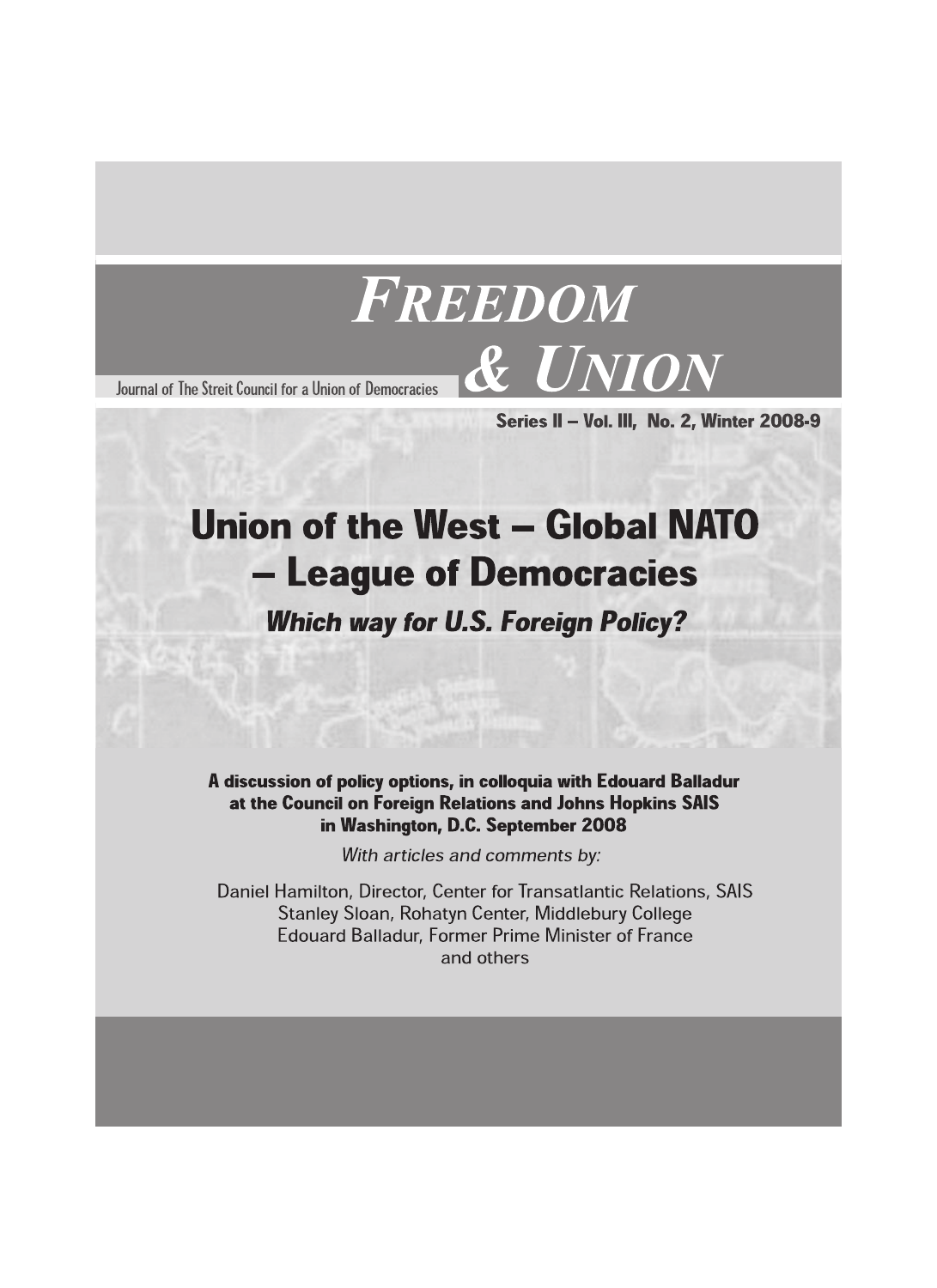## **Contents**

Prefatory Note

The Balladur proposals on the financial crisis

Summary view of the issues raised in the discussions

I. Balladur's Union proposal and the responses in Washington

Roundtable at the Council on Foreign Relations with former Prime Minister Balladur

Colloquium on Union of the West at Johns Hopkins SAIS Edouard Balladur: For a Union of the West Stanley Sloan: How to go forward with this initiative Daniel Hamilton: Union must build on the Atlantic acquis Audience Questions

II. "Global NATO", "League of Democracies", and "Union of the West"

Introduction: The relation of NATO's globalization to the League and Union proposals

Global NATO: Its place in the evolving Atlanticist tradition *by Emiliano Alessandri*

NATO's Third Era? *by Neil Bhatiya*

How can a Union of the West be formed *by Ira Straus*



February 2009 *Policy World*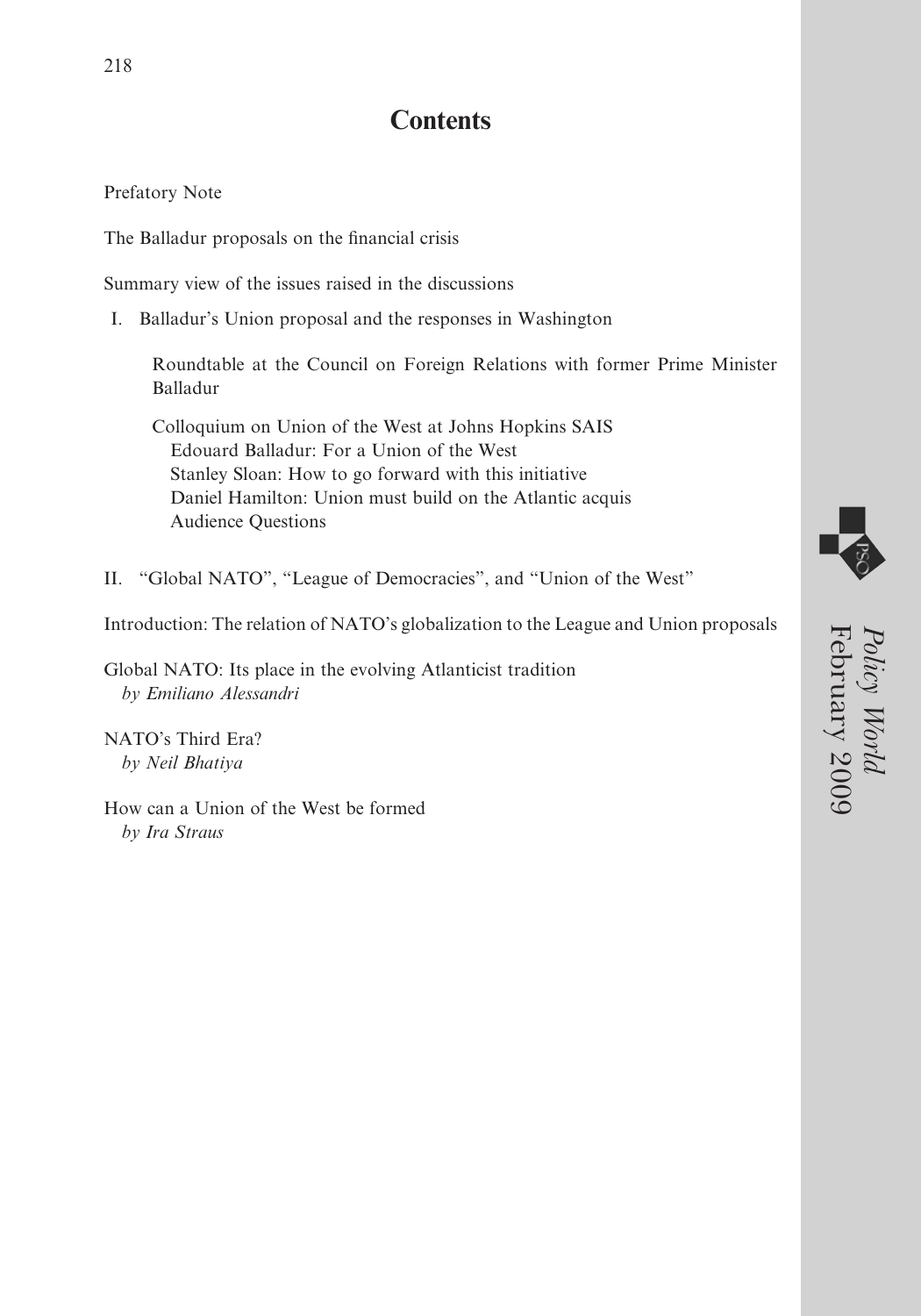# **FREEDOM & UNION**

Published by the Streit Council for a Union of Democracies, Inc., 1629 K St. NW Suite 300, Washington DC 20006. Editor in Chief: Tiziana Stella. Editor for this special edition: Ira Straus. Editorial consultant Rick Wicks. Research Assistants: Ian Reynolds, Kyle Longton. Authors' views do not necessarily reflect the views of the SC or the editors.

**About Freedom & Union.** Founded in 1946 by veteran New York Times correspondent Clarence Streit, *Freedom & Union* has chronicled the origins and growth of Euro-Atlantic institutions and provided a home for initiatives for them. Its policy is to think, write and act always in terms of all the democratic world, and not of any country in it.

**About the Streit Council.** The Streit Council for a Union of Democracies, Inc. is a 501(c)(3) Non-Profit Organization. Officers: President, Richard Conn Henry. Chairman, D. Bruce Shine. Vice President, Don Dennis.

Donations may be sent to "Streit Council", 1629 K St. NW Suite 300, Washington DC 20006, or online at [www.streitcouncil.org,](http://www.streitcouncil.org) click on "Donation". All donations are tax deductible.

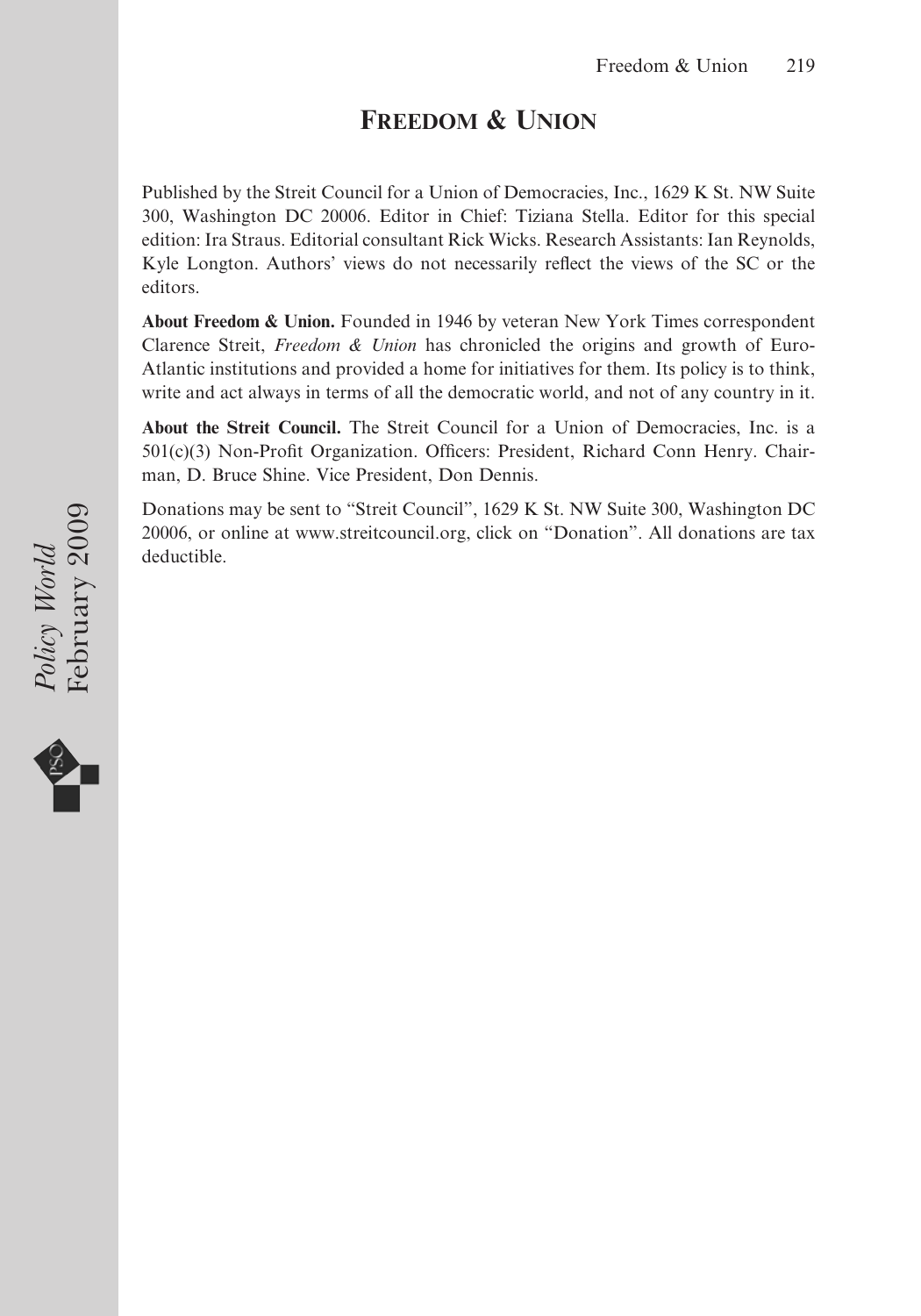# **Prefatory Note**

*For a Union of the West*<sup>1</sup> is the title of the latest book of former French Prime Minister Edouard Balladur. It goes far toward explaining the new Atlanticism of France; the current French government is headed by a long-time Balladur protégé, Nicolas Sarkozy. It has also made a stir in America.

Balladur visited Washington in September on the invitation of the Streit Council for a Union of Democracies. He put his proposal to U.S. Government officials and foreign policy experts, meeting with Secretary of State Rice, Senators Lugar and Warner, and other figures from both executive and legislative branches.

Balladur also gave an address at the Johns Hopkins School of Advanced International Studies (SAIS) in Washington, attended by an overflow crowd of 250 at the Rome Auditorium of SAIS, and led a Roundtable at the Council on Foreign Relations. Material from these events are in the pages below.



February 2009 *Policy World*

<sup>1</sup> Edouard Balladur, Pour une Union occidentale entre l'Europe et les Etats-Unis (Paris, Fayard, 2007). The U.S. edition is to be published by Hoover Institution Press later this year.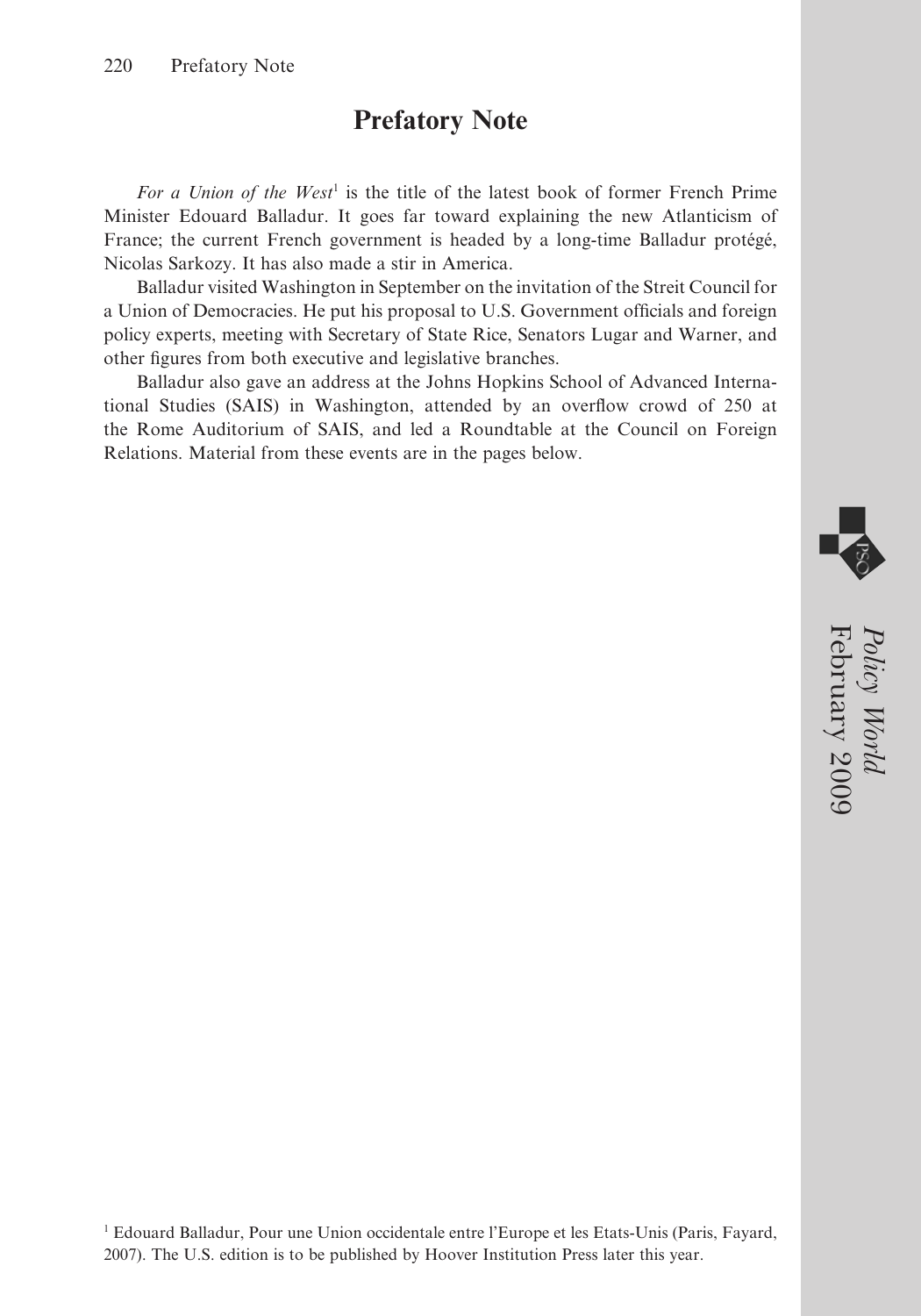# **The Balladur proposals on the financial crisis**

Balladur's visit to Washington coincided with the financial crisis. As a former Economics Minister, who together with James Baker had initiated the Plaza-Louvre accords, his overall proposal has two economic points of particular interest to policy-makers and policy analysts at this time:

- A. Coordination of financial regulation between the U.S. and Europe, with a view to avoiding regulatory gaps and financial crises such as the current one that spread from one side of the Atlantic to the other.
- B. Renewal of the currency coordination that Baker and Balladur had set up in the Plaza and Louvre G-5 accords in the 1980s, to avoid dollar-euro fluctuations of the size seen in recent years.

Policy analysis is needed on these subjects:

How regulatory coordination of the two sides could be set up with a view to preventing gaps in financial regulation.

Whether regulatory coordination could at the same time achieve the other objectives of favoring best practices, and harmonizing regulations to reduce the burdens and obstructions of separate regulatory regimes.

The extent of the costs of dollar-euro fluctuations to export industries and to job security.

The methods of currency coordination and macroeconomic harmonization most suited for the trans-Atlantic level today, learning from the experiences of the G-5 and the European Monetary System.



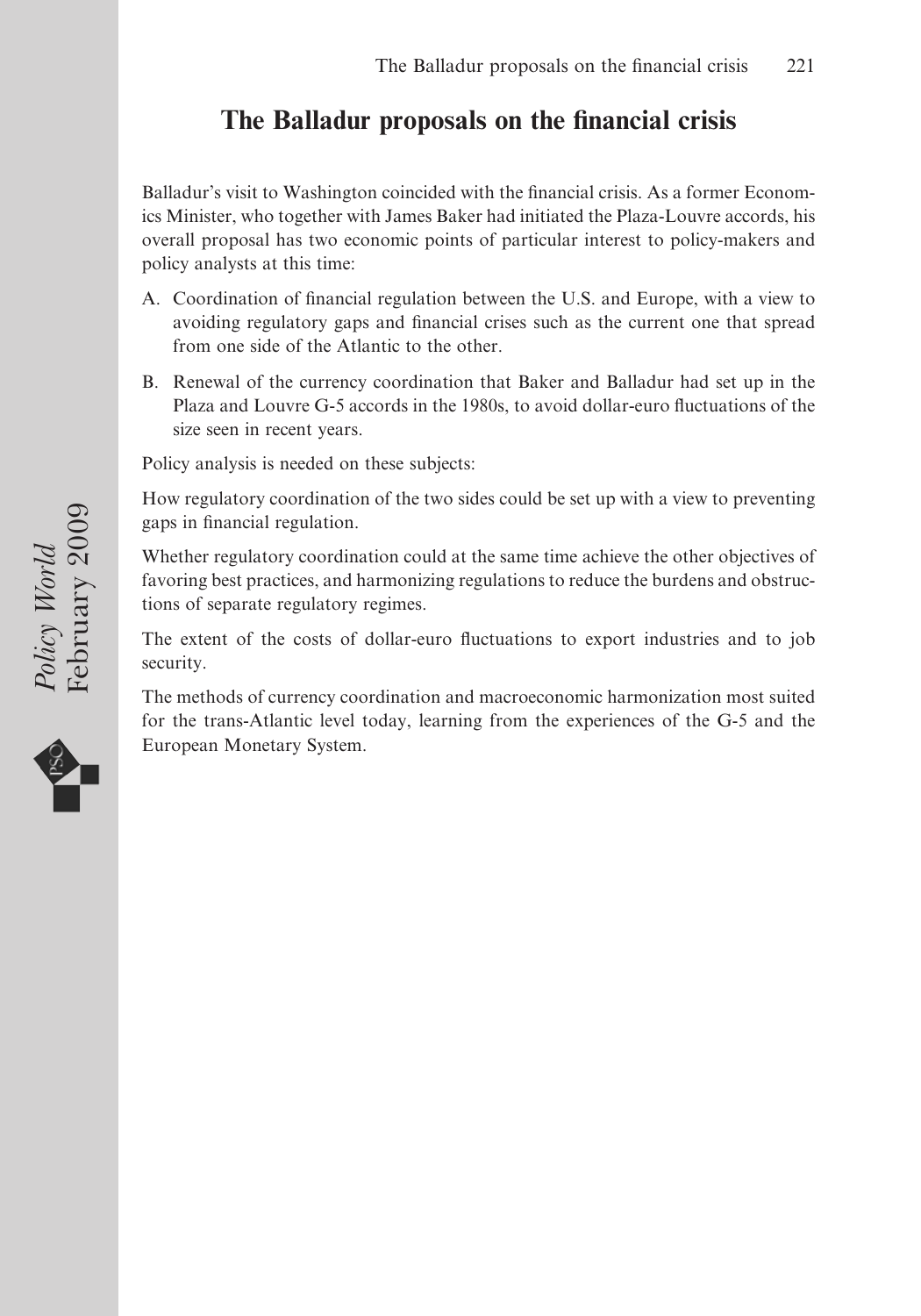### **Summary View of Issues Raised in the Book and in the Discussions with Balladur**

**1. The scale and implications of Western decline vis-à-vis emerging economies.** Balladur's book differs with several widely discussed recent works on Western decline. He views the decline as real but less drastic in objective terms than usually said: the West still holds over 55% of global GDP. However, he sees the decline as becoming dangerously sharp on the subjective level, and as likely to go farther objectively in coming decades. This discussion of a multiplicity of facets of decline has led to divergent views on the timeframe it implies for Union (as seen in the Modelski article in the previous issue of *Freedom & Union* and the Straus article in this issue). It has also led to praise for his book as more subtle and accurate than other recent writings on decline; more sound in its categories, since he counts "the West" as an entity whose weight is just as important as that of the EU and U.S. considered separately, and since he recognizes the U.S. and EU have a potential for building their future together not just for building it against each other; and more intellectually honest, in the sense that his prescription, Union, would be likely to serve its stated purpose of ameliorating Western decline in an evolutionary way, whereas prescriptions from some other writers, particularly those aimed against the Western alliance system which is portrayed as an economic drain on America, would be likely to induce the sharp decline they predict.

**2. The "open door" of the West.** Three views are expressed in the pages below on how open should be the door of the West for letting in more members. Balladur is the most cautious. He holds that the EU is already overextended, he opposes a League of all Democracies, and thinks that we should look rather at the advanced industrial democracies; but adds that one should never close the door permanently to others: he would "start with the obvious states, and then gradually over the years we will see what problems arise and how we want to solve them." Hamilton is the most inclusive; he argues that the institutional aquis of NATO includes an "open door" for inclusion of other countries that meet the standards. Alessandri takes an intermediate view. He argues that the expression of the "open door" in the Atlanticist tradition is even more emphatic theoretically than in Hamilton's statement, yet also more cautious in practice: the Atlantic Union is meant to be a nucleus for an eventual world federation, attracting others to reform in order to join it; but as long as the societies of the world are on deeply different levels of development, an Atlantic Union must serve in the meantime as a core power of the world order and a supplement to the outer circle of global institutions, so as to be able to guide international development, gradually and soberly, toward ultimate convergence on the modern democratic form of society.

**3. Europeanism and Atlanticism: allies or enemies?** None of the articles or comments below is against Balladur's proposal for a U.S.-EU Council. Nevertheless some of the questions express disquiet about whether it pushes its Europeanism in a manner that could be at the expense of Atlanticism. Such concerns deserve a forceful expression, so there is an adequate balance and readers can see how much could be at stake in some of the objections or concerns that are raised. We do not run such a forceful expression in these pages; in its absence, we will summarize in this paragraph the arguments made by John O'Sullivan against similar proposals. O'Sullivan is an Atlanticist and a Thatcherist; in the 1990s he founded the New Atlantic Initiative, an important post-Cold War *Policy World*

February 2009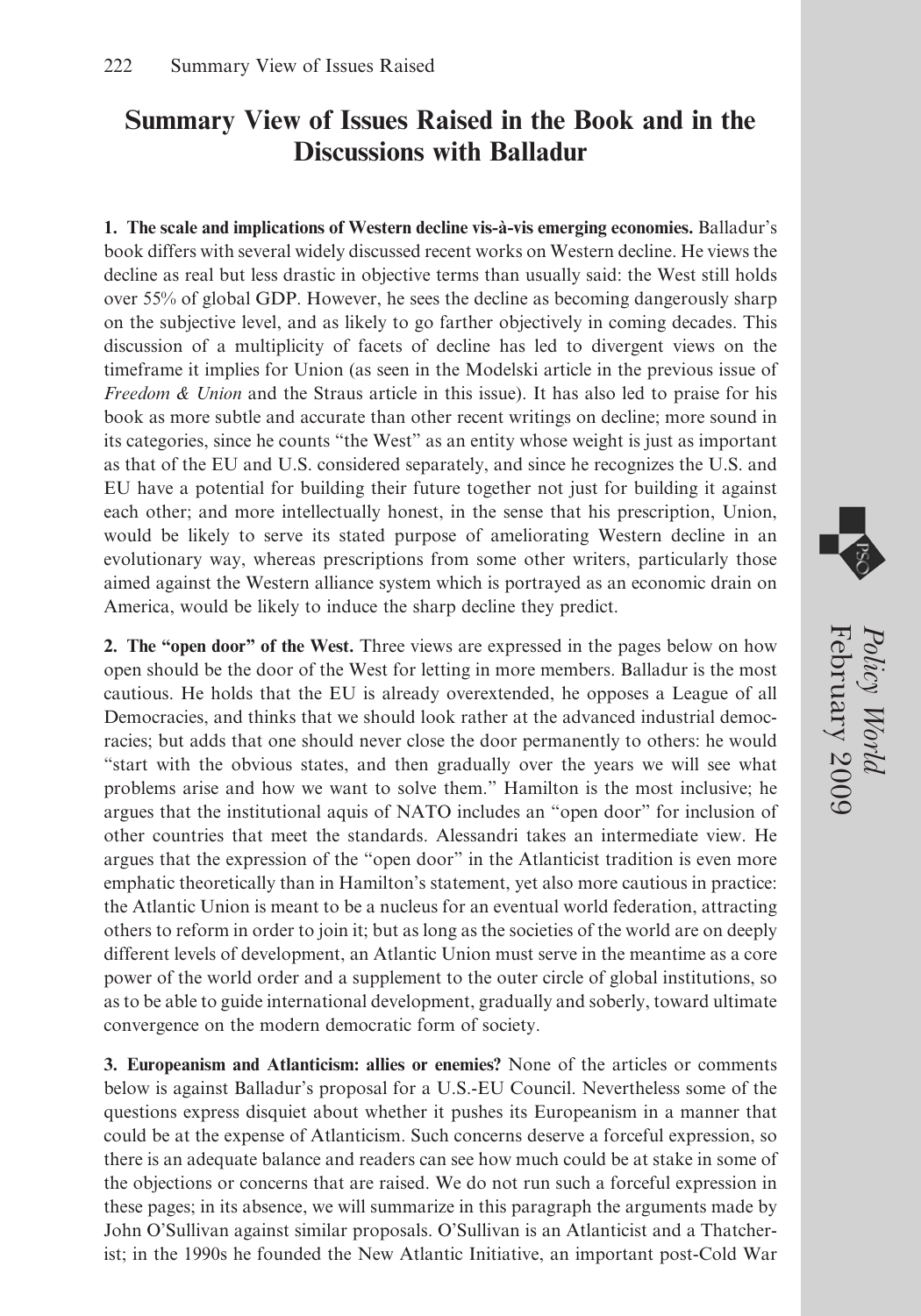Atlanticist NGO. He holds that the EU tends to undermine Atlantic unity, and that the U.S. should avoid giving a greater role to the EU collectively in America's dialogue with European countries. He would oppose a U.S.-EU Council, or any inclusion of the EU in the NATO Council. The existing multilateral Councils of NATO and OECD, he argues, get real work done, they have a culture of moving toward consensus, they accept the realities of relative power relations and leadership roles among their member countries, and they are fairly efficient about reaching a common decision on major issues. US-EU relations are necessarily more limited and less useful: the EU is obsessed with establishing an identity independent of the United States and there is no habit of reaching agreement. And unions of two parties work poorly, there is no possible leadership role, no possible weighted voting arrangement, only either agreement or disagreement. The U.S.-EU relation should not be given a big new status, lest it compete politically and psychologically against the more useful NATO and OECD relations. If the EU were injected into the NATO Council, it would add no military power but only obstruct agreement. If the EU becomes able to command its members to follow a common policy in NATO, it will completely obstruct NATO. We will have thrown away a fairly strong, imperfect, but working trans-Atlantic Union, and gotten just a consultative US-EU talk-shop in its place.

Balladur, to be sure, has ample respect for the existing power of the West. He does not want to undermine its effectiveness. He advocates inserting the EU into NATO decision-making only *after* the EU has sufficient military and foreign policy capacity to justify it.

Nevertheless, he does not wish to build his Union on NATO, but on a Council of the U.S. and EU meeting as equals in a bilateral format. It is to this structure, even if it proved feeble, that he would give the powerful names, "Union" and "the West". Could it serve to push to the side the existing Atlantic institutions, with their weaker names and identities if stronger practical work? Perhaps O'Sullivan points to a genuine risk here.

How to move forward with Balladur while avoiding such a risk was an unspoken concern behind much of the discussion with him in Washington. Several people said the proposed Union should include also the NATO and OECD members that are not in the EU. Balladur agreed that a way should be found to do this, and added that the Union should include NATO per se, but without offering a formula for this yet; he emphasized that his proposal was not carved in granite and that this problems could be worked out through further discussion.

**4. The "acquis Atlantique"** (the cumulative integration achievements of the Atlantic institutions). Hamilton defined the acquis as beginning with the NATO treaty of 1949 and holds that a Union of the West should be based on it. Balladur used the same assumption to draw the opposite conclusion: he rejected the use of the Atlantic Alliance as a basis for a Union of the West, on the ground that it is too much tainted by its historical origin as a Cold War entity. Two articles on "Global NATO" below trace the acquis back much farther than Hamilton: to two generations of Atlantic alliances prior to 1945; to the intentions of NATO's founding generation, whose ideas were mostly developed during the World Wars and interwar years not the Cold War; and to a tradition of Atlanticist thinking going back to the late 1800s with a worldview on global not just European stabilization and progress. By implication they are saying that the existing Atlantic institutions provide a more solid basis for Union than a new U.S.-EU Council would, and if the existing institutions are incorporated into a Union together with a U.S.-EU Council, it would have to be done without subordinating them to that Council.

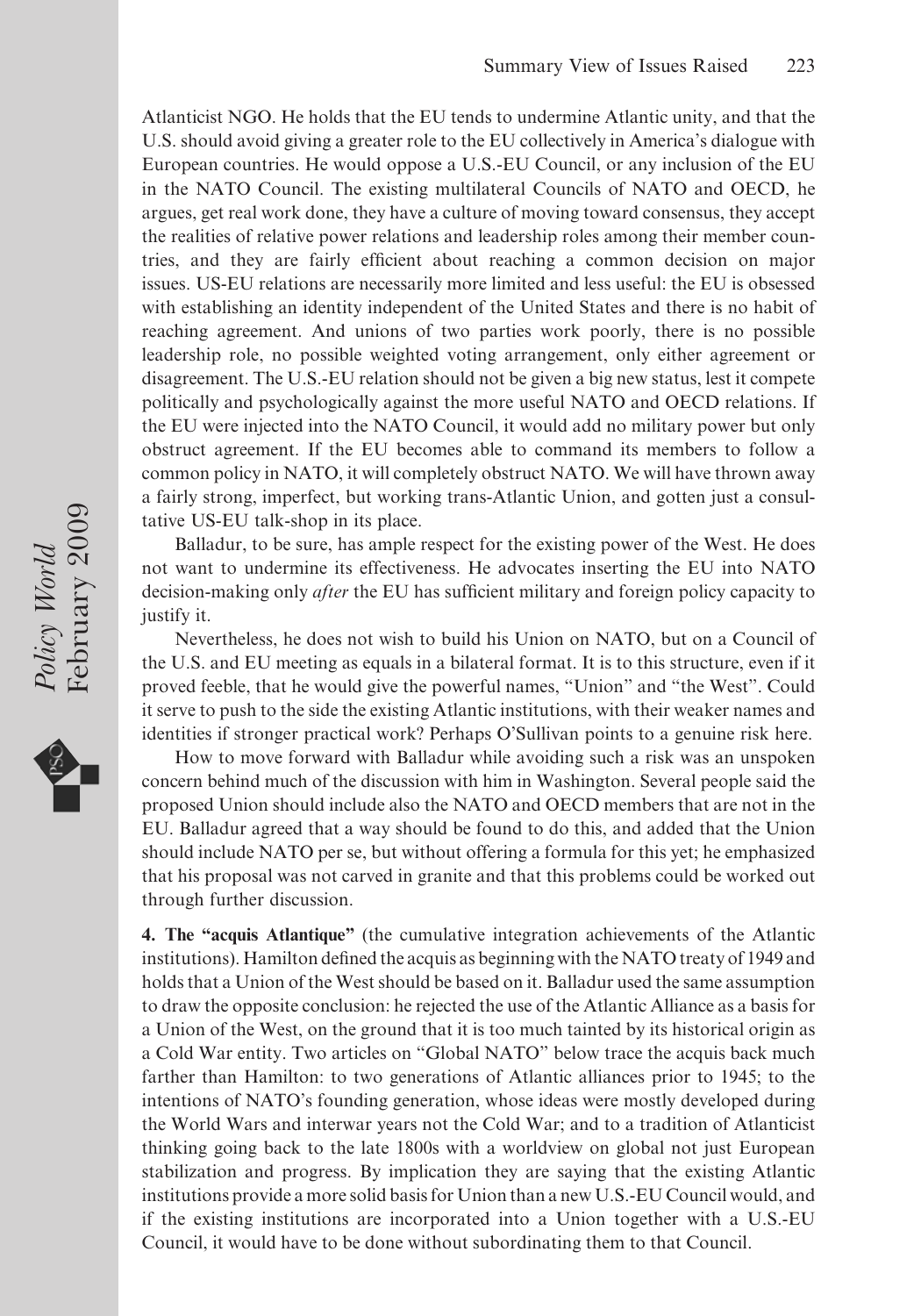# **Roundtable with Edouard Balladur at the Council on Foreign Relations**

September 10, 2008

The former Prime Minister presented his proposal for a "Union of the West", beginning with upgrading the U.S.-EU Summit into a Council meeting four times a year, to consult on all foreign policy issues with a view to voluntary coordination on them when agreement is found. In the economic field, he suggested developing a single free transatlantic market, going beyond the program of the Transatlantic Economic Council recently set up by the U.S. and EU to harmonize regulations, by adding currency coordination and a customs union. A discussion followed, focusing on the merits and means of upgrading the U.S.-EU relationship.

*Who to include in "the West"?* Several people asked how Balladur defines the West. How does it differ from the OECD world; would he see it expanding ultimately to include other countries? How can it be done without the Japanese, the Australians, the Canadians, especially when the rising power of China is specified as a motive for the union? One questioner stated outright that you cannot form such a Union and keep out the Japanese and the other advanced democracies. Balladur answered that in his proposal the West is defined as the European Union and the United States; while this left a problem of what do with those who would be left outside, particularly Canada, also Australia and Japan, he thought it was a problem that could be solved. Also, he said, the U.S. is together with these countries in other institutions and would retain these arrangements; the existence of the Union would not mean abandoning our other relationships.

*The word "Union".* There were many questions about the use of the word 'Union'. Several said it was not needed; the U.S.-EU Council he proposed was only for consultations; calling it a "Union" could make it harder to reach the goal, by raising nationalistic fears, without adding anything; and nationalistic tendencies are strong at this time. Alternatively, it was said "Union" is a good word, raising hopes as well as fears, and fits his long-term goals not the Council, which could more accurately be called something simple like Trans-Atlantic Council. Finally, one person said he should not retreat at all, Union was timely in view of the financial crisis, the costs industry is paying for currency fluctuations, and the unique moment of almost no anti-American governments in Europe. Balladur answered that there is no strict legal definition of a union, but there is no problem using a different word if Union is not a word people like. He described nationalistic reaction as a natural but an outdated impulse that people need to learn to overcome, as no country today can solve the main international problems facing it by acting alone. He recalled that it would have been tempting for France, after 1945, to stick to a nationalistic reaction against Germany, but instead it decided to reconcile with Germany and build a European Union, which has made all European countries stronger.

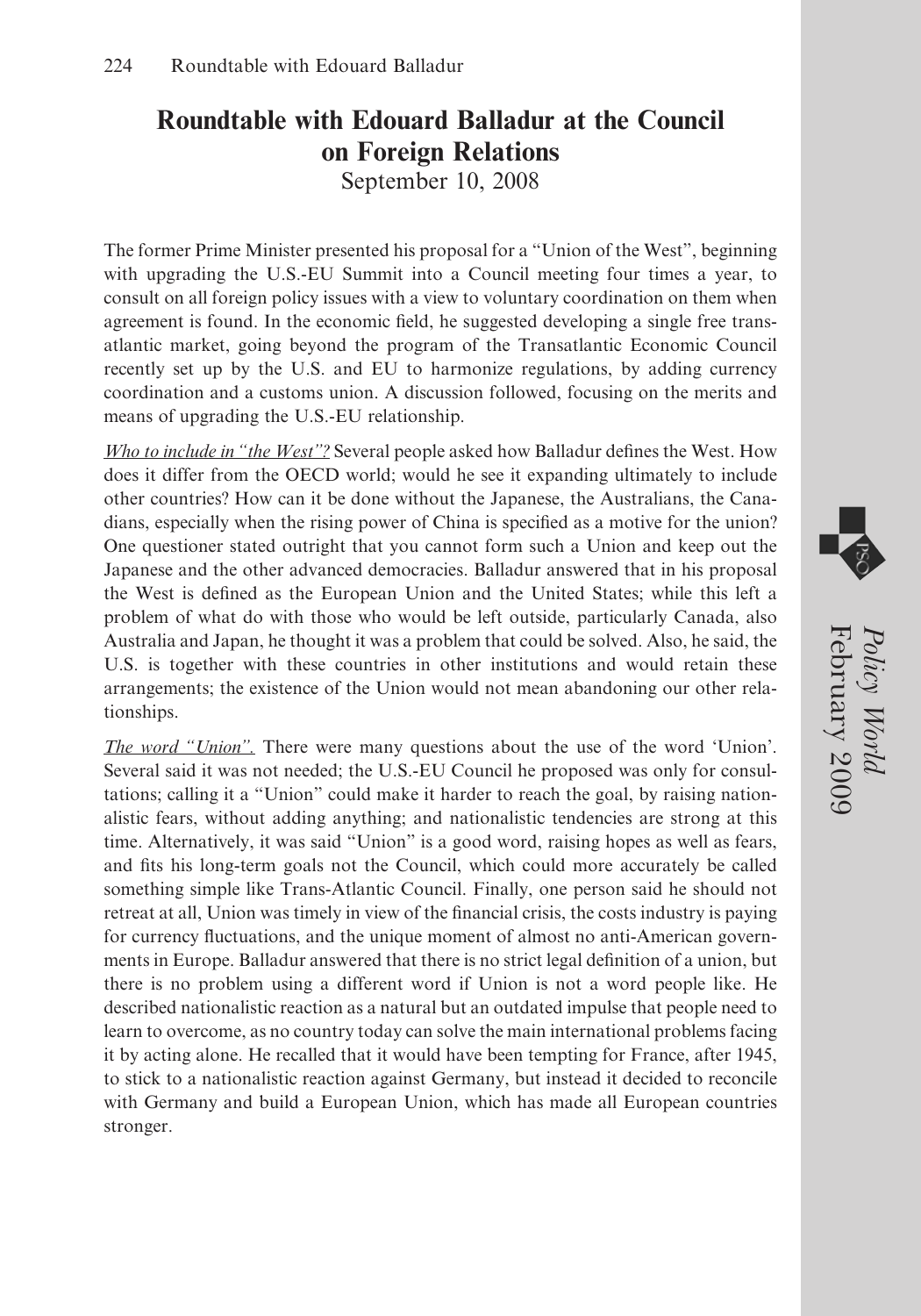# **Colloquium**

### **Johns Hopkins School of Advanced International Studies September 11, 2008**

#### **For a Union of the West**

#### **Edouard Balladur\***

These remarks are based on the author's September 11 address at Johns Hopkins SAIS. After he spoke, there was a panel with comments, and questions and answers from the audience; these appear below following the speech.

Today is the anniversary of a tragedy suffered by the United States of America; a tragedy that we also experienced, as French people and as Europeans. And on this very sad anniversary, I would like to express anew here, and renew, the sense of solidarity between our two peoples.

The reason I wrote my book a few months ago was to address the enhancement of the relationship between Europe and the United States in the new conditions of the world. These relations are sometimes good, sometimes not so good. And sometimes they are simply not enough.

There is no need to enumerate all the issues we are dealing with today. You know them as well as I do—terrorism, financial instability, erratic exchange rates, the future of a number of counties around the world. These are issues that we need to deal with whether we are European or American. To a great extent they are shared issues; they are common problems for which we need to come up with a common response.

Why are we able to think in terms of a common approach? First of all, because we share a number of beliefs, not least our love of democracy and of freedom. There is also a series of military and economic interests that we share. In fact we already work together on many things.

Indeed, over the course of my discussions the last few days here in Washington, one thing I was often told is: we already have many different bodies where we can have talks between Europeans and Americans, so what is the point of creating a new body? There is the Atlantic Alliance, there is the G8, there is the UN, there are meetings between the President of the United States and the President of the European Union.

However, this is not enough. We will only be able to address and solve the issues we face jointly if we become more united than we are at present.

\* Edouard Balladur was Prime Minister of France from 1993 to 1995. Earlier he was Minister of Economy and introduced liberalizing economic reforms. Throughout his political career, he has been a member of the Gaullist party, Rally for the Republic; as a leader within the Gaullist movement, he is credited with having drawn the mainstream of French Gaullists back into a pro-European Union stance and into abandoning anti-American attitudes. The current President of France, Nicolas Sarkozy, rose within Balladur's wing of the Gaullist movement and, in Balladur's government, served as his spokesman and his Budget Minister. From 2002-2007 Balladur presided over the National Assembly's foreign affairs committee; at present he heads the Commission on Constitutional Reforms.

Policy World<br>February 2009 February 2009 *Policy World*

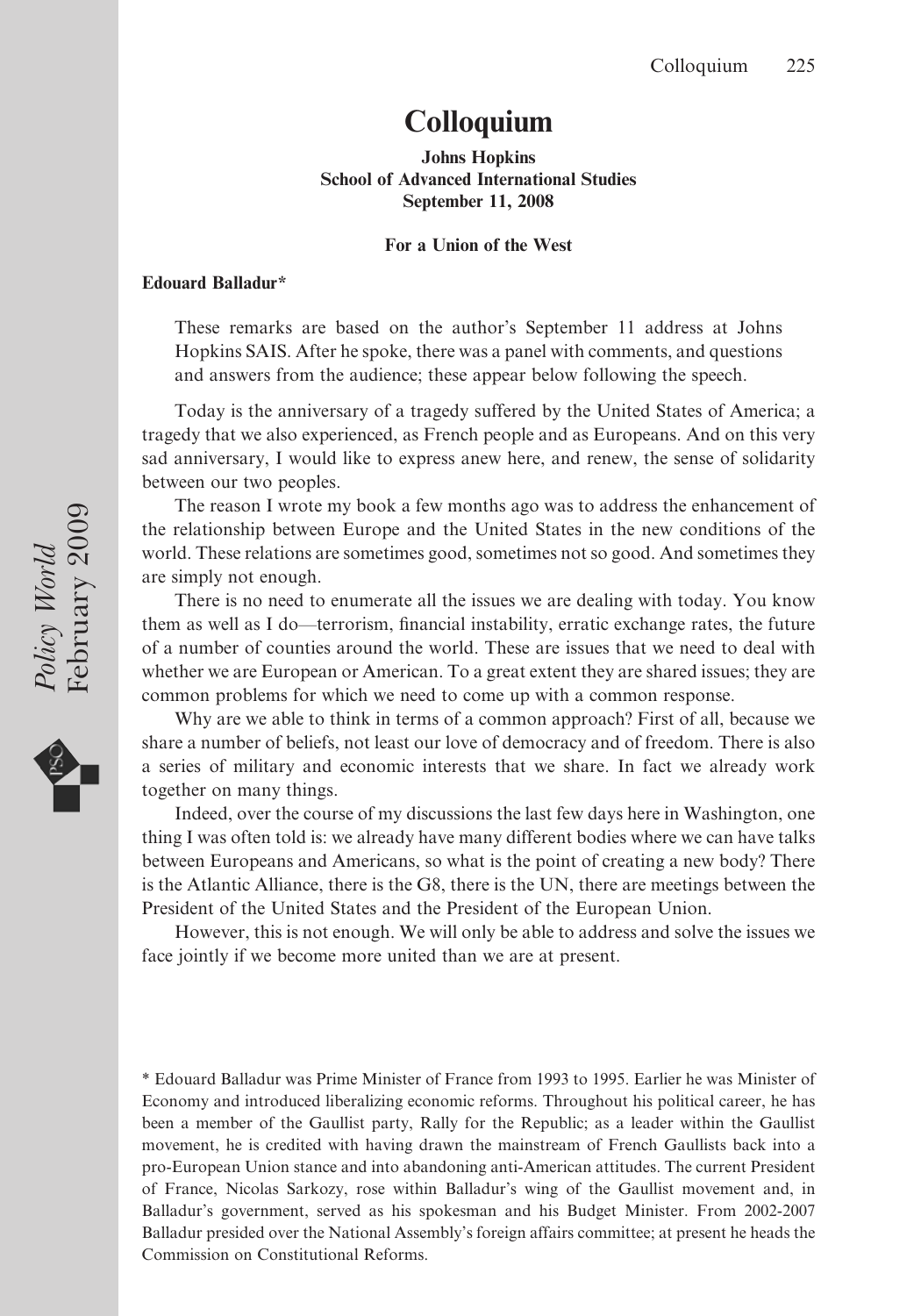\*

We—the EU plus U.S.—represent approximately 800 million people. In twenty years' time, global population will have jumped from about 6 billion to perhaps 9 billion.

We still—and I insist on the word, still—account for over half of the world's GDP. We represent a little more than 55 percent; twenty years ago we represented about 70 percent; thirty years in the future we might represent only about 30 percent of global GDP. It is a relative weakening, if you will, compared to the rest of the world.

I was interested to read in a US newspaper that what was being prepared for the next president was a forecast of what the world might be like in the future. It made the same assessment that there was going to be a relative weakening of the countries that border the Atlantic Ocean. It is as if the world were slipping away from the West.

For centuries the West dominated the world; today it is facing competition, and is not organizing itself to deal with this situation. Its material strength is still unparalleled, but its moral strength and self-confidence are continuously weakening. History is beginning to be made without the West; perhaps one day it will be made against it. To avoid this, we need to strengthen our ties and join together for common action in the world.

What do we need to do for this purpose? It may help to set targets or objectives; then we can consider the means to achieve them.

As a first objective, we need to enhance our trade relations and eventually create a great Atlantic Market. Already, today the US invests in Europe a lot more than it invests in any other region around the world and Europe invests a lot more in the US than in any other region. Some studies indicate that on the two sides of the Atlantic Ocean we have twenty million people whose jobs are derived from exports to the other side of the Ocean. We are becoming an economic grouping; we need to overcome the various barriers that stand in the way of our grouping.

A second objective is to harmonize, as far as possible, our banking and financial market regulations. We are seeing at this very moment that when there is a gap in legislation on financial activities, be it in Europe or the United States, it has led to serious instability and could even trigger a lasting crisis. And we are seeing that when there is a crisis on one side of the ocean, it spreads to the other side. Therefore, we need better harmonization of our various forms of legislation.

A third objective is to remedy the disorder in the monetary sphere. There is a huge fluctuation in the exchange rate, which is supposed to create equilibrium but is actually creating confusion. A few years ago a euro was worth about eighty cents, not long ago it was up to a dollar fifty. This is not conducive to stable trade relations.

What do we see today? We have a serious financial crisis, we have a serious banking crisis, we have a serious exchange rate crisis. But we haven't added things together. I haven't heard anyone say that the president of the United States and the leaders of the European Union have met to discuss this, even though this is one of the major issues that we need to deal with. Of course, the ministers of finance have met and the governors of central banks have met, but has anybody addressed such issues as: Is it sustainable to have, on the two sides of the Atlantic, interest rates, decided by the central banks, that are as different as they are today? Wouldn't it be good for the US President, along with the Secretary of the Treasury and the Chairman of the Fed, to meet with the European Union President and the President of the euro group, which is the group of ministers of finance along with the head of the European Central Bank, to discuss these issues? But they have not met to discuss these issues, they have not taken the slightest initiative in February 2009

*Policy World*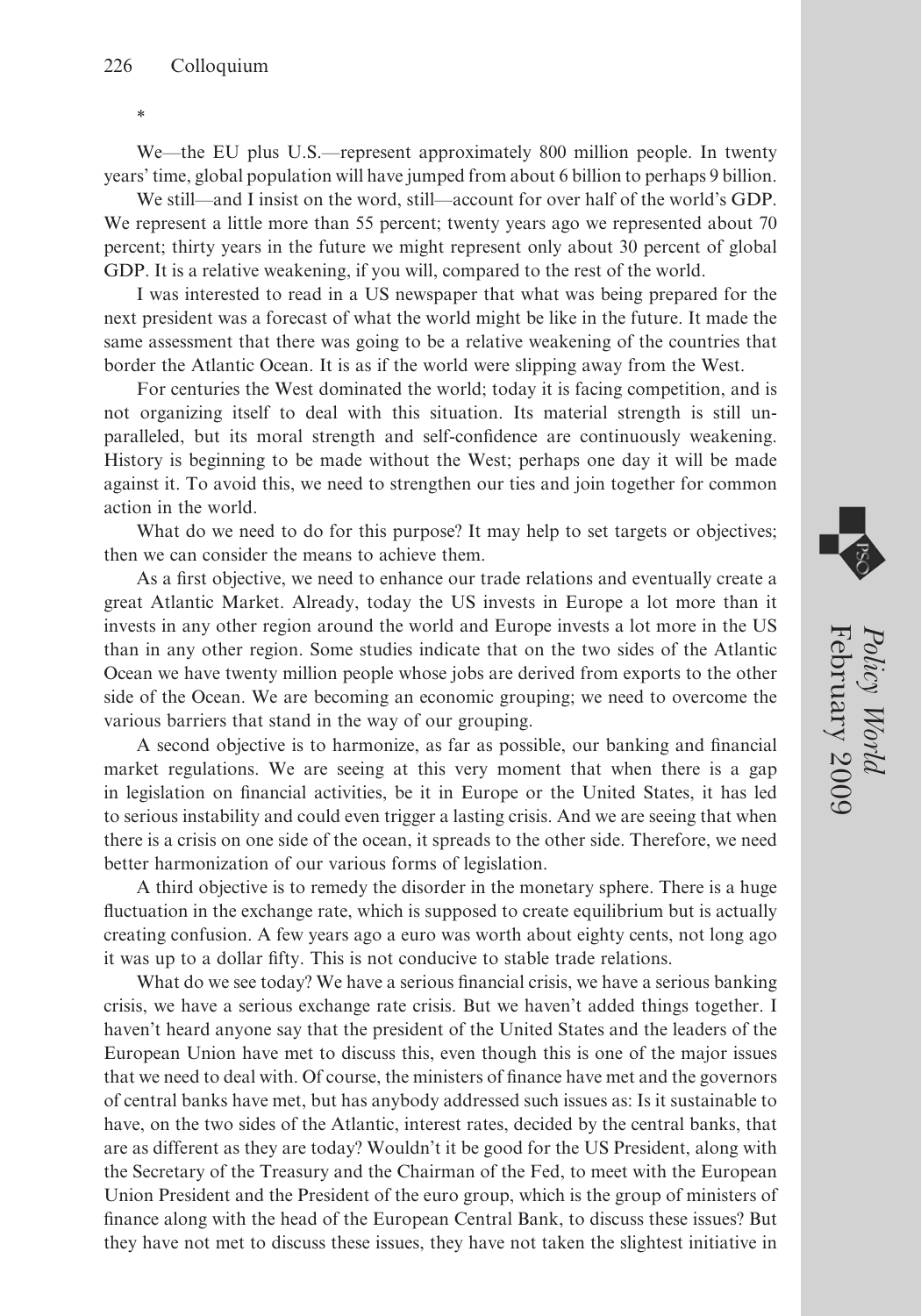this regard. And yet this type of discussion could lead us to solutions. Here is a positive proof of what more can be done. We need an upgraded system for meeting together at the highest levels, because this can produce results.

On currencies, I believe that we should look at an approach that would resemble what used to be the European Monetary System (EMS). In it, there were ranges or thresholds for the currency exchange rates, and guidelines for how the governors of central banks work. The same thing was done in the G-5 under the Louvre Accord. I was Minister of Finance at the time, James Baker was in charge of the Treasury under President Reagan. Exchange rates had been fluctuating and people understood that it was going beyond the fundamentals; it was affecting trade and there was talk of a protectionist crisis. We came up with an agreement that made it possible to stabilize exchange rates. It worked fairly well for a time; the crisis was dissipated. A year later, in 1987, it was forgotten; a Wall Street crash came along, and it undermined everything we had done. Now we are once again paying high costs for currency fluctuations. We need to try again, and this time make it last, as it did in the European system.

As regards military issues, we will need to rebalance the functioning of the Atlantic Alliance for a better distribution of responsibilities, update the NATO strategic concept, and clarify the conditions for it to intervene outside of its traditional geographical area, which is itself expanding, and the rules allowing its members to intervene in one or another region of the world without the consent of their allies while nonetheless using the instruments of the Alliance. These reforms will become possible if the EU reorganizes itself, with flexibility for cooperation in a "variable geometry", and if a serious military cooperation develops among its major Western European countries.

The Atlantic Alliance is still useful. It is intended to unite us. Yet it is out of balance, so great is the self-assurance of one side of the ocean and the resignation of the other. Our relations are strained.

I would ask you to picture our situation this way: Europe and America are threatened by identical risks. We have common interests far stronger than those that divide us, shared convictions, a single civilization, a shared vision of man's role in the world. Everything should draw us closer together. Yet we cling to quarrels of another time, as if the world had not changed, as if we were still in a position to contend alone for world domination.

We need to open our eyes before it is too late—before our divisions have done us irreparable damage. Sometimes it seems that it is our divisions that people would rather cultivate, with persistent care. Yet, whatever people may say, Europe has no better possible ally than America. And America has no better possible ally than Europe.

Europe and America do have an underlying unity, despite all the differences that are played out in various international theaters, and that give people so much cause to doubt it. To unite us, there is a powerful transatlantic economy. There is also a deep community—a community of civilization and of the very concept of freedom and of life in society. We both believe in democracy, and, while we put it into practice to varying degrees, we do so far more than the other parts of the world.

What remains to be done is to breathe new life into this western unity, and build common institutions that enable us to act together in the world. We are no longer the exclusive holders of power, but the prosperity and peace of the world still depend to a great extent on our cohesion. With still over 55% of global GDP, the North Atlantic will remain the commercial and financial hub of the world for a long time to come. A political existence needs to be given to this space.

Policy World<br>February 2009 February 2009 *Policy World*  $\overline{\phantom{a}}$ 

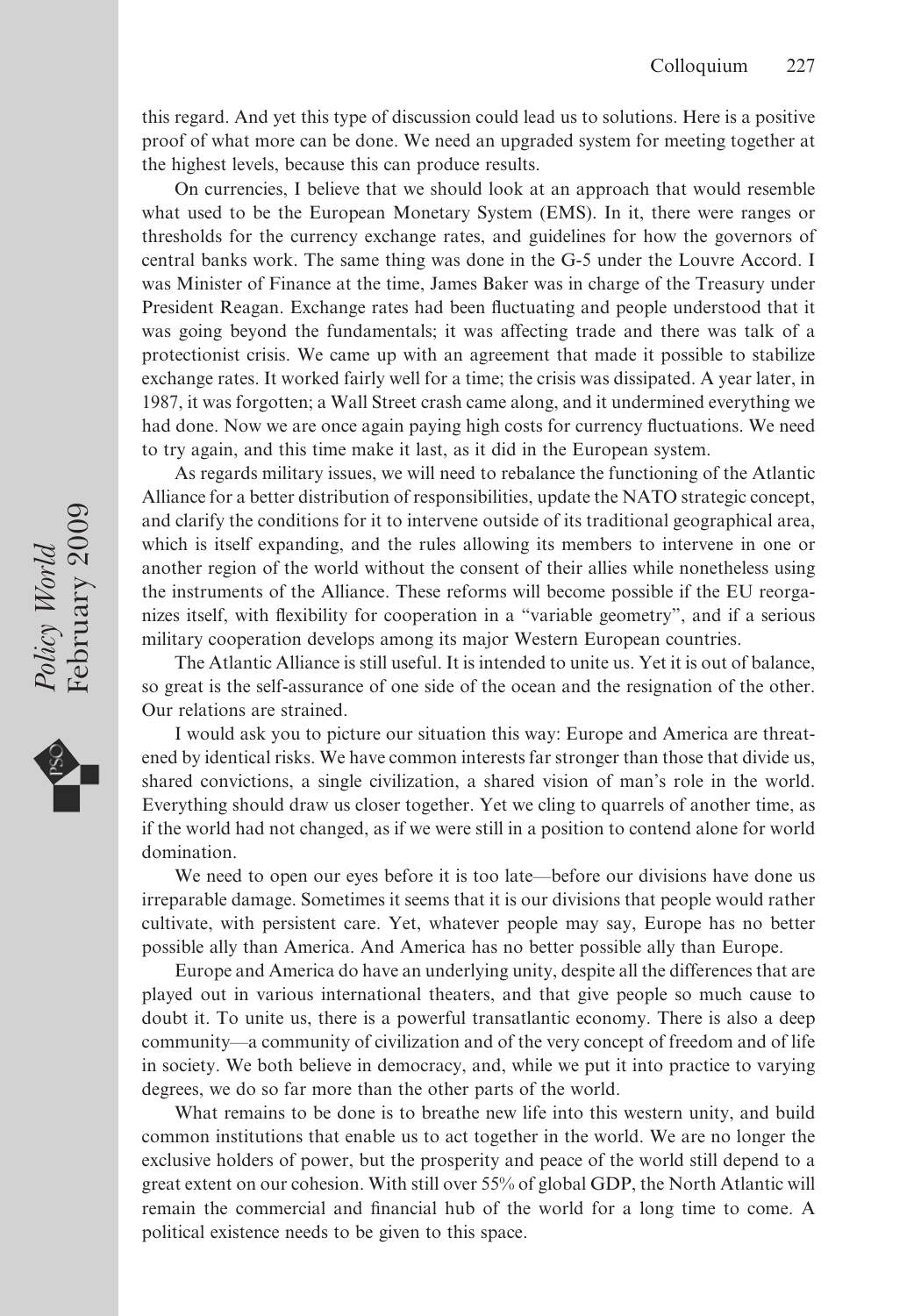To face up to the most serious issues, it is not enough to improve our existing cooperation. We need a new organization, a fresh departure. We must be bold and build a true Union traversing the two shores of the ocean.

The Union should have an Executive Council, convening the presidents of the U.S. and EU every three months, with support staff to prepare and follow up on their work. A more effective European Union, with ratification of the Lisbon Treaty which provides for a longer term EU president, is necessary in order to create this Council. If the Council has positive results, then the Union of the West will be able to go farther. It will need solid institutional instruments. To be frank, however, I do not see this as a possibility yet; it will be the task of the entire next generation.

Americans still believe that very little can be accomplished without their leadership. This is true today, but won't be for long. Within twenty years, sea changes will occur in the balance of power. Time is of the essence.

A revolution of mindset is needed, both in Europe and the United States. Each must give up nostalgic ways of thinking. It is the kind of revolution that creates a future.

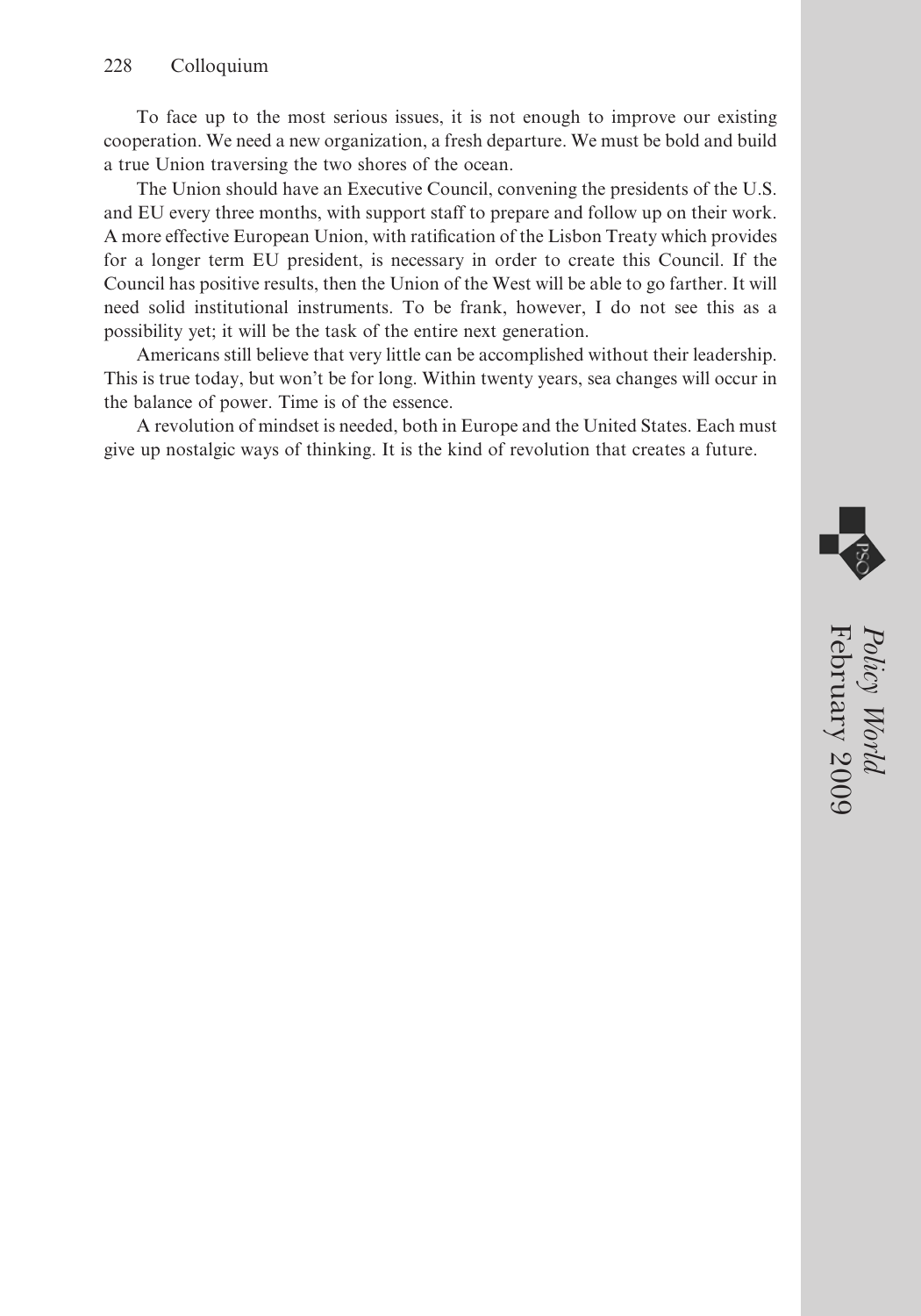### **Comments**

### *Stanley Sloan*\**: How to go forward with this initiative*

Prime Minister Balladur has put out some very important suggestions. I think they need to be heard.

It is impressive, to begin with, that he has come forward with these ideas. Political leaders have a responsibility to look beyond current problems and try to imagine the future, not to just accept the status quo. Those of us in the academic environment perhaps have a responsibility to contribute ideas; political leaders have a responsibility to try to turn ideas into action and Prime Minister Balladur has set out on that path.

As he has discovered, there is plenty of skepticism among observers, experts, and politicians here about the goal that he sets out, a very impressive goal. I am familiar with the resistance that he has talked about to these kinds of ideas. I myself am an unreconstructed Atlanticist; I think the values, the interests and the futures of the United States and Europe are inextricably linked. It may not always be convenient to say this, it may not always be politically correct, it may even appear not to be true at times when we argue with each other, but I believe that is the bottom line of our relationship.

Nearly a decade ago I was working on an interpretive history of the transatlantic relationship. At the end of my book, after trying to do what I could have done at the Congressional Research Service—an objective, non-partisan analysis—I advocated an Atlantic Community Treaty Organization. One of the questions that I was asked was: What would this organization do? What kinds of meetings would it have? Put some meat on the bones. And so I prepared a draft of a new Atlantic Community Treaty, spelling out the terms of it, discussing how it would work and how after 9/11 it would have helped the United State and Europe respond to the attacks. Then there was this interesting response: Some very bright and intelligent American and European diplomats said, we've got so many meetings already, we've got so many organizations already, how could I convince my Minister to approve another organization, another set of meetings? I would respond by saying, I can come up with several of these organizations and meetings that probably could be eliminated and make plenty of time in your Minister's schedule. Then of course you incur the wrath of those people who have a stake in *those* organizations—but in any case, I understand very well the kind of criticism that you are encountering.

It is of course not unreasonable to ask those of use who are proposing a new organization to suggest ways of making it manageable as part of the relationship. It is one of the challenges in following up on this kind of proposal.

Another question I encountered when putting together my proposal, and that is relevant also to the Prime Minister's, was: Who you would include in this organization?



<sup>\*</sup> Stanley Sloan has worked at the CIA as NATO and European Community desk officer and Deputy National Intelligence Officer for Western Europe; and, from 1975 to 1999, at the Congressional Research Service, where he became Senior Specialist in International Security Policy. He is presently visiting Scholar at the Rohatyn Center for International Affairs at Middlebury College. His is most recent book is *NATO, the European Union and the Atlantic Community: The Transatlantic Bargain Challenged* (2005). He spoke at this colloquium on behalf of the Streit Council, as a member of its advisory board.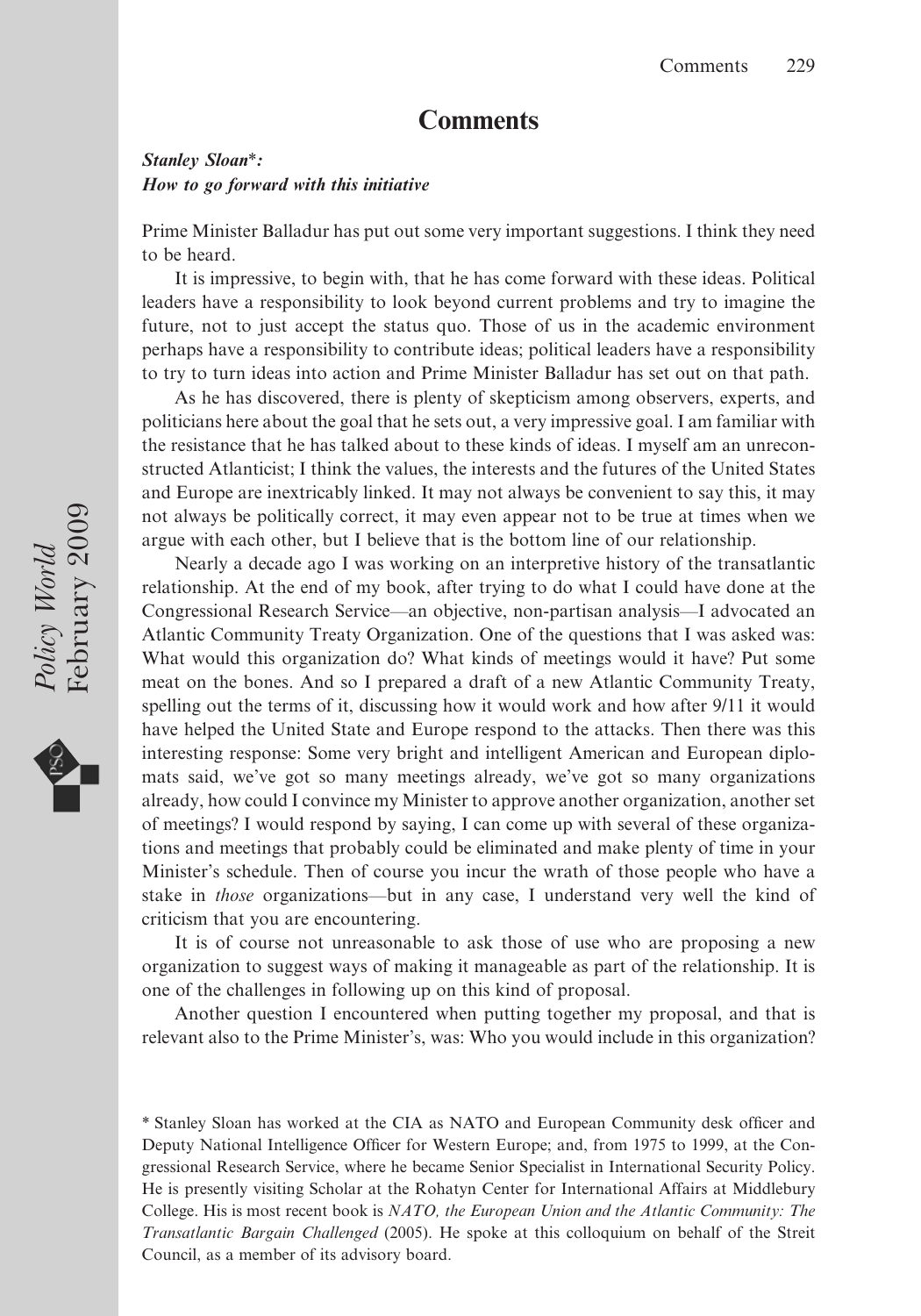I concluded that the best way to start would be to start with all of the members of the European Union and all of the members of NATO. If you just make the arrangement between the United States and the European Union, you leave out countries that really ought to be included—Canada, Turkey, Norway—while some European Union countries in turn are not members of NATO. I would suggest this perhaps as an amendment to the Prime Minister's proposal. The details, as the Prime Minister said, can be discussed; it is the principle that is important: the principle of intensified cooperation between the United States and Europe.

There is a problem in requiring that Europe get its act together, by approving the Treaty of Lisbon, before embarking on this intensified transatlantic cooperation. The fact that the Lisbon Treaty faces an uncertain future reminds me of how important it is to look at European integration as a process.

It is something I made note of many years ago, when drafting the first-ever formal estimate by the U.S. intelligence community on European integration. Following Henry Kissinger's declaration that 1973 would be the "year of Europe" in U.S. foreign policy, the intelligence community decided to produce an estimate on the European Community's future. As a European analyst at the CIA, in between assignments to the U.S. delegation to East-West troop reduction talks in Vienna, I was designated to draft the estimate. In the draft, I used an expression that had been used by a few academics but which had not been prominent in U.S. government assessments, referring to the dynamic in Europe as that of a "*uniting* Europe." The draft (and completed estimate) concluded that the final outcome of the process might remain very unclear for many years and could face a variety of advances and setbacks.

My point is that we should not wait for any particular development in the process of European integration before taking steps to intensify transatlantic cooperation. The European Union will continue to evolve toward an undefined end point; it is critically important that its further evolution take place within the framework of effective Atlantic community collaboration.

It is also important, if this idea moves ahead, that it move as something that is being done because it is seen as being consistent with the values and interests of the United States and Europe, and also in the best interests of peace and well being in the international community. It should not be done in a framework of creating new enemies. It should be a positive initiative. One can make it clear that other countries, if they are acting in ways consistent with the principles, would be welcome, if not to become members, certainly to become cooperating partners in this effort.

That said, I think it is a very constructive initiative and I hope the principle of enhanced cooperation helps guide the future of US-European relations in the coming US administration.

#### **Edouard Balladur: Response to Stanley Sloan**

It is true that this is a proposal that has triggered a certain degree of skepticism. This form of the skepticism is not the same in Europe and in the US. In the US, the response would mainly be, why would we need this? Things are going pretty well. In Europe and in particular France, there is another feeling, which is that you do not want to find yourself trapped into an exclusive relationship with the United States. There is the idea that Europe is also about relations with Russia and with the Mediterranean region, and you would not want this framework to undermine such relations.

February 2009

*Policy World*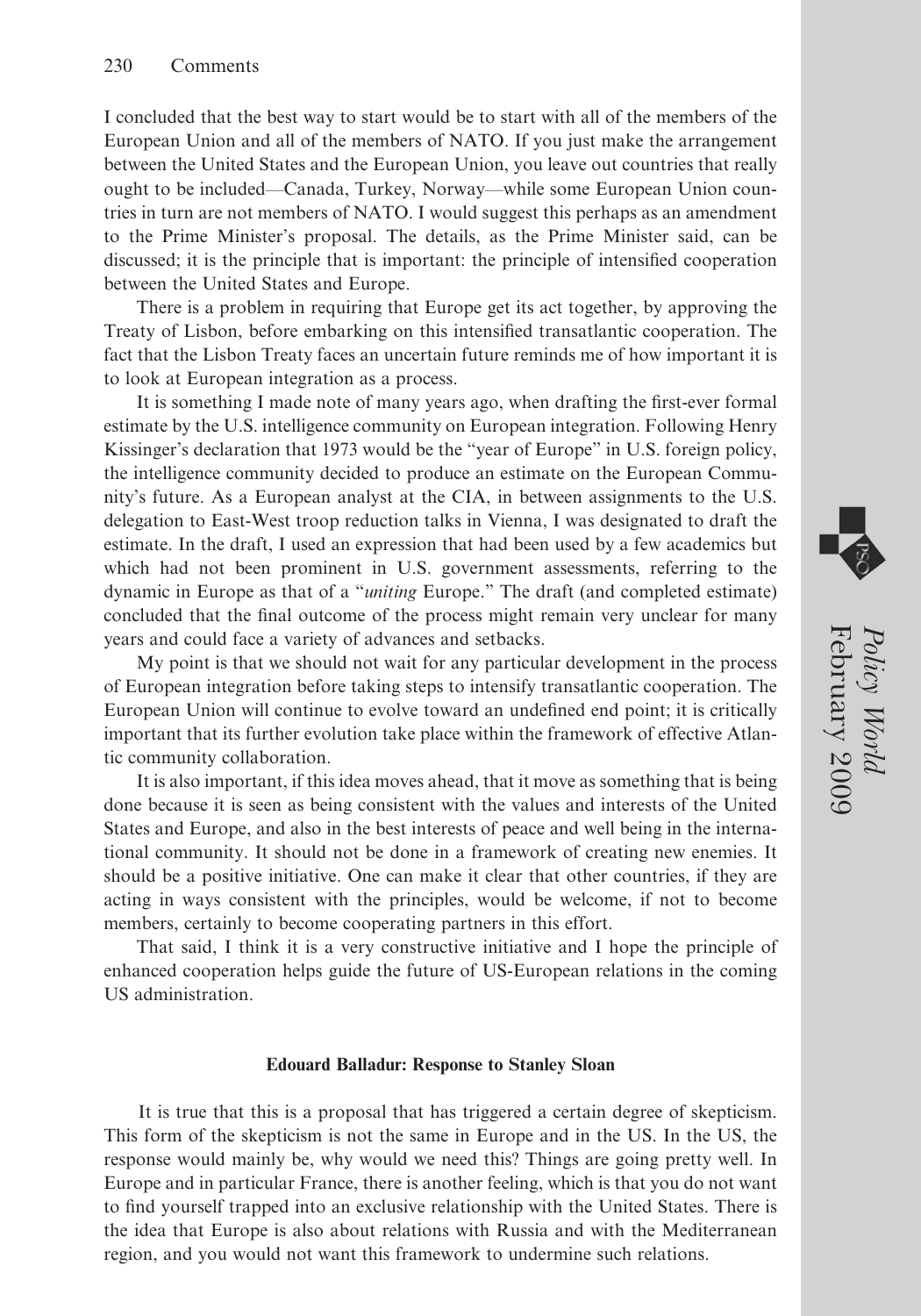If we are candid here you might also want to mention the sense of distrust vis-a-vis the United States because the United States is very powerful, and because you get this impression that the United States prefers to speak with different partners taken in isolation rather than taken together. But what I am advocating here is a balanced relationship with two partners on equal footing where we have populations which are about the same, and economic outputs which are about the same. Militarily there is a big difference because the US makes an effort that the Europeans are not making, even though they will have to in the future; again the idea is to have a balanced relationship. In order to have this, first of all we need Europe to organize itself, and also to make efforts which it has not made.

Now regarding this new organization and the idea that you would want to include all of the member states of NATO. Well, why not? In Europe we have the notion of various circles: those who are part of the European Union, and those who are doing additional important things such as the euro. Half of the European Union members are part of the euro zone. And then we have the other countries, which have various special arrangements for cooperation. We have just suggested for instance an enhanced type of cooperation with Ukraine. We have the same type of relationship with Turkey as well as with a number of North African states. So there are a number of relations between Europe and its neighbors. Now, how would you want these neighbors, such as Turkey, Ukraine, or Norway to be represented? That's something that we would need to discuss. I do believe that you would want to have some type of representation for these states. You would not want to have a separation here.

#### *Daniel Hamilton*\**:*

#### *Union must build on the Atlantic acquis*

This is a courageous effort by the Prime Minister. The easiest thing to do would be to criticize it, by pointing to all of the differences in policy across the Atlantic, or to underlying trends, demographic or economic or political, that might be pulling us apart. But that would distract us. We need to look at the proposal and what it might mean for us.

When you put forward a proposal like this, it is of course hard to outline everything in advance. Still one can ask: What would this Union actually consist of? How would it come about from where we are today? What is the foundation upon which to build?

I believe there is a foundation. One way to think about it is to use Euro jargon. In the European Union one talks about the 'acquis', the accumulation of what Europe has achieved in integration, with all the principals and regulations that comprise the European Union today, and that those who aspire to join have to sign up to. I would argue that there is also such a thing as an 'acquis Atlantique'. It is not written down as much, certainly not in the lengthy volumes that the EU has come up with, but it is the foundation upon which one can build. A former student of David Calleo at SAIS, a

\* Daniel Hamilton has held several senior positions in the State Department, including Deputy Assistant Secretary for European Affairs, responsible for NATO, OSCE and transatlantic security issues, U.S. Special Coordinator for Southeast European Stabilization, Associate Director of the Policy Planning Staff, and Senior Policy Advisor to the U.S. Ambassador in Germany. He is author of a number of works on transatlantic relations. He is presently Professor and Director of the Center for Transatlantic Relations at the Paul H. Nitze School of Advanced International Studies (SAIS) of Johns Hopkins University.

Policy World<br>February 2009 February 2009 *Policy World*

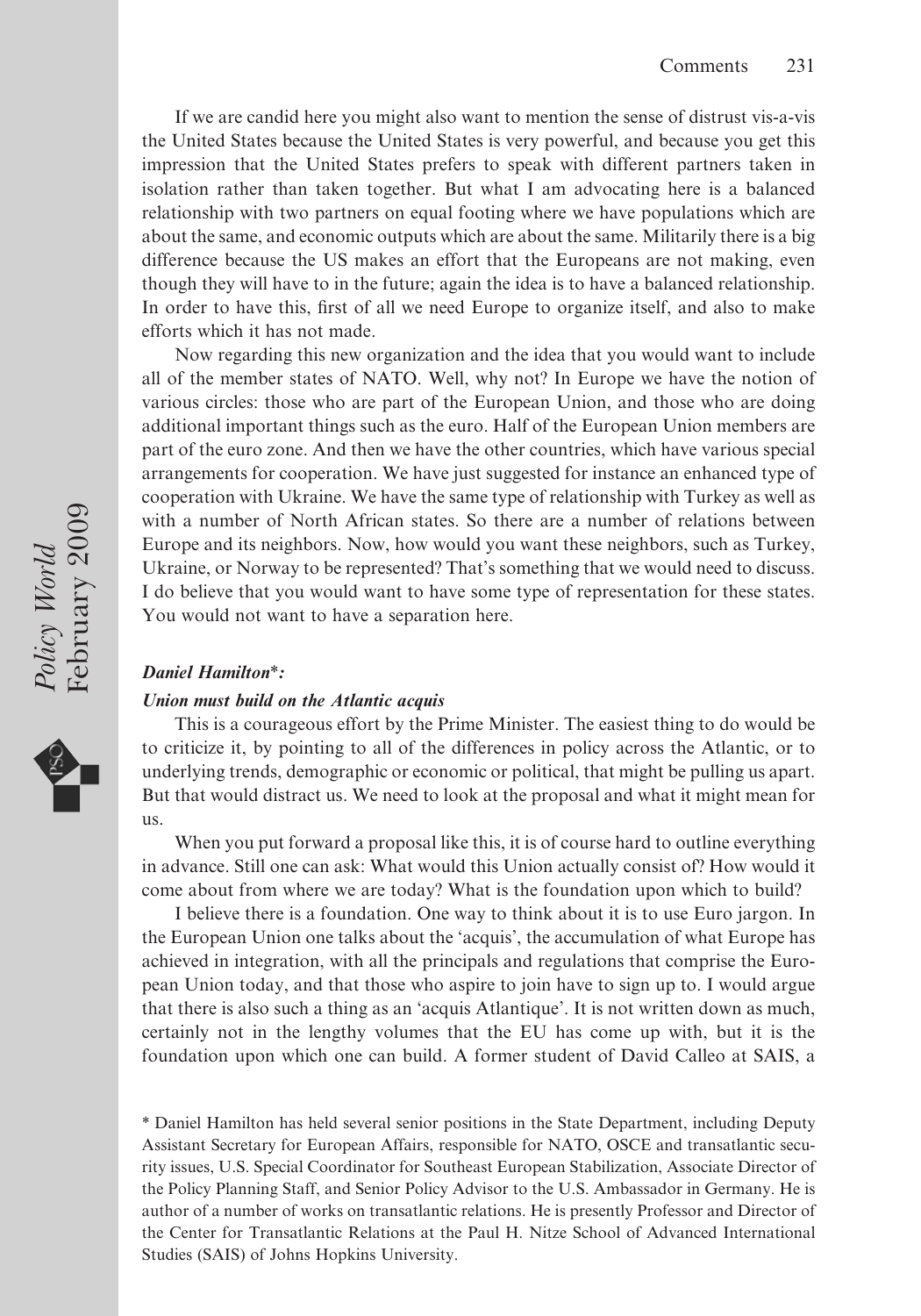German national named Peter Barschdorff<sup>2</sup>, has written a dissertation on the 'acquis Atlantique'. He includes documents, dating from the North Atlantic Treaty of 1949 to the Transatlantic declaration of 1990 when the Cold War was ending, and the new Transatlantic agenda between the US and the EU in 1995. I would add the Washington declaration of 1999, with its short statement of common principles and norms.

We say all the time that we agree on these principles, but when one looks at them, one sees there are some basic principles and processes that, having evolved over time, affect how a proposal like the present one would work. One is nondiscrimination, a core principle that would have to be applied. Another, which had to become a reality after the end of the Cold War, is what I would call 'the open door': this community is open, undefined in its end state, and others could join if they meet the criteria and the principles the others have evolved. Another is, to keep your word and carry out your agreements. Finally, a process that you could call constructive abstention: if you don't agree with where the basic community is going, don't try to undermine it, step back, opt out on some aspect, but don't hold the whole thing up.

We don't always honor these processes, on either side of the Atlantic; often they are honored in a breach. But when we do dishonor them by some action or other, the reaction says something about the relation. The reaction of the partner is not often, 'why did you do that?' it's usually, 'how could you have done that?' It is a very different reaction than we have with many other countries. The expectation is that the members are going to follow these practices. It is a more emotional relationship; the closest relationships are the ones that contain the most emotion. The biggest arguments are usually the ones in the family. This underscores the notion that there is something real here, a foundation upon which one could build if one wished.

Today we are in a different world. It is an open but fleeting moment. One could try to identify elements to reshape the agenda. As to a forum in which that could take place, it would seem to me that we do need some sort of way in which all EU and NATO member states would be able to talk to each other and not be split up.

When I was in the State Department, we used to go around with what we called the 'Euro mess'. It simply showed all of the circles of the European countries and who is in what group. Actually, the fact that there are overlapping, integrated institutions creates a certain sense of security, so let's not worry if institutions overlap, it's whether they are doing anything that is the issue.

The institutions were geared back then to a particular transformation, that of stabilizing the European continent. That was most of our agenda. Today our agenda is still that in the wider Europe, but it is not such an overwhelming part of our agenda. We have a whole new agenda about the world at large. Now the question is whether Europeans and Americans are prepared to work together to deal with a major range of issues beyond Europe that neither one of us can deal with alone very well.

There is yet one more agenda, which is in fact an objective reality: that we are not drifting apart when it comes to our societies, we are virtually colliding. The integration between our two continents is much greater today than it was during the Cold War. In terms of the integrative factors, we've become much closer together than ever before in



<sup>2</sup> The work has been published: Peter Barschdorff, *Facilitating Transatlantic Cooperation After The Cold War: An Acquis Atlantique* (New York, Palgrave, 2001), also [http://www.amazon.com/](http://www.amazon.com) exec/obidos/search-handle-url/ref=ntt\_athr\_dp\_sr\_1?%5Fencoding=UTF8&search-type= ss&index=books&field-author=Peter%20Barschdorff [Ed.]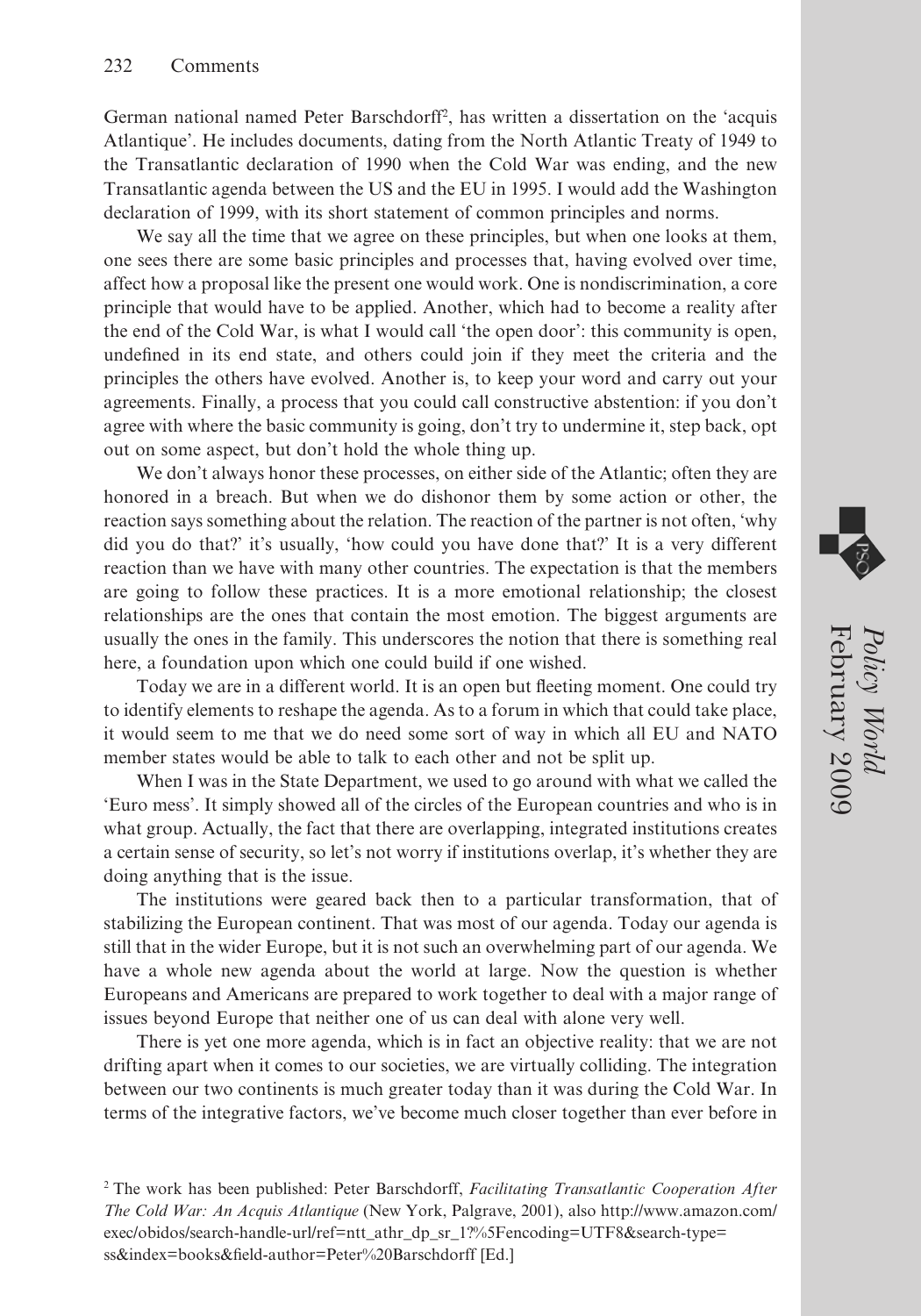our history. We're more tied to each other and have a greater stake in each other's economic success than we have ever had before.

There are initiatives underway to tackle the agenda posed by this reality. But as yet they don't have the sense of lift, or the sense of priority, that the Prime Minister is trying to give. That is the distinctive element of his proposal.

If you look at the New Transatlantic Agenda, the basic framework for US-EU relations as agreed in 1995, it is very ambitious in scope. It has all sorts of things we should have been doing. It has one hundred and fifty joint actions we should be taking. But if you go to these meetings, you see that the principals sit there with a brief and look dully at it. They have part of a day; every issue takes up about thirty seconds of their time. There has been some improvement, but it is a process without direction. There is not a sense of prioritization. There is not a strategic point to it; the US-EU relationship is still non-strategic. It has not got this sense that the alliance used to have. It needs a different type of focus. And it needs to be redone.

The Prime Minister proposes an integrated transatlantic market. Today there is the Transatlantic Economic Council, and that is exactly, almost obsessively, what it is supposed to be doing: to start to clear away barriers. The model is not a trade agreement but a single transatlantic market as a goal. And yet where are we? We are hung up on the definition of what constitutes a clean chicken. This is what is holding up the single market across the Atlantic. Unfortunately it is a Franco-American issue. This is the reality: if people are not really committed to the goal and the priority, 'clean chickens' will define your agenda. It becomes ludicrous. That is where we stand.

We have to reflect: what is distinctive about this relationship today in the world that we are in, rather than the world that we were in? It is distinctive at least in one sense: if we do agree across the Atlantic, we are almost always the core of a global coalition that gets something done. And if we disagree across the Atlantic, we are almost always the brake on any global coalition that gets anything done. We cannot say that about any other relationship. That is still what makes this relationship distinctive.

Further: the US might believe it is the indispensable power, and we might also believe that this relationship is indispensable. Yet even this is insufficient. We can get together; in the end we need also to get together with others. If we try to define the West against the rest, or without the rest, we will end up with a world without the West. The principle of nondiscrimination, open door, or inclusion has to be part of this. We often can lead the way on issues but the others have to come along. We have to restructure our institutions to take account of the changing calculus of power. Somehow this has to be done with the notion that others are involved and can participate, and are equal players. If we can do that, then together we can extend our influence. And we can advance our values and interests.

#### **Edouard Balladur: Response to Hamilton**

You are quite right: there is an "acquis Atlantique", and a very significant one at that. In the military field and in a number of fields there is an acquis Atlantique. It is extremely helpful; we would have to draw on that.

But at the same time, I have to be extremely clear here: It is not based on the Atlantic Alliance that we can come up with this Union. The Atlantic Alliance is a very useful one, it has been useful in the past and it still is, but it bears the marks of its origin, since it was built in the framework of the Cold War in order to protect Europe.

Policy World<br>February 2009 February 2009 *Policy World*

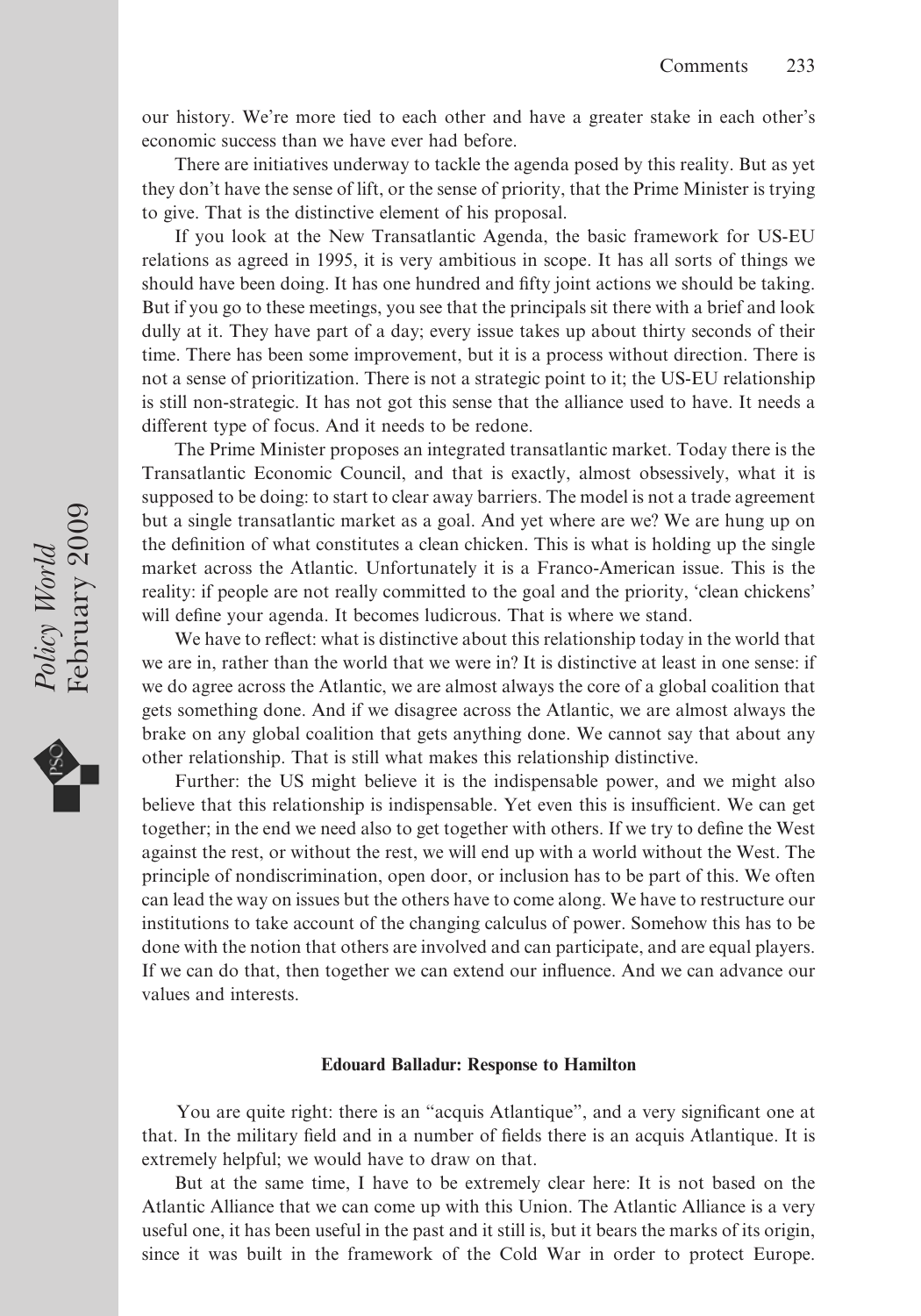Anything based upon the Atlantic Alliance would seem a little backward looking in the minds of public opinion. We should take it into account, but not use it as the starting point. That is why I am talking about a new organization that would of course include NATO but is not based on it and doesn't take it as a starting point.

You also spoke of a common market. It is exactly what I actually had in mind. I think we need to come up with an Atlantic common market, with rules regarding competition, rules regarding trade legislation and tax legislation, rules that make it possible for us to operate it smoothly.

Regarding the open door, I don't think you can close a door forever; however, you can close a door for a limited time or temporarily. I think that the enlargement of EU today is no longer possible, there are twenty seven of us, that is a lot. A number of members have not yet reached normal living standards in Europe. We don't want to go too fast, otherwise we would be creating a number of problems. I would venture that nothing more is possible until the Lisbon Treaty is ratified.

At the same time, I go back to this notion of circles that we have in Europe. It allows us to bring aboard a number of neighboring countries that are not part of the EU, through association treaties that deal with financial issues and trade issues.

I have always been against saying that we need to set the final geographic borders of the Union. I am not in favor of saying, 'this is who is a European, and this is who is not a European, this is who is a member of the Atlantic Alliance, and this is who is not'. Rather, it is an open question. I would start with the obvious states, and then gradually over the years we will see what problems arise and how we want to solve them.



February 2009 *Policy World*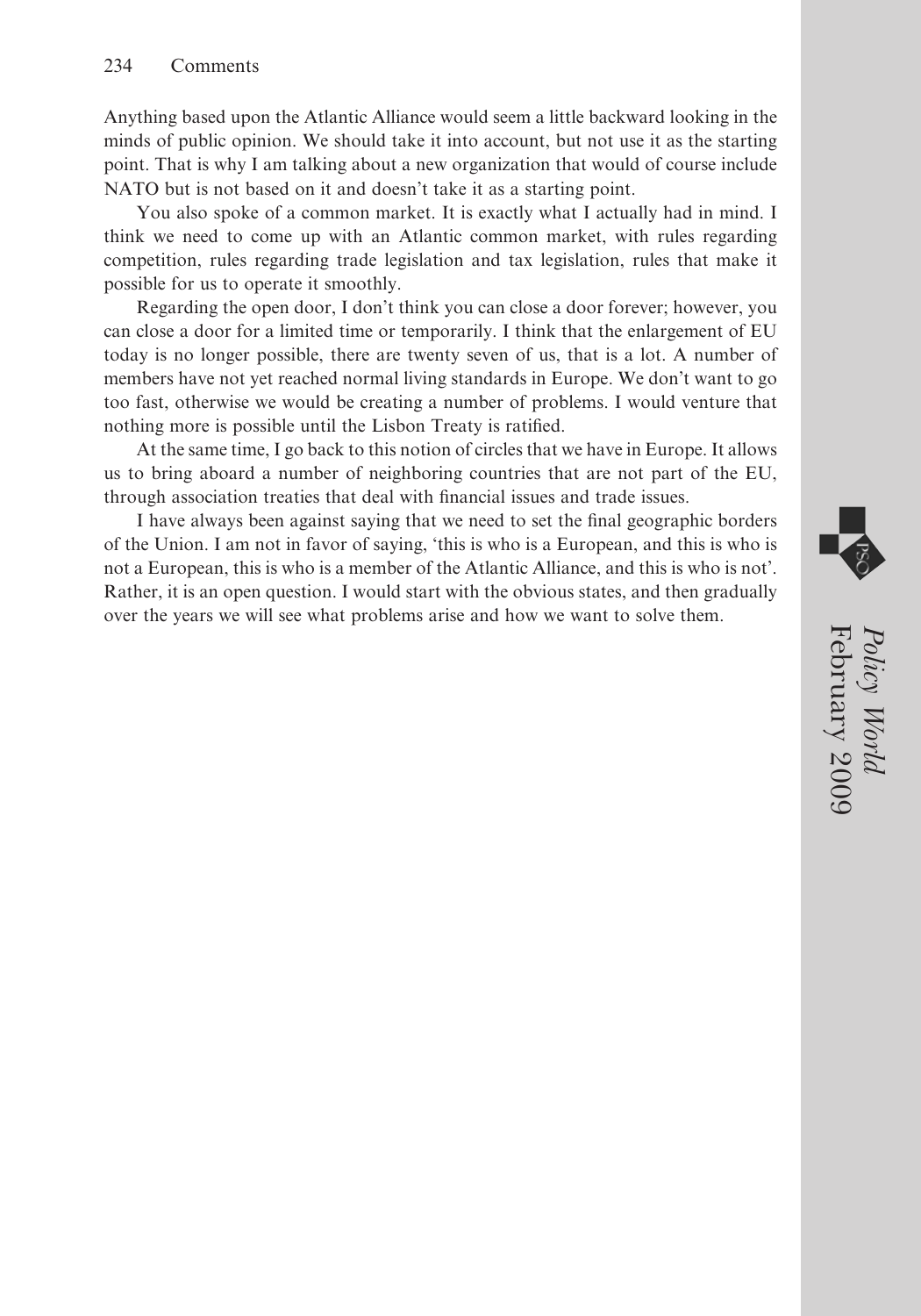# **Audience Questions**

### *McCain's League of Democracies proposal*

**Q.** What do you think of the proposal of Senator McCain for a worldwide League of Democracies?

**Balladur:** To respond directly and frankly, I really don't think that this league of democracies is a good idea. Personally, I don't approve of this idea. And I wouldn't want to be the one to decide who is and is not a democracy. Japan is a democracy, Australia is a democracy; but when you get into the African continent things become more complicated. It's a different matter for us to discuss advanced countries only.

### *Is it realistic to hold more U.S.-EU summits?*

**Q.** You are proposing four summits a year. Some time ago, U.S.-EU summits were reduced from two to one a year; apparently they did not seem useful enough. Instead of a new institution, would it be better to make the existing US-EU summits work better and put more meat on them?

**Balladur:** What would the Council add to the U.S.-EU summits? Quite simply, that it would be systematic and regular.

Would it not be better to use something that already exists? This does, in fact, already exist. I'm simply proposing that the meetings take place more frequently. And that we establish a permanent European-American secretariat for them, which would be similar to the G8 system. If the number of summits has been reduced because they're not useful, we need to look at the fact that even on a national level politicians and government authorities take time to meet and they don't always come to a conclusion. It's not something that's specific to the international level. I'm not claiming that this type of a system would be a substitute for political will. If countries don't want to do anything, they're not going to.

One additional factor: I'm proposing that these meetings proceed, especially on the European side, with officials who are capable of making decisions. This underlines the importance of ratifying the Lisbon Treaty. The problem on the European side is to create a political authority that can speak for Europe. In our current system, with the six-month presidency in the EU, the president has no decision-making powers. If we adopt the Lisbon treaty we will have a presidency that has a term of two and a half years, renewable one time, so a total of five years. This will be a more serious partner.

### *Is there support for a Union of the West?*

**Q.** It is almost flattering to be hearing this from a Frenchman. I wonder what responses you have had to your proposal in other parts of Europe—whether other parts of Europe would be as eager for a union with the United States.

**Balladur:** I was in Germany months ago and had the opportunity to meet with German leaders and ministers. Some of them were very enthusiastic about this idea. But that's all I can say at this point. Their enthusiasm has not yet been translated into public support.

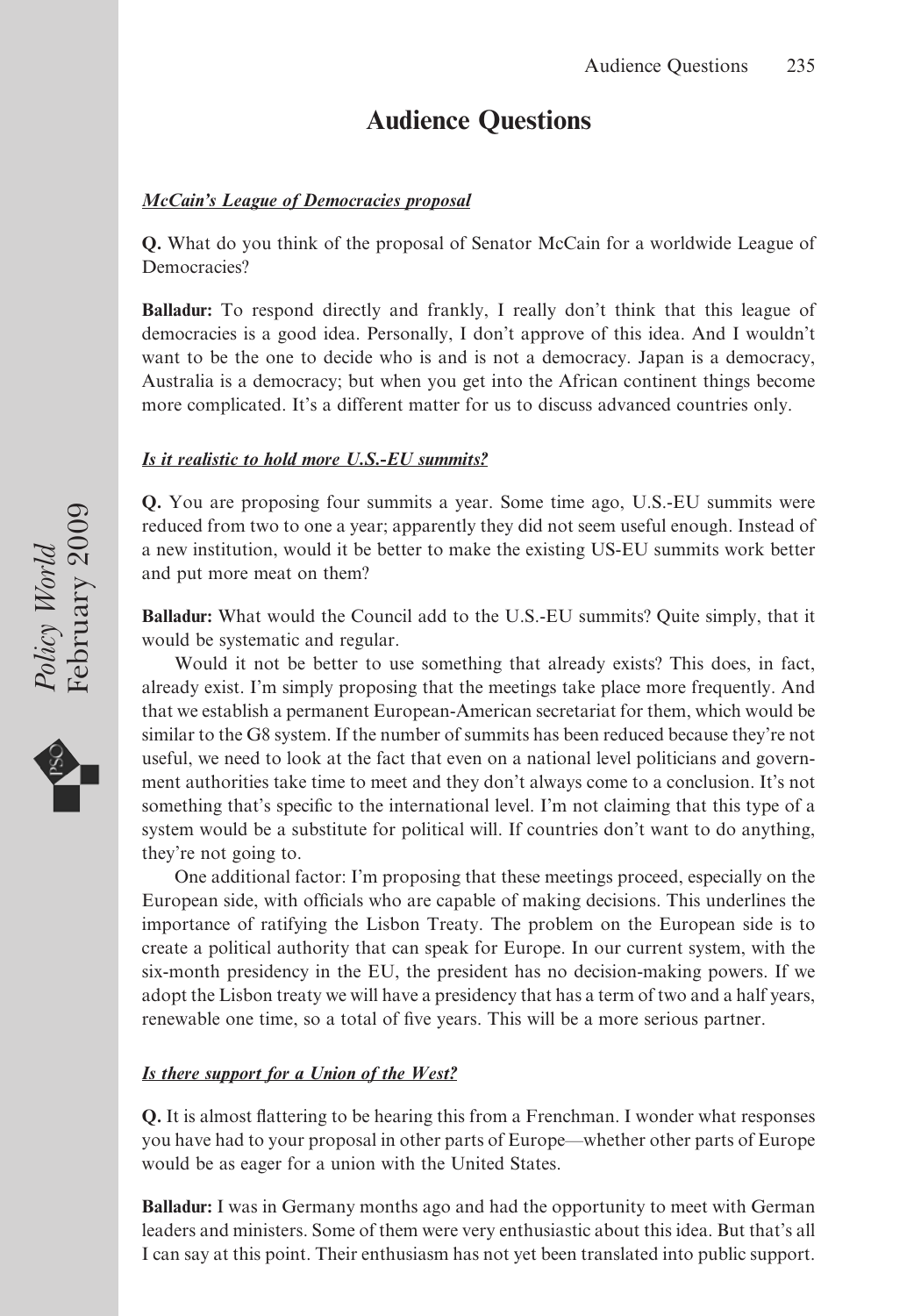In my meetings here in Washington, what I have perceived is significant interest, but I haven't really perceived a will, if you please. I'm sure this situation will change. Again, this is a long term endeavor. And let me say this, I think this initiative will have to be put forward by the European Union.

I would like in the end to say that I am happy with the interest you have expressed regarding these proposals, and I am impressed by the force of the various comments that you made. I have not submitted to you a finalized plan with all of the rules and all of the details nicely fine-tuned, after taking everything into account; that is not how things work. When we started Europe, sixty years ago, we did not talk about the common market, we started talking about steel and coal. Then we started talking about trade unification, little by little we started talking about legislative harmonization. Now we have a common currency and still more things. This was all a gradual process. What is important is that we get the momentum going. I think once we have this momentum, gradually we will solve the issues that are put before us.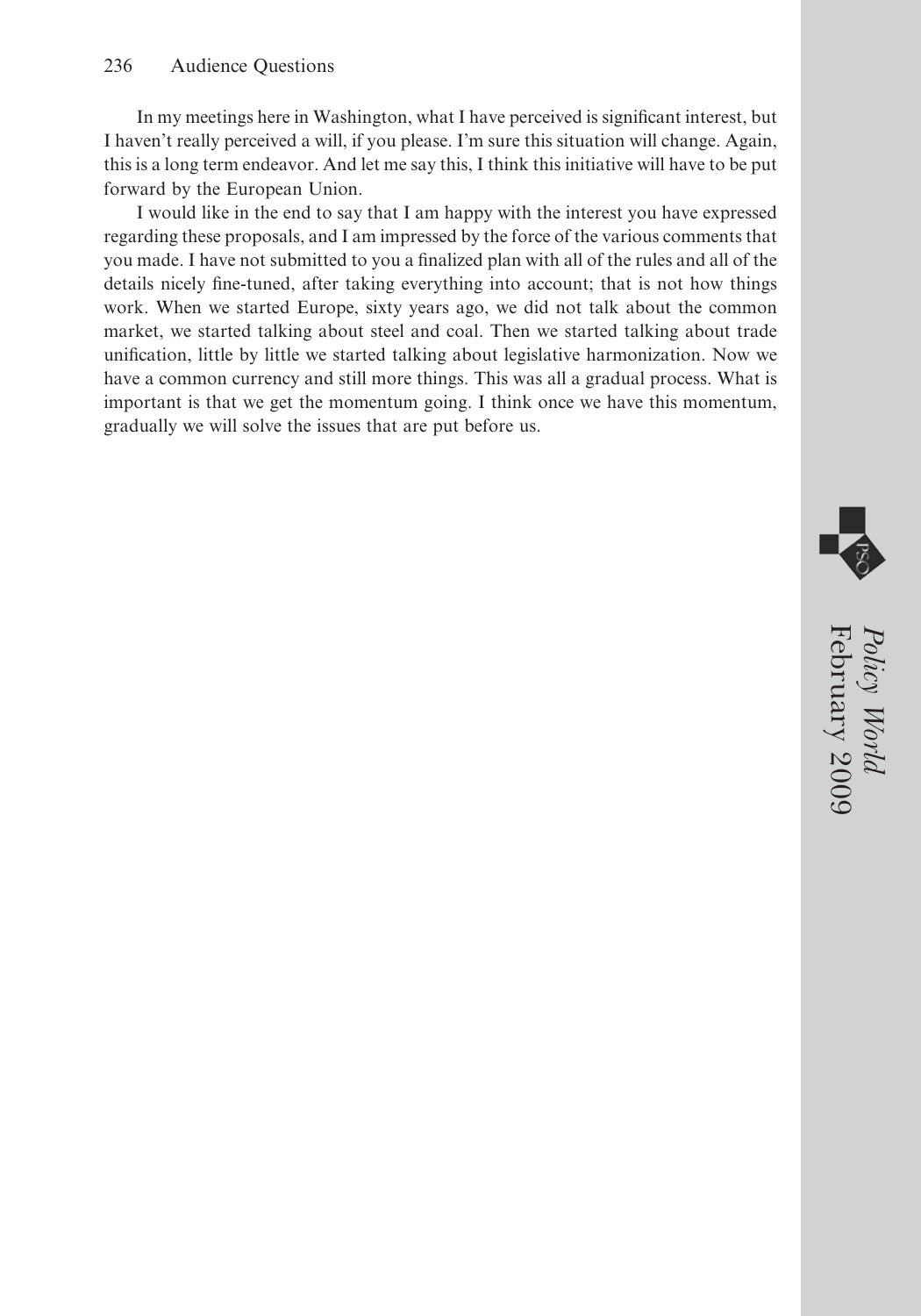# **"Global NATO", "League of Democracies", "Union of the West":** *Complementary or Contradictory?*

**Introduction: The relation of Global NATO to the League and Union proposals**

NATO has in recent years been undergoing processes dubbed "globalization" or "Global NATO": expansion of NATO missions worldwide, development of NATO partnerships around the world, and special close relations with a few far-flung countries such as Australia and Japan. The sources and implications of the Global NATO processes are examined in the articles by Emiliano Alessandri and Neil Bhatiya in the pages below.

This introduction puts Global NATO in the context of its relation to two current proposals: the proposal for a global "League of Democracies" on the one side, and the proposal for a "Union of a West" on the other side.

#### **"Global NATO" or Global "League of Democracies"?**

Proposals for a global "League of Democracies" or "Concert of Democracies" have made a large splash in the present year, finding their way into the presidential campaign. Senator John McCain has taken up the call for a new "League of Democracies" as his central foreign policy plank. Advisers to Senator Barack Obama have also advocated such a league, with minor variations. There is a domestic political momentum behind the idea.

A global League of Democracies would lie somewhere in the space in-between NATO and the UN—the same space that NATO has been entering into by its processes of "going Global". In the 1980s and 1990s, an earlier attempt had been made to fill this space under the name of a global "Community of Democracies". The Community of Democracies was in fact created in 2000. However, it has had little effect.

Experts evaluating the current proposals for a new League have recognized their attractiveness. They combine two of the most appealing values in international affairs: democracy and universality. Experts have cautioned that, for this very reason, expectations for them are greatly overblown. Their combination of values raises a tantalizing hope: the hope of arriving quickly at a democratic world order. This hope is however left vague, as it would not be easy to outline a realistic path for getting from a formal grouping of all democracies to an effective structure of world order in the present era. The already existing Community of Democracies raised the same hopes, and its practice since its creation has provided evidence that little can be accomplished along these lines. Thomas Carothers has elaborated ways in which the new League proposals try to get around this evidence of limited value by adjusting the Community in some details, but concluded that none of the various adjustments would affect the reasons for the limited value.<sup>3</sup>

In 2006-7 there was a very different discussion. It was not on a new League but an ongoing trend in NATO, one that came to be crystallized in the slogan of "Global NATO". This too aimed, as we have indicated, at filling in some of the space between

<sup>3</sup> Thomas Carothers, "Is a League of Democracies a Good Idea?" (Carnegie Endowment for International Peace, 2008). Carothers is Vice President for Studies at the Carnegie Endowment and has written extensively on democracy promotion.

Policy World<br>February 2009 February 2009 *Policy World*

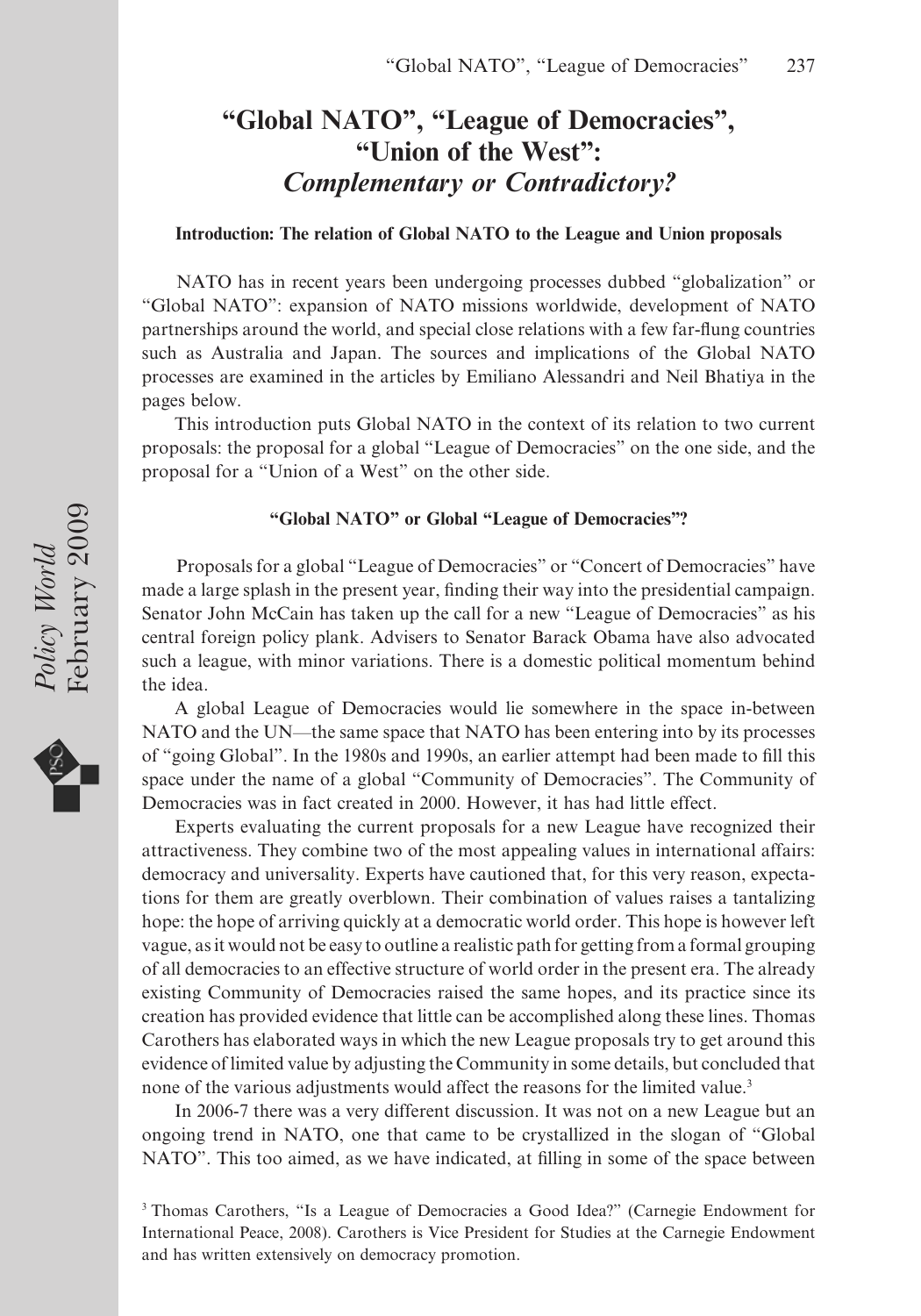the Atlantic and global systems; the name itself was evidence of that. However, its method was bottom up rather than top down: by extending the membership, partnerships, and global missions of the most powerful of the Atlantic institutions, NATO, rather than by creating a new institution likely to have few if any powers.

The two main approaches to filling the space—Global NATO on the one side, the Community of Democracies and proposed Concert on the other—have thus far been compatible in practice, even complementary. There is a huge amount of space to be filled between the Atlantic and global circles; no single institution can come near to filling it completely in this era.

Despite this compatibility to date, in the future, tensions could arise between the Community (or Concert) and the more effective structures bordering it on either side—the UN and NATO. This would happen, for example, if the Community (Concert) came to be treated as a substitute for the other institutions. A few of its proponents already view it this way. Both the UN and NATO are viewed with distaste by large, if opposite, constituencies: the UN for neutralism vis-à-vis non-democracies, NATO for militantly taking sides in the Cold War and after. A global Community or Concert of Democracies, as a verbally attractive alternative, provides a meeting ground where the opponents of both institutions can join hands behind the same slogans and talk, at least on the surface, on the same side of the fence. As such, it could someday have unintended consequences, damaging the UN, or NATO, or both. This risk will remain as long as expectations for the Community or Concert are kept at an unrealistically high level.

Global NATO, by contrast, does not aim at a perfect synthesis of Atlanticism and globalism, one that might replace them both. Rather, it aims at an extension of Atlanticism in its role as a substructure of globalism. It would be a further link between the UN system and the Atlantic system of institutions. These systems are already related, as outer circle to inner circle, or overall system to core subsystem. The looseness of the outer UN system had always led it to recognize its need for regional subsystems to fill in its missing spaces. After 1991, it began to recognize the Atlantic system as well, formally as "regional", actually as a unique core subsystem.

Significantly, both approaches have been received coolly by some European countries. The Community of Democracies has long suffered from lack of support from the core European cohort of democracies, with France as its sharpest critic among this number. The "Global NATO" proposal in turn has been resisted as a possible dilution of the close links Europeans had with the U.S., but this view is more susceptible to change.

Late in 2007 Nicolas Sarkozy became President of France. He has taken a widelyremarked pro-Atlantic posture, doing much to reinvigorate trans-Atlantic relations. Edouard Balladur, long the mentor of Sarkozy and the mainstay of the Atlanticism of his wing of the Gaullist movement, has in his new book endorsed the extension of the field of action of NATO, past if not necessarily future extensions of NATO membership, a new global strategic concept for NATO, and rules for use of NATO resources out of area without full consensus among the allies.

The central argument of Balladur's book, *For a Union of the West<sup>4</sup>*, is the need for a trans-Atlantic union in the sphere of foreign policy, one capable of dealing with all global issues. It is a proposition that is considerably more substantive, if less popular,

<sup>4</sup> Edouard Balladur, Pour une Union occidentale entre l'Europe et les Etats-Unis (Paris, Fayard, 2007).

February 2009

*Policy World*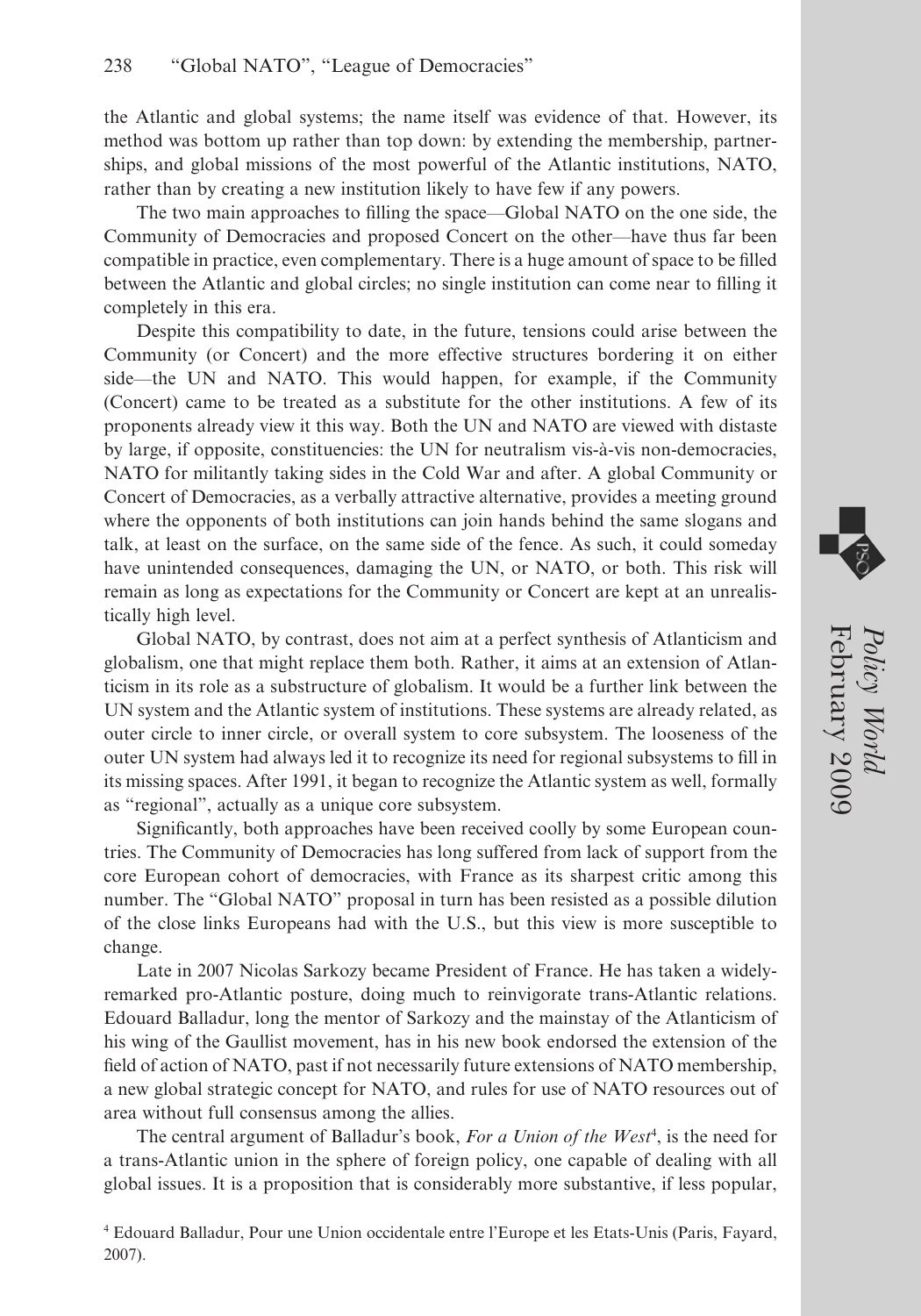than the League of Democracies. And "Global NATO", despite French reticence about some aspects of it, would seem a necessary element for the success of his plan.

#### **"Global NATO" as a key to Balladur's "Union of the West"**

A union of the foreign policies of the Western countries is—excepting the courageous use of the word "union"—part and parcel of the mainstream evolving Atlanticism of the era of the war on terror. Balladur speaks of the need for a foreign policy union of the West on the entirety of global affairs in this era, in contrast to earlier periods when it was enough for the Atlantic Alliance to defend free Europe against other European powers. This is the crux of his argument.

The greatest weakness of Balladur's book is that it does not in fact suggest a path to a foreign policy Union. It makes specific and realistic proposals for completing the economic union that already halfway exists between Europe and America, adding a U.S.-EU Council as an institutional support. However, for his core goal of a foreign policy Union, all that it proposes—perhaps all that can be proposed on the U.S.-EU level—is additional consultations in the same U.S.-EU Council.

In economics Balladur has the advantage of a substantial "acquis" (cumulatively acquired integration) to build on. The acquis was developed over the course of half a century by the complex, two-tiered system of Western unity—EU and OECD—that grew out of the Marshall Plan and constitutes a sort of split-level common home. In security and foreign policy he could build similarly on the acquis of NATO, but has been reluctant to do so.

Nevertheless, the globalization trends in NATO are already gradually developing, not a complete foreign policy Union by any means, but a much wider scope of foreign policy cooperation among the Atlantic countries than they ever had before. These processes are already putting some of the missing flesh on the central goal of Balladur.

What is problematic in his book is the almost uniform darkness of the picture it paints of present-day Atlantic relations. The result is a lack of filler for the vast space between the goal of Union and the immediate proposals; one is left with a sense of a lack of support structures for the goal of Union, apart from the support provided by the need for it.

The need for Union is not an unimportant support, to be sure: it can motivate the will. However, much more support is available, and could provide the sense of realism that is so important for giving confidence to people that it is safe to proceed along this line.

This support can be found in the very existence of NATO and of a number of other Atlantic institutions such as OECD and G-7; in the expansion of NATO membership and partnerships since 1991; and in the global extension of NATO missions. Significant progress has been made since 1991, through NATO, on the goal of Atlantic unity on global foreign policy issues. It is progress that, despite its many insufficiencies compared to the current and future need, is quite impressive when compared to the entire previous century.

Prior to 1991 the Atlantic countries, despite intense alliances for defense of free Europe in World Wars and Cold War, remained divided on wider global issues, American opposed the European empires, leading the NATO Treaty to avoid including the colonial territories of free Europe in its defense perimeter, and Europeans reciprocated with reluctance to sign on to American policies around the world. This began changing

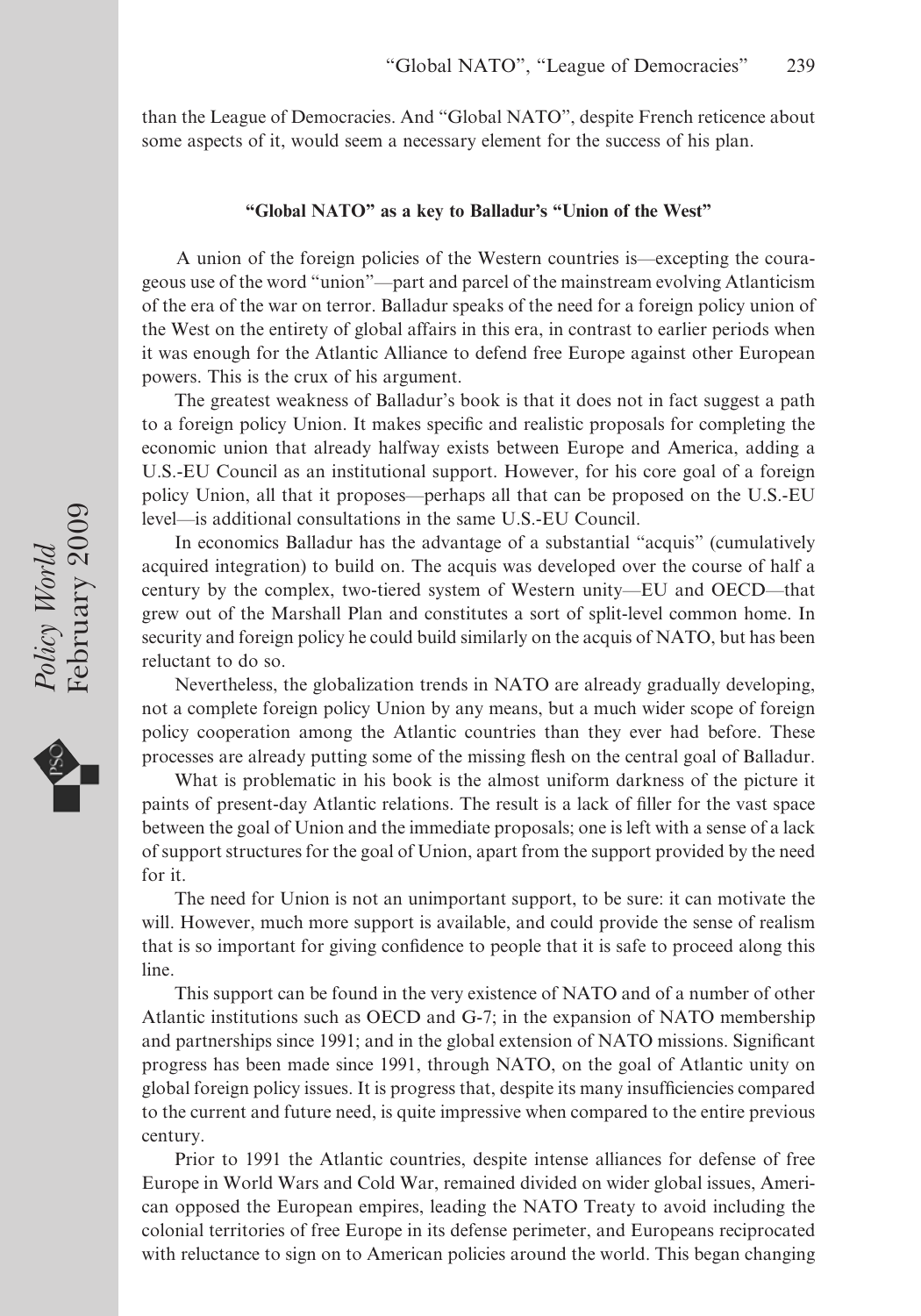with the humanitarian interventions of the 1990s, and more so with the war on terror after 2001. The changes are still slow and small when viewed statically against what is needed for dealing with the global problems and challenges to the West; yet are rapid and huge when viewed historically against the failure for the previous hundred years, despite frequent efforts, to arrive at such common policies. Balladur's proposal can be seen as one for carrying this trend farther and faster, as is objectively needed, and for giving it a goal of completion in the sense of becoming commensurate with the need.

*—Editor*



February 2009 *Policy World*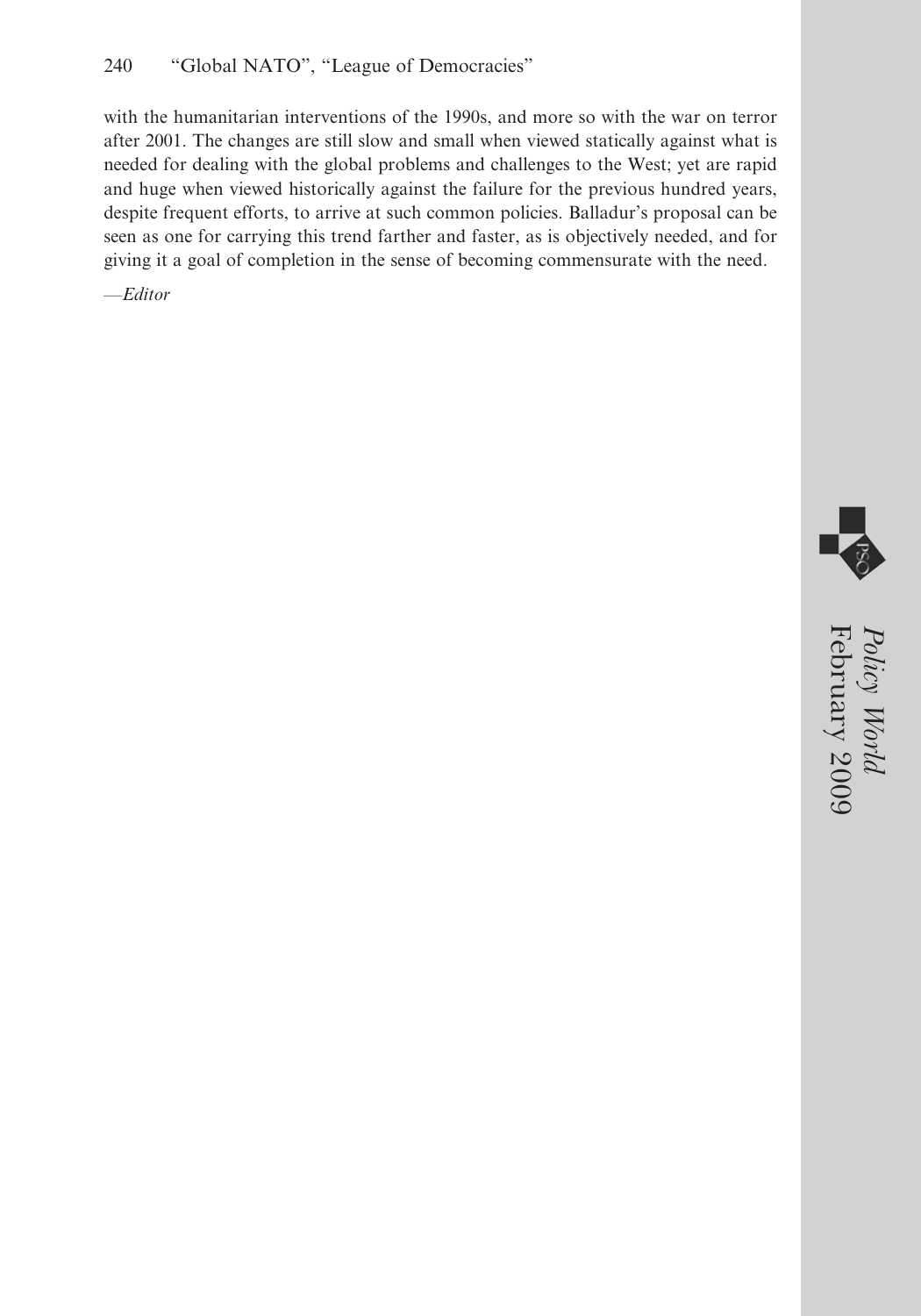### **Global NATO**

*Its place in the evolving Atlanticist tradition*

#### **by Emiliano Alessandri\***

The slogan "Global NATO" made it into the limelight in 2006-7, then faded deep into obscurity. Nevertheless the processes of globalization continue in NATO to this day, and can be expected to continue well into the future. These processes are addressing, imperfectly and incompletely, but in actual practice, the central concern of Balladur's *Union of the West*: the uniting of the West on global foreign policy issues.

The "Global NATO" idea made its splash in 2006 when two distinguished foreignpolicy analysts advocated it in a much-remarked article under that title in *Foreign* Affairs.<sup>1</sup> After that, similar proposals multiplied. The Chairman of the House Foreign Affairs Committee, Tom Lantos, spoke in 2007 in favour of NATO's enlargement to Australia, New Zealand, and South Korea.<sup>2</sup> NATO Secretary General de Hoop Scheffer emphasized the need to further strengthen NATO's ties with the ever-growing number of its "global partners".

As is often the case when emphatic formulas are put forward, "Global NATO" lent itself to different interpretations, and the NATO allies were divided on whether or not to endorse it. This article argues that, in many important respects, the "globalization" of NATO is already underway. It is a phenomenon to which all members have contributed. What seems to be lacking is the vision and leadership to guide this change, and clarity of definition.

### **Defining "Global NATO"**

First, a word of definition. The phrase "Global NATO" encapsulated two distinct processes: 1) NATO taking up missions worldwide, overcoming the old geographical limitations in its work; 2) development of NATO partnerships with countries all around the world, along with proposals for new formal members in the Pacific.

The phrase itself, "Global NATO", by conflating the two processes, lent itself to misperceptions; it seemed to imply a global scope for new membership proposals. Many of its friends and foes alike were energized by these misperceptions. Europeans feared the Atlantic group was being dissolved into a global group; but the actual mainstream proposals for new NATO members under the "Global NATO" rubric were limited to a few countries that were already a part of the Atlantic economic structure (OECD) and have been working quietly with the Atlantic Alliance for decades. The numerous other global partnerships were to remain accessory relationships, like spokes sticking out from the NATO wheel. The goal was a NATO that would be global in missions, with global



<sup>\*</sup> Emiliano Alessandri is a doctoral candidate under David Reynolds at the University of Cambridge, and has just completed a year as visiting researcher at the Woodrow Wilson School of Public and International Affairs, Princeton University.

<sup>1</sup> Ivo Daalder and James Goldgeier, "Global Nato", *Foreign Affairs*, vol. 85, no. 5, September/ October 2006, pp. 105-113.

<sup>2</sup> "Why Can't NATO Go Global", Reuters, 22 June 2007, [http://www.reuters.com/article/](http://www.reuters.com/article) politicsNews/idUSN2218656320070622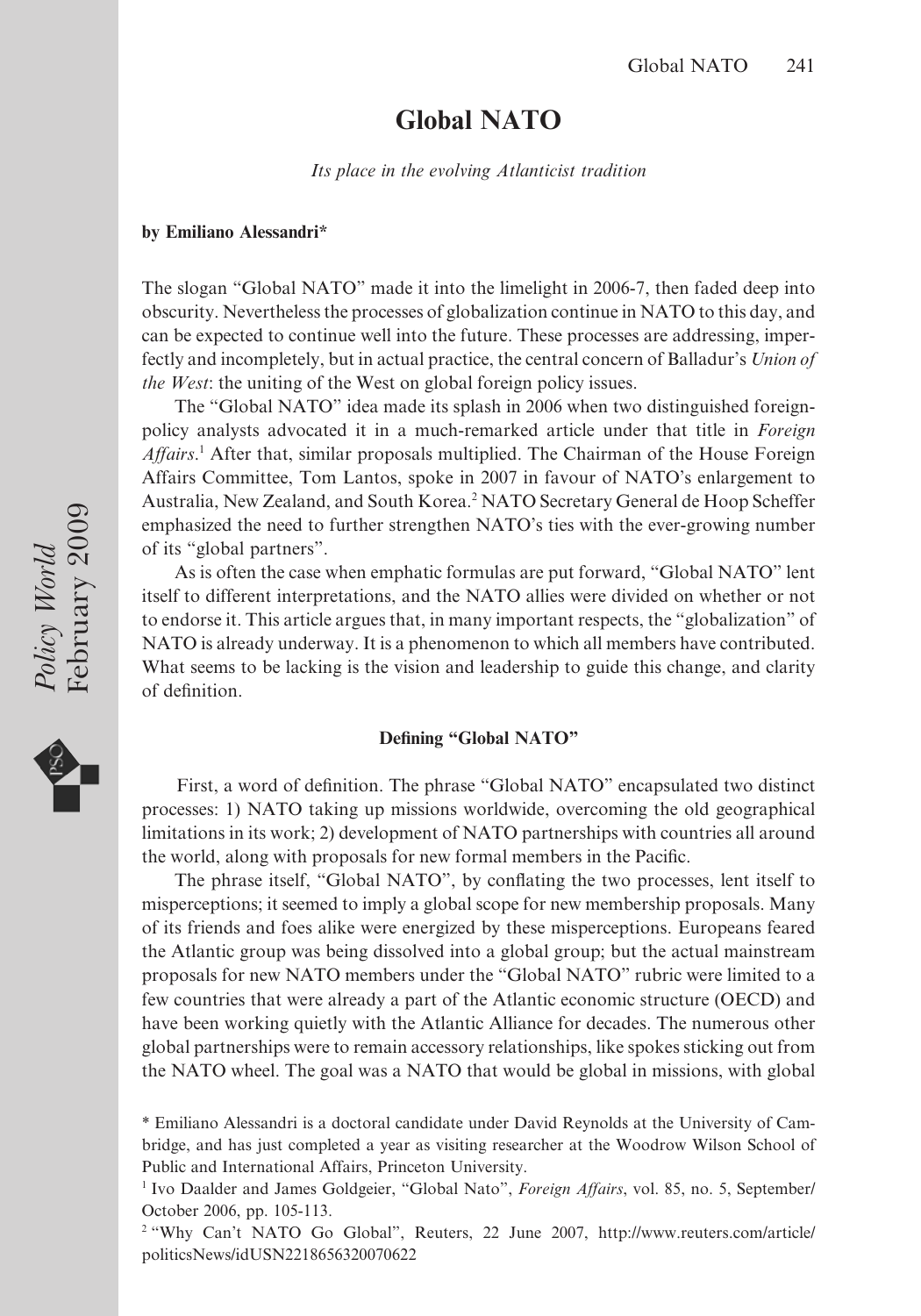partnership connections, and a world-spanning but essentially Western not global membership.

When NATO's 2008 Summit decisions fell short of the most far-reaching Global NATO proposals, many writers concluded that Global NATO had failed. This underestimated the globalization processes still in operation; it was a mirror of the earlier, opposite exaggeration of the revolutionary character of "Global NATO". Most of the globalization process continued unhindered after the Summit: expansion of NATO's special partnership relationships with Japan, Australia, and South Korea; expansion of NATO's other partnerships worldwide; and expansion of NATO's missions. Already in the new strategic concept NATO adopted in the 1990s, the main missions were out-ofarea and tending toward a global reach; what needed to be added was not the global scope but the sharp new security focus for it, imposed by the struggle with terrorism in the  $21<sup>st</sup>$  century.

#### **The gap in Vision**

Now to the question of vision. In order to find the necessary vision for making public sense of Global NATO, the Atlantic allies would profit from a recovery of the thinking of Atlanticism in the past century and even earlier. Contrary to popular belief, Atlanticism did not begin in 1949 but in the late 1800s. From its very inception, as we shall see, it advanced a "worldview" concerned with the maintenance of peace and order, not only in the Atlantic region but in the international system as a whole. At the same time it focused on supporting the international forces of democracy, whose core straddled the two shores of the North Atlantic, in their struggle against authoritarian and extremist powers. It is a matter that is still relevant today.

Even though the meaning of "NATO going global" has not been clearly articulated, in practice, NATO's development since its creation shows a coherent direction, encompassing the globe while maintaining definite Atlanticist foundations and constraints. Recovery of the roots of globalization in Atlanticist thinking would make it possible to understand the continuing Atlanticist constraints on the process as reliable and constructive; it would help calm the fears that exist from two opposite ends—that it is not going far enough, and that by venturing beyond the Atlantic it is dissolving the Atlantic.

#### **Historical processes of globalization in NATO**

The "globalization" of NATO is a multi-layered process, already at an advanced stage. Since its inception, NATO has steadily expanded its functions, enlarged its membership, and extended the perimeter of its operations. Since the end of the Cold War it has continued all three processes at a conspicuously accelerated pace, while also intensifying its cooperation with non-NATO ("partnership") countries.

NATO has been assuming functions that far exceed those required of a military alliance strictly for the territorial defense of its members. Its 1949 Treaty already envisaged a wide range of cooperative functions that it encouraged in Articles II and IV and the preamble, ranging from cooperation against threats to the peace to cooperation on economic intercourse and on democratic values, and a global scope within which it could exercise these functions. It was only the defense of its members' territory, in Articles V and VI in the Treaty, that was restricted geographically to that territory; and was further restricted to the metropolitan not colonial territory of its members, since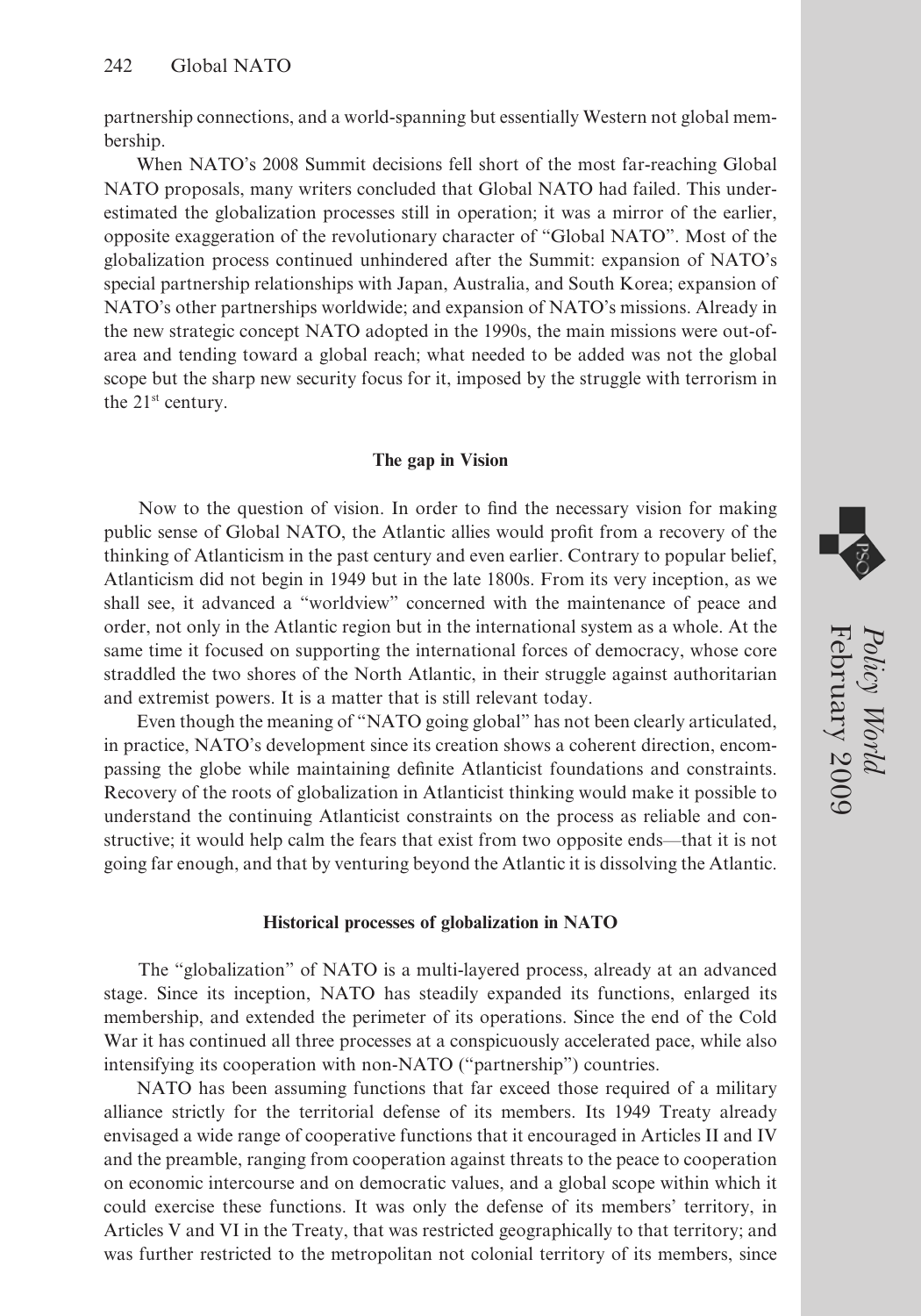America had a negative attitude toward the empires of the Western European democracies and did not want to assume obligations for defending their imperial holdings. Since 1991, NATO's broader security functions have come into play in far-flung locations. NATO forces are now being extensively employed in peace-keeping missions, post-war reconstruction, and humanitarian relief. In the context of the international campaign against terrorism, NATO is engaged in both Afghanistan and in Iraq, places that would have formerly been considered far "out of area". As its Secretary General has authoritatively noted, NATO troops are now deployed systematically, and not only episodically, outside of Europe, regularly operating on three continents.<sup>3</sup> NATO has enlarged from the 12 original members in 1949 to 26 today, while also establishing over 20 other "partnerships", starting with the Partnership for Peace (PFP) launched in 1994.

All NATO members have endorsed these changes in function, operational perimeter and membership. All have thus supported this evolution, albeit not all with the same degree of enthusiasm. NATO was not dismantled at the end of the Cold War, when many contended that it had lost its *raison d'etre*. On the contrary, the NATO allies invested in its future. At the 50<sup>th</sup> anniversary in 1999, NATO's "strategic concept" was revised by consensus, adapting the Alliance to the reality of a post-bipolar world. In various summits since, the NATO allies have confirmed the commitment to evolve. At the Prague Summit in 2002, seven new countries were invited to join. At the Istanbul Summit in 2004—which took place after the transatlantic crisis of 2003 over Iraq—the globalization of NATO was further reinforced, as the countries participating in the "Mediterranean dialogue" became formal NATO partners. Despite many divisions among the Allies as to the best strategy for coping with terrorism and with instability in the Islamic world, the "Istanbul Cooperative Initiative" was launched with those countries in the Middle East (so far, Bahrain, Qatar, Kuwait and the United Arab Emirates) interested in consulting with NATO members on strategic and security matters.

#### **When domestic politics took the place of shared vision**

What seems to be lacking is thus not the will to transform and enhance the Alliance, but a vision to guide this evolution, and leadership to cope with the many challenges along the way. Despite the rather impressive transformation so far, the NATO allies still seem reluctant to draw the necessary conclusions. Within Europe, NATO's mission and functions are clearly defined, but outside the transatlantic area the Alliance has proceeded only on an *ad hoc* basis, and with no clear view of what the methods and ultimate goals of NATO's operations should be. NATO's engagement in post-Saddam Iraq is a sign that the NATO allies have put aside the dispute that arose in 2003, when the US invaded that country. But NATO's rather limited role—confined to the training of new Iraqi security forces—testifies to the fact that the Allies are still working out the exact terms of NATO's role in "nation-building" missions. In Afghanistan, NATO has gradually substituted for the U.S. command and U.S. forces on the ground, thus assuming a leading role in what remains the central front of the campaign against international terrorism. But faced with growing instability and mounting casualties, the Allies have divided on the issue of burden-sharing, and have failed so far to establish a clear mechanism for the generation of new forces.

Policy World<br>February 2009 February 2009 *Policy World*



<sup>&</sup>lt;sup>3</sup> "Beyond the North Atlantic", interview by James Kitfield of NATO Secretary General, Jaap de Hoop Scheffer, *National Journal*, vol. 38, no. 14, 8 April 2006,<http://nationaljournal.com>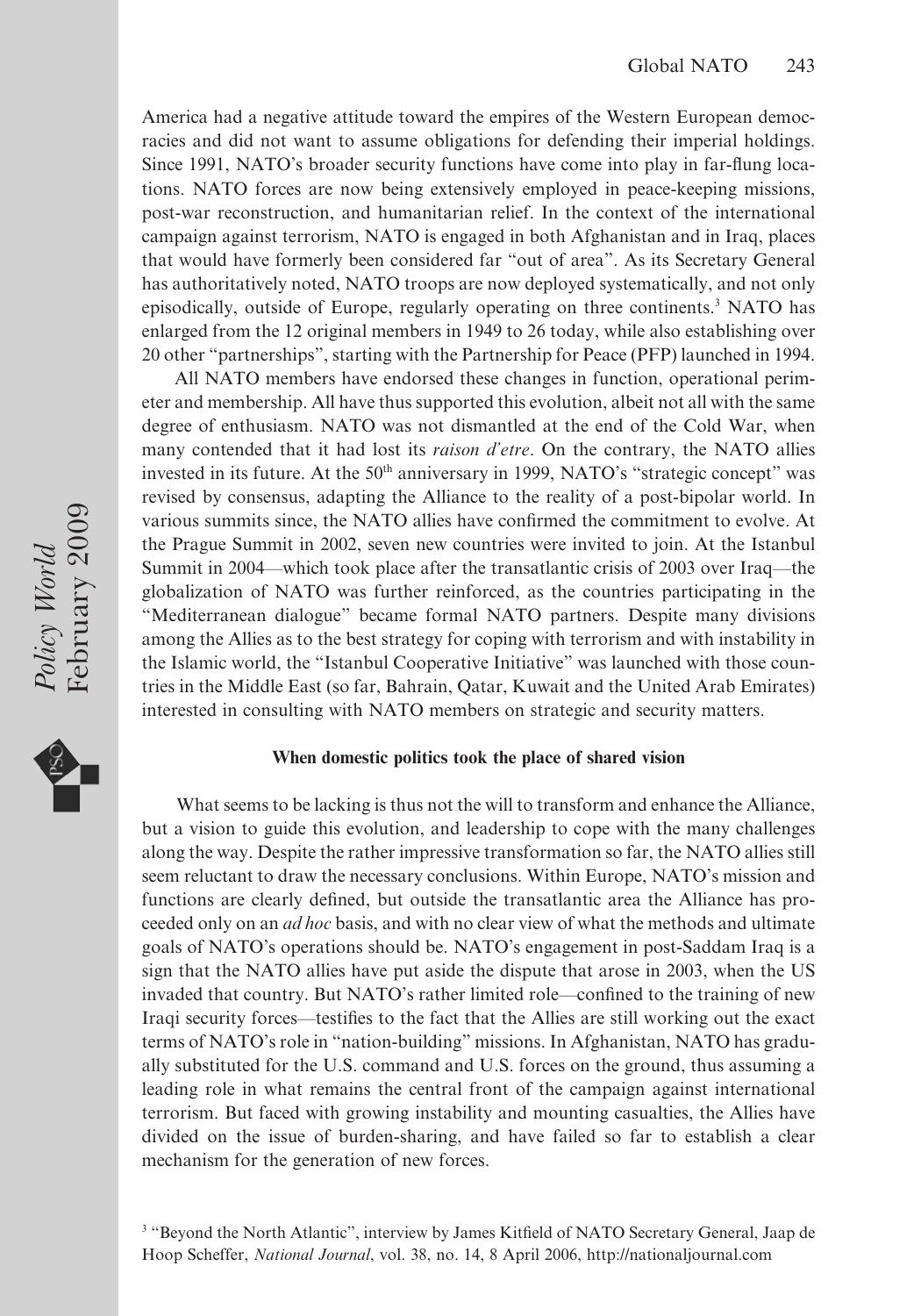NATO's outreach similarly seems to be lacking vision and leadership. The problems are both practical and political. The practical problems relate mainly to decisionmaking after the admission of new members. An alliance that works through consensus tends, by the nature of things, to become less efficient as more members are brought in. The political problems are related to the direction of future enlargement. There is a widespread view, nearing consensus in American and Canadian discussion, that NATO should offer membership to—or should at least establish more formal ties with—non-European countries such as Australia, New Zealand, Japan, and South Korea; and some also say Israel. But many European allies are leery of this move, pointing to risks involved and fearing a dilution of the Atlantic relation.

The idea of creating "global partnerships" built on the Partnership for Peace of 1994, the Mediterranean dialogue, and other partnerships that emerged after 9-11-2001. The phrase itself can be traced back at least to the end of 2005, and was embodied in a formal Anglo-American proposal at a meeting of the NATO foreign ministers in Sofia, Bulgaria in April 2006.<sup>4</sup> The rationale behind this proposal was two-fold.

First, there was a pragmatic consideration. For years now, the U.S. government has been requesting its European allies to raise their budgets for common defense closer to the US level. With little progress in this area, the US decided to seek contributions from non-NATO nations.

The second reason was more political, and had to do with the trans-Atlantic tensions seen in recent years. The first-term Bush administration was severely criticized by some European governments for its theorization and practice of "unilateralism." The statement by the former Secretary of Defense, Donald Rumsfeld—"generally, the mission will determine the coalition; the coalition should not determine the mission" translated into the creation of *ad hoc* "coalitions of the willing". This was perceived by many at the time as a near-fatal blow to NATO as the privileged military institution of the West. Tightening the relationship between NATO and countries such as Australia and Japan could be seen as an attempt by the Bush administration to have it both ways: investing in the Alliance while substituting "global partnerships" for "coalitions of the willing". This would reaffirm the centrality of NATO, but would at the same time transform NATO by making the relationship between the Americans and the Europeans less exclusive. As is the case with NATO's new Eastern European members, NATO's global partners were expected to be more accommodating to the U.S. than are the original European members.

This view might have changed if the issue had arisen just a year later, when changes in government in Australia and Japan had led to ending some of their military activity in support of America's efforts in Afghanistan as well as Iraq, while the agreed NATO efforts of the European allies continued and grew in Afghanistan. Americans of the Europe-bashing sort might have become less attached to the proposal; Europeans might have become less opposed. Europeans have had a good experience of inclusion of Japan in the G-7, where it helps them achieve a larger and more effective balancing weight vis-à-vis America on issues such as global warming, without introducing any adversarial element to the balance. In the long run, the extension of NATO to the Pacific basin allies, approximating its membership to that of OECD, is likely to proceed less on the basis of the particular party sentiments and resentments that were visible in 2007, more on its general objective merits: merits for NATO as an organization serving the global

<sup>4</sup> For further information on the meeting: [http://www.nato.int/docu/update/2006/04-april/](http://www.nato.int/docu/update/2006/04-april) e0427c.html.

February 2009

*Policy World*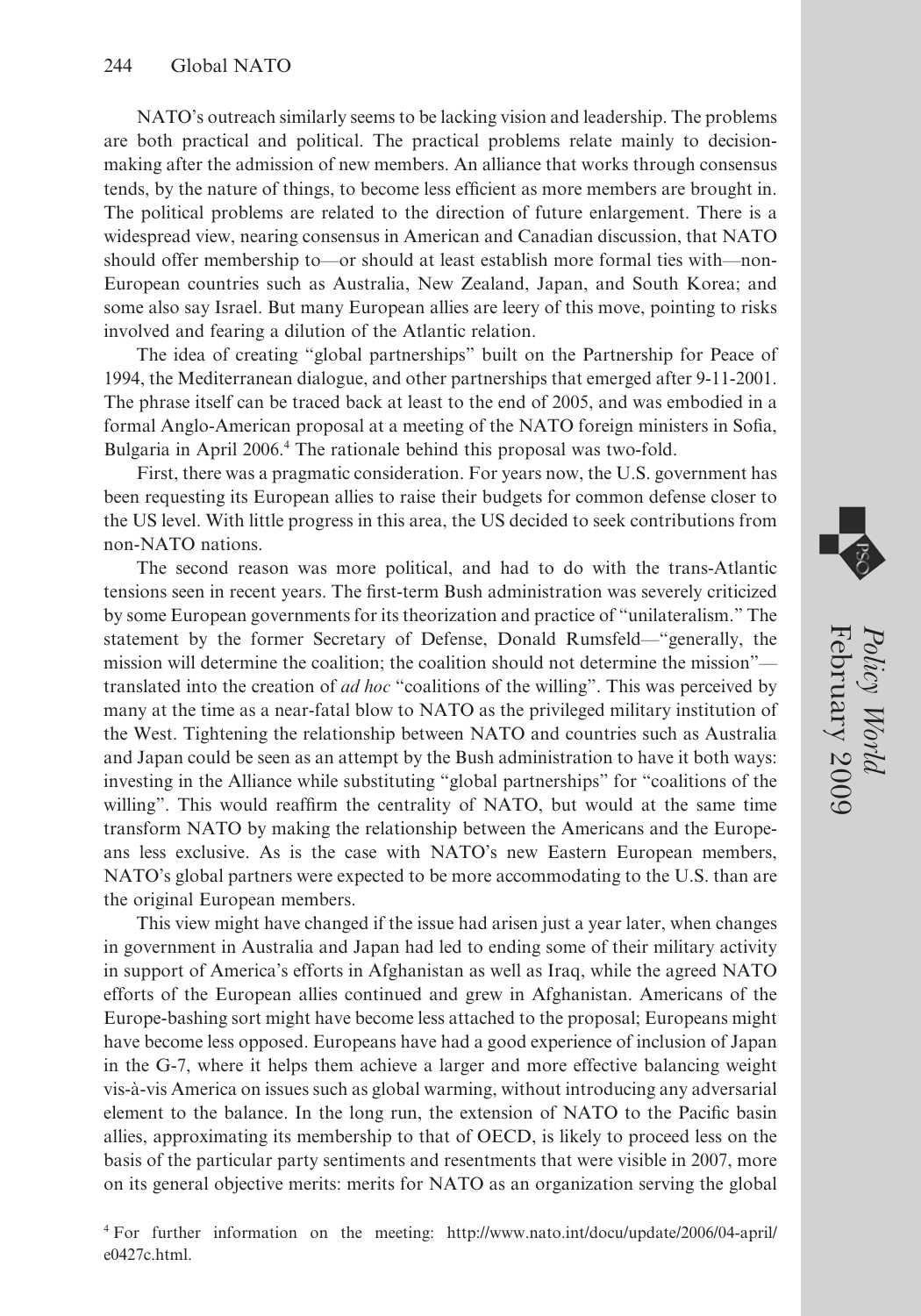security needs of its original members, and merits for the new countries as a way of participating more fully in international security management.

But the particular party and national fears weighed heavily in 2006-7, and shaped the way the politics of the issue divided at that time.

It comes as no surprise, in this light, that the idea of global NATO partnerships was received only tepidly in Europe. It was said in some quarters that the original rationale of NATO partnerships was to encourage stability and democratic reform on the Alliance's immediate Eastern flank, in order to re-unite the European continent after the division imposed by the Cold War.<sup>5</sup> The new global partnerships, instead, would include countries far beyond the borders of Europe and whose membership in the West—with the exception of South Korea—was not seriously challenged during the Cold War. Many Europeans also believe that the partnership on which efforts should be concentrated is that between NATO and the E.U., the exact terms of which are far from clear.6

It should be apparent, then, that the globalization of NATO brings up many issues that require vision and leadership.

#### **Atlanticism then and now**

There is a common tendency to see Atlanticism as only an ideological by-product of the Cold War; thus the denials of NATO's *raison d'etre* after the collapse of the Soviet Union. The reality is quite different. NATO was to be sure born during the blocbuilding process early in the Cold War, but much of it already existed under its other name—"the Atlantic Alliance"—in the two World Wars. Much of the institutional strength of NATO derives from the fact that it builds on those two generations of earlier experience, in which the allies were pressed together by force of a life and death struggle; one need only think of the World War II origins of the Supreme Allied Commander.

It is, similarly, a mistake of perspective to think that the only objective in the late 1940s among Western leaders was to establish a regional bulwark against the threat posed by international Communism. The Atlanticist vision that inspired the creation of NATO had developed well before the outbreak of the Cold War. In fact, the individuals who created NATO had matured and developed their ideas during World War I and the interwar years. When history is periodized in terms of the post-1945 period, it lops off this main root of the Atlantic tree, introducing a basic mistake into the understanding of the thinking that went into NATO.

The sources of the Atlanticist vision go back still farther, into the late 1800s. That vision was, essentially, of a "union" of a core group of "experienced" democracies bordering the Atlantic. This nucleus was intended for global as well as regional missions. It might undertake some of its missions in cooperation with other countries, depending on their stage of economic and political development, as well as on the degree of convergence of their strategic and other primary interests.

Policy World<br>February 2009 [February](http://www.acus.org/docs/061110-February) 2009 *Policy World*



<sup>&</sup>lt;sup>5</sup> See, for instance, the considerations expressed in the recent report by the Center for Strategic and International Studies (CSIS), *Transforming NATO (. . .)—A Primer for the NATO Summit in Riga 2006*, 14 November 2006, [http://www.csis.org/component/option,c](http://www.csis.org/component/option)om\_csis\_pubs/task,view/ id,3590/type,1/

<sup>6</sup> See, The Atlantic Council of the United States (ACUS), The Indispensable Partnership, Transatlantic Relations Program, Issue Brief, November 2006, [http://www.acus.org/docs/061110-](http://www.acus.org/docs/061110-February) Indispensable\_Partnership.pdf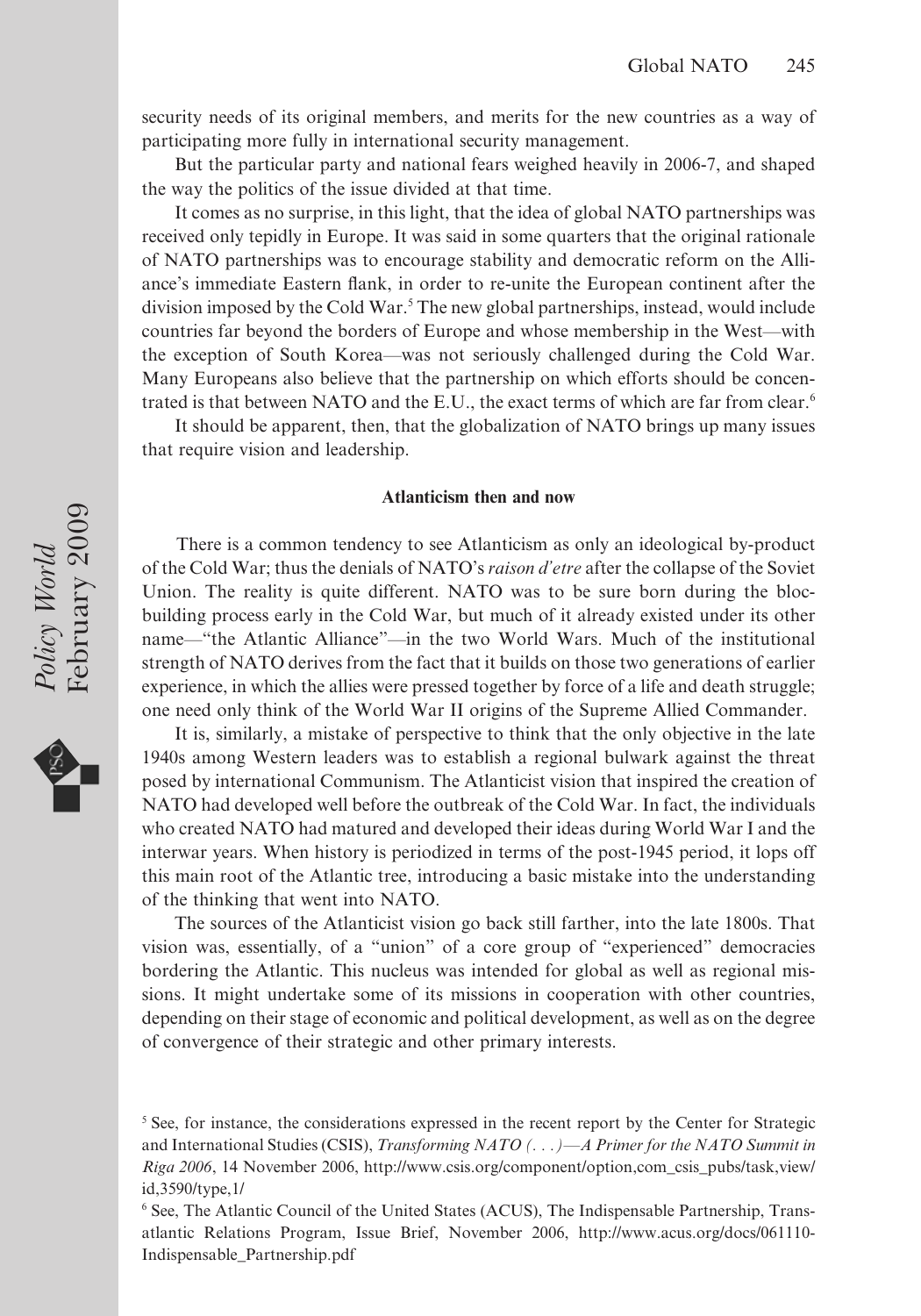Clarence Streit, a founding father of modern Atlanticism, systematized in the 1930s the two-tiered conceptualization of Atlanticism that had been developing since the 1890s. The "mature" democracies and economically most developed countries—the first tier, consisting primarily of the Atlantic nations—would pool their resources to assure the maintenance of peace and order at the global level. This would favor a long-term evolution of the less developed nations—the second tier—to converge with the first. In 1939, when the most urgent problem was to prevent the worldwide spread of authoritarianism, Streit advocated "federal union" among the North Atlantic democracies. Streit's bold proposal did not stop with the initial creation of an "Atlantic union" but conceived it as the nucleus of a gradually evolving and expanding federation that would eventually embrace all mankind. Its proposed original membership included Australia and New Zealand. It specified Japan, alongside Germany and Italy, as prospective members in the relatively near term, once they had successfully transited to democracy. The union of democracies, centered on the Atlantic, would expand over time by admitting other like-minded nations.

Another early Atlanticist, the renowned American columnist Walter Lippmann, had propounded the "Atlantic Community" idea even earlier, during World War I. The problem, already then, was how to pool the resources of the democracies in the existential struggle against authoritarian nationalism, and how to create the conditions for the eventual establishment of a liberal world order.

The interwar years had seen Atlanticism develop as a critique, partly from within the Wilsonian movement, of the failing Wilsonian approach of achieving world order through reliance entirely on such universal institutions as could be immediately established. Broadly speaking, Atlanticists were those, on both sides of the Atlantic, who believed that the viable solution to the problems of international instability and war was to induce the democratic nations to team up and become the nucleus of world order, the underpinning and supplement for the weaker universal system, and the engine of reform for the rest of the world in the direction of greater political and economic freedom.

The motivation for NATO in 1949 certainly had something to do with urgent Cold War concerns in Europe. It also had something to do with the experience of the Second World War, with its deepened wartime Atlantic Alliance including a Supreme Allied Commander in Europe; and with the emergence of a near-consensus in America rejecting the isolationism that had prevented ratification of NATO's attempted precursor in 1919, the Anglo-American Treaty of Guarantee to France. These factors combined to finally supply a political will sufficient for overcoming all the old obstacles: the Atlantic powers were able to proceed in the late 1940s with negotiation and ratification of an enduring institutionalized Atlantic Alliance.

Once this longer context is understood, it becomes clear that the Cold War was only the immediate problem; the underlying problem with which Western leaders were grappling at the time was how to close the holes in the world system, embodied at the time in the stalemate of the UN. The Security Council, the UN's most powerful organ, had been created with a unit veto structure, in deference to great power tradition and to the need for American ratification; it was paralyzed by that same structure, at the time particularly by the repeated Soviet use of the veto. As the Senate debate on the North Atlantic Treaty clearly reveals—the Senate's Vandenberg Resolution, which opened the way to the pact, states it explicitly—the Atlantic Alliance was not only a regional agreement for the defense of Europe, but also a means to overcome the problems facing the UN, filling in spaces which the UN was meant to cover but for the time being could

February 2009

*Policy World*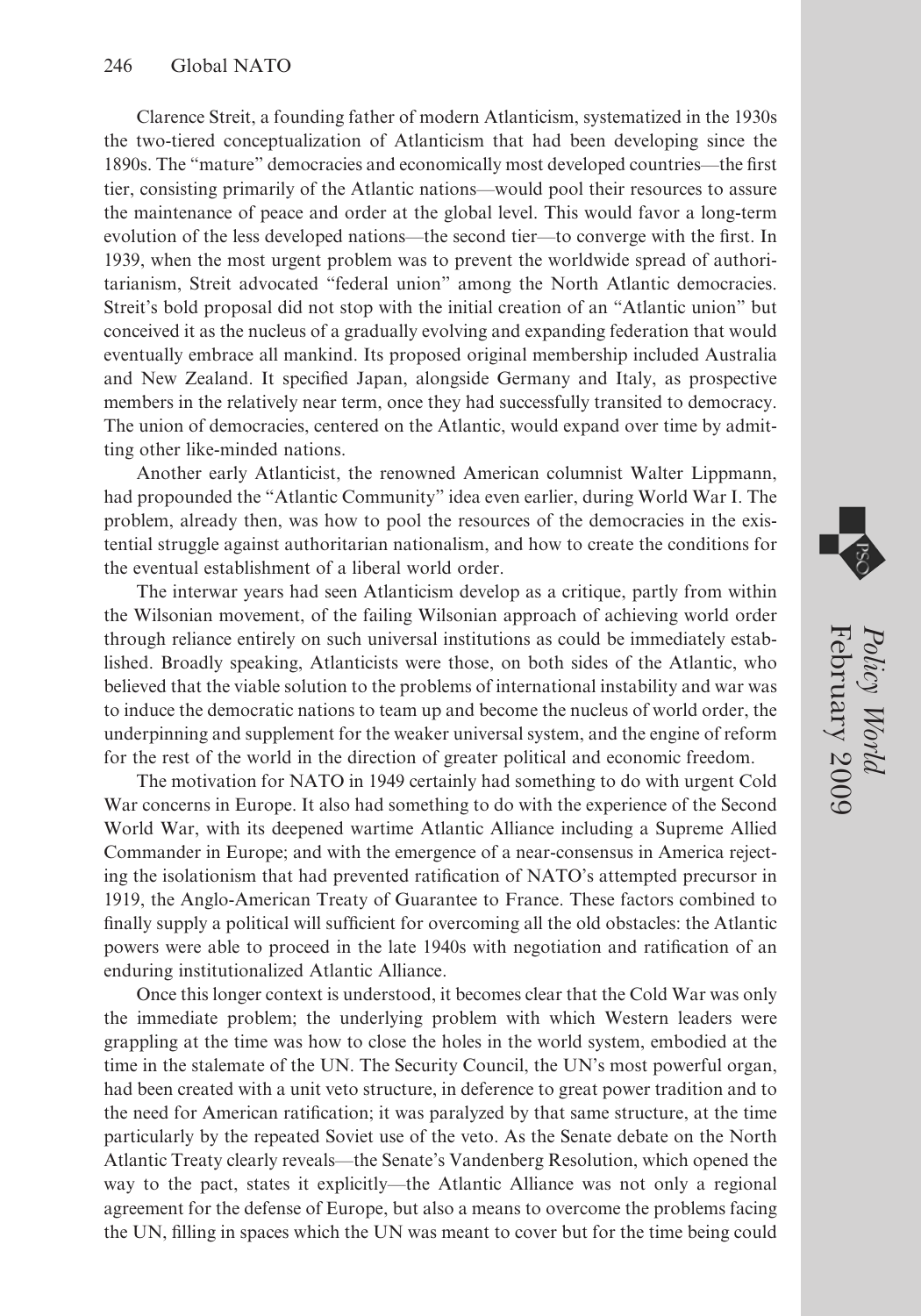not cover. In this way it was intended to lay the foundations for a stable and peaceful international order, despite the uncooperative behavior of the Soviets.

Some of these problems are still with us today. The Soviet Union has dissolved, but the inherent weakness of universal institutions is still apparent. As was the case in the interwar years, and then again in the 1940s, this is due, among other things, to the co-membership of both democratic and non-democratic members within the United Nations, and the co-membership of countries at vastly different stages and levels of political and economic development. These factors are likely to be with us for some time to come.

#### **Recovering the vision that fits the reality**

The Cold War misleadingly accustomed us to thinking of the Atlantic community in restrictive terms, as a geographically delimited organization for the defense of Europe alone. Viewed through the longer telescope of history, however, Atlanticism has been a fairly comprehensive worldview. It has provided a coherent, realistic set of ideas about how to make the international system work to preserve peace and support the spread of democracy. It has motivated the building of collective institutions for this purpose, supplementary to the universal institutions but free of their inherent problems.

Today new enemies have replaced old ones, after a period of absence of major enemies. Nevertheless, the challenges facing the Atlantic community have remained largely the same: how to maintain peace, and strengthen democracy, in a world where authoritarianism still represents a concrete threat to free societies, and where world government remains a mirage. Western leaders need to understand the truth about the origins of Atlanticism, and concomitantly, its true vision.

It is instructive that the globalization of NATO had its greatest acceleration, a sort of "take off", in the 1990s, in the absence of major enemies. It was, in this structural respect, the period most similar to that of the 1890s, when the Atlantic idea was first developed. The arrival of new enemies has entailed a focus on deepening the collective work of the Alliance in its already worldwide scope, to make it more effective; Global NATO is as much about this as about a further widening.

The underlying motivations for Atlanticism have held impressively invariant through all the geopolitical transformations of the last hundred years. The Atlantic structures have grown accordingly over the course of the century, in stages that have been cumulative, unlike the geopolitical transformations external to them. The ongoing "globalization" of NATO flows from this unvarying foundation; it is strikingly close to the original ideas of Atlanticism. Far from an uncontrolled new process to be wary of, it is the logical outgrowth of the strategy that the West has been following for more than half a century.

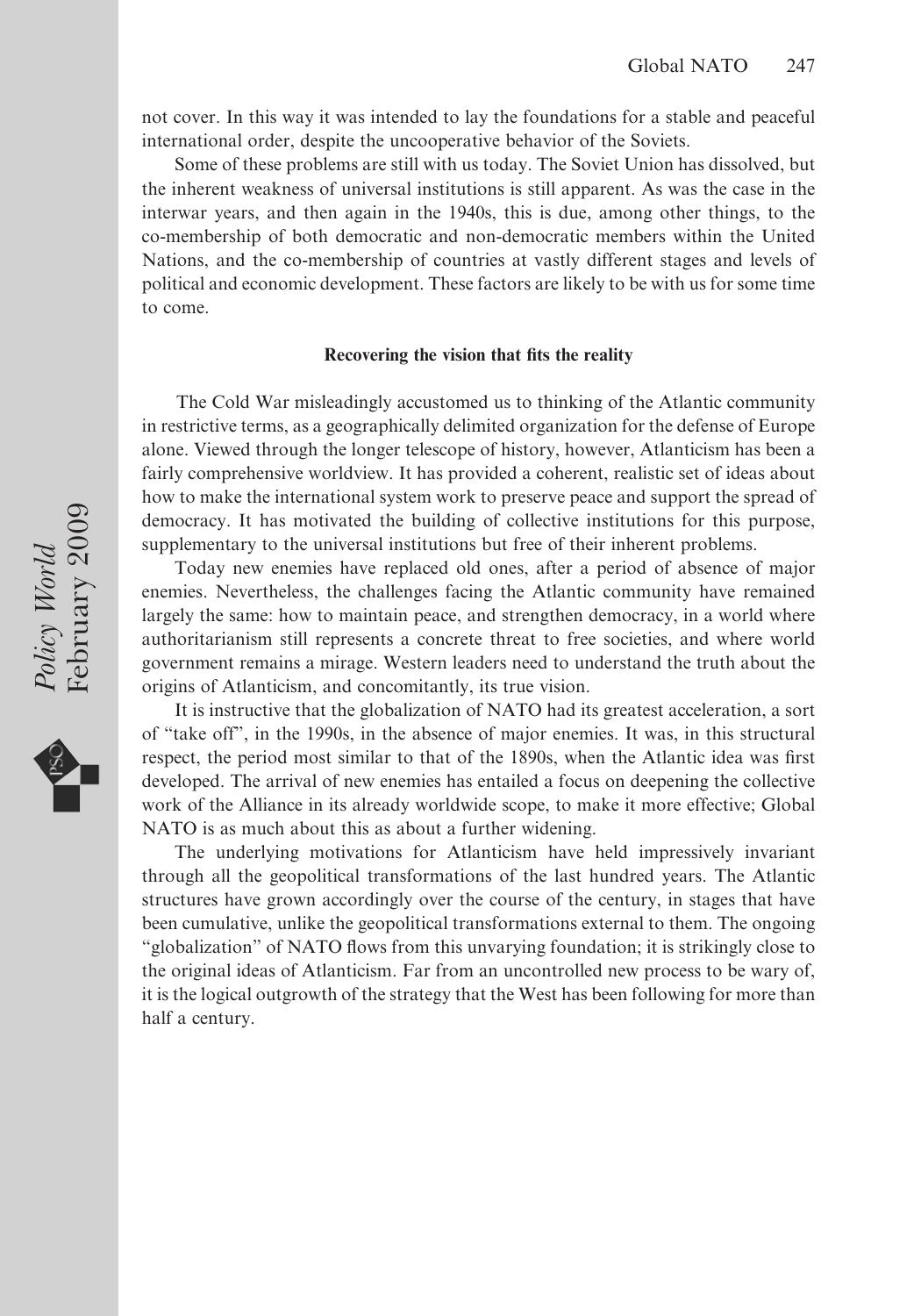### **NATO's Third Era?**

*The Question of a Global NATO*

#### **By Neil Bhatiya\***

Since the end of the Cold War competition in the early 1990s, there has been much search for a new overall orienting conception in international affairs. Those who prevailed in the Cold War—the United States and its allies in Europe and in East Asia—have struggled to develop a methodology for advancing their security and their political and economic ideals across the globe. Successive NATO summits, including the most recent one held in Romania in April 2008, have made strengthening ties with out-of-area nations a significant aspect of its agenda. How the Atlantic Alliance expands and which nations it includes have been a subject of much debate and several ideas about how to manage the spreading of NATO's influence.

One such idea is a further, global expansion of membership in what has hitherto been primarily a transatlantic alliance. It has come to be studied and discussed by a wide variety of commentators in the last two years. There has been support for the idea from foreign policy experts associated with both parties in America.

In an October 2007 speech to the NATO Supreme Allied Command Transformation Seminar, Republican Presidential Candidate Rudy Giuliani said that the membership of the North Atlantic Treaty Organization (NATO) should be expanded to include non-European regional powers such as Israel, India, Japan, Australia, and Singapore.1 In 2008, an election year, other U.S. politicians, such as Senator John McCain, expressed similar views about the future of America's alliances. Common themes include dissatisfaction with the United Nations and the possibility that a Global NATO would provide the United States with a more effective international collective security organization. International press magnate Rupert Murdoch gave voice to the outlook behind this support in a speech to the Atlantic Council of the United States in 2008:

"We need to transform this Alliance [NATO] from a community formed around a map to a community based on common values and a willingness to take joint action in defense of these values.... Around the world, there is no shortage of nations who share our values, and are willing to defend them. I am thinking of countries like Australia, which sent troops to Iraq; Israel, which has been fighting Islamic terrorism almost since its founding; and Japan, which generally follows a more 'Western' policy than most of Western Europe."2

February 2009

*Policy World*

<sup>\*</sup> Neil Bhatiya has been a Streit Council Research Fellow 2007-8 and is an MA candidate at The George Washington University.

<sup>&</sup>lt;sup>1</sup> Rudolph Giuliani, "Mayor Giuliani's Remarks to the NATO Supreme Allied Command Transformation Seminar, Norfolk, VA, 10/11/07," JoinRudy2008 Homepage, 〈[http://www.](http://www) joinrudy2008.com/article/pr/891〉, accessed 11 December 2007.

<sup>&</sup>lt;sup>2</sup> "Mr. Rupert Murdoch's Prepared Remarks for the Atlantic Council's 2008 Annual Awards Dinner," Atlantic Council Website, 〈[http://acus.org/about-news-Awards\\_2008](http://acus.org/about-news-Awards_2008) MurdochSpeech.asp〉, accessed 17 June 2008.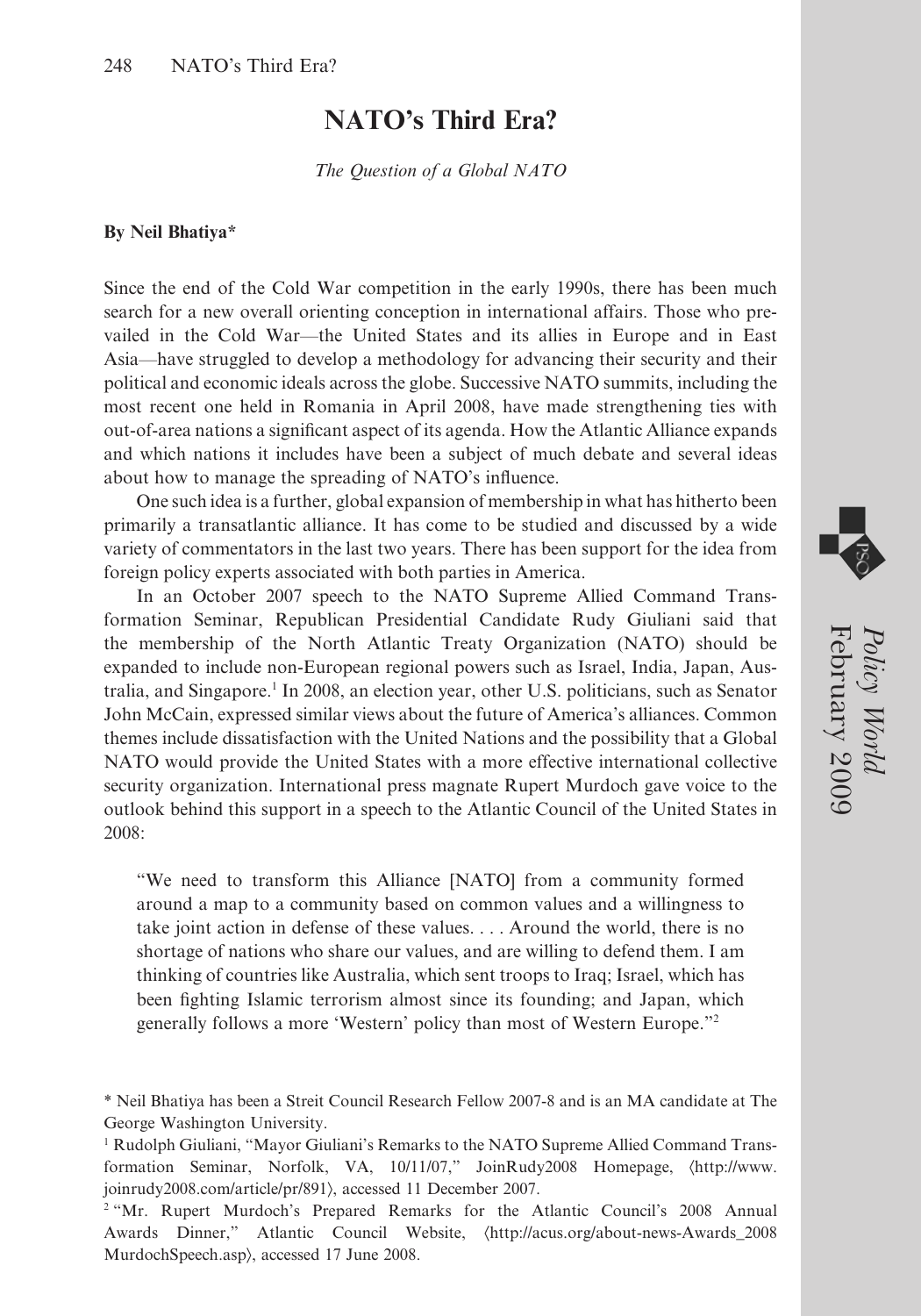These statements represent a conceptual challenge to the further development of NATO as well as to the continuation of Euro-American integration. Its expected impact on the potential member states bring up several points worth further investigation.

#### **The Three Eras of NATO**

NATO is once again faced with a turning point in its history. The first era in NATO's history was the Cold War, when the watchword of the Alliance was military preparedness in the face of Soviet bloc military power. NATO inherited a strong transatlantic bond, forged in the emergency of the Second World War, when military and political cooperation was unprecedented. The context of the Cold War codified the transatlantic connection in a new way. A long term ideological threat necessitated a permanent peacetime security structure. When there were problems within the Alliance, such as Charles De Gaulle's withdrawal of France from the military command in the 1960s, or tensions between member-states Turkey and Greece, the common threat could still focus minds.

The second era in NATO's history was the decade after the collapse of the Soviet Union. Absent a major geopolitical threat, the Alliance for the first time had to redefine itself. During the 1990s, NATO did so by being the vehicle by which the former Warsaw Pact became part of the larger European community. It also intervened in the Balkans—five operations in total from 1993 to 2001—proving that it could keep the peace in Europe. By the turn of the twenty-first century, the Alliance had overseen the transformation of post-World War II Europe from a fractured continent into a united one.

The terrorist attacks of 2001 ushered in the third of NATO's historical eras. In the immediate hours after the attack, NATO's member-states for the first time ever invoked Article 5 of its Treaty, acknowledging that the terror attacks represented an assault not only on the United States but on all of NATO. The Alliance's contribution to the War on Terror became quite tangible in 2003, when it took command of the International Security Assistance Force in Afghanistan. By extending its operations to places not only "out of area" but out of Europe, NATO took an historic step in its security mission.

It is in analyzing NATO's future that much of the discussion about a Global NATO has arisen. An academic debate about the globalization of NATO was galvanized by the publication in *Foreign Affairs* of an article by Robert Kagan and Ivo Daalder, entitled "Global NATO." It was perhaps the most strident call for NATO to embrace global partners. The authors' vision was bold: "NATO's next move is to open its membership to any democratic state in the world that is willing and able to contribute to the fulfillment of NATO's new responsibilities."<sup>3</sup> The article buttressed the arguments made by public officials such as the late Congressman Tom Lantos, or former Spanish Prime Minister José Maria Aznar. They reflected a general trend to expand inter-democracy cooperation, an impulse that has run strongly for the past 60 years.

#### **The Complicating Factors**

The idea for a Global NATO, however, is not without controversy. There exists an extensive literature on the pitfalls of extending the Alliance past its current geographic

Policy World<br>February 2009 February 2009 *Policy World*



<sup>3</sup> Robert Kagan and Ivo Daalder, "Global NATO," *Foreign Affairs* (September/October 2006), 106.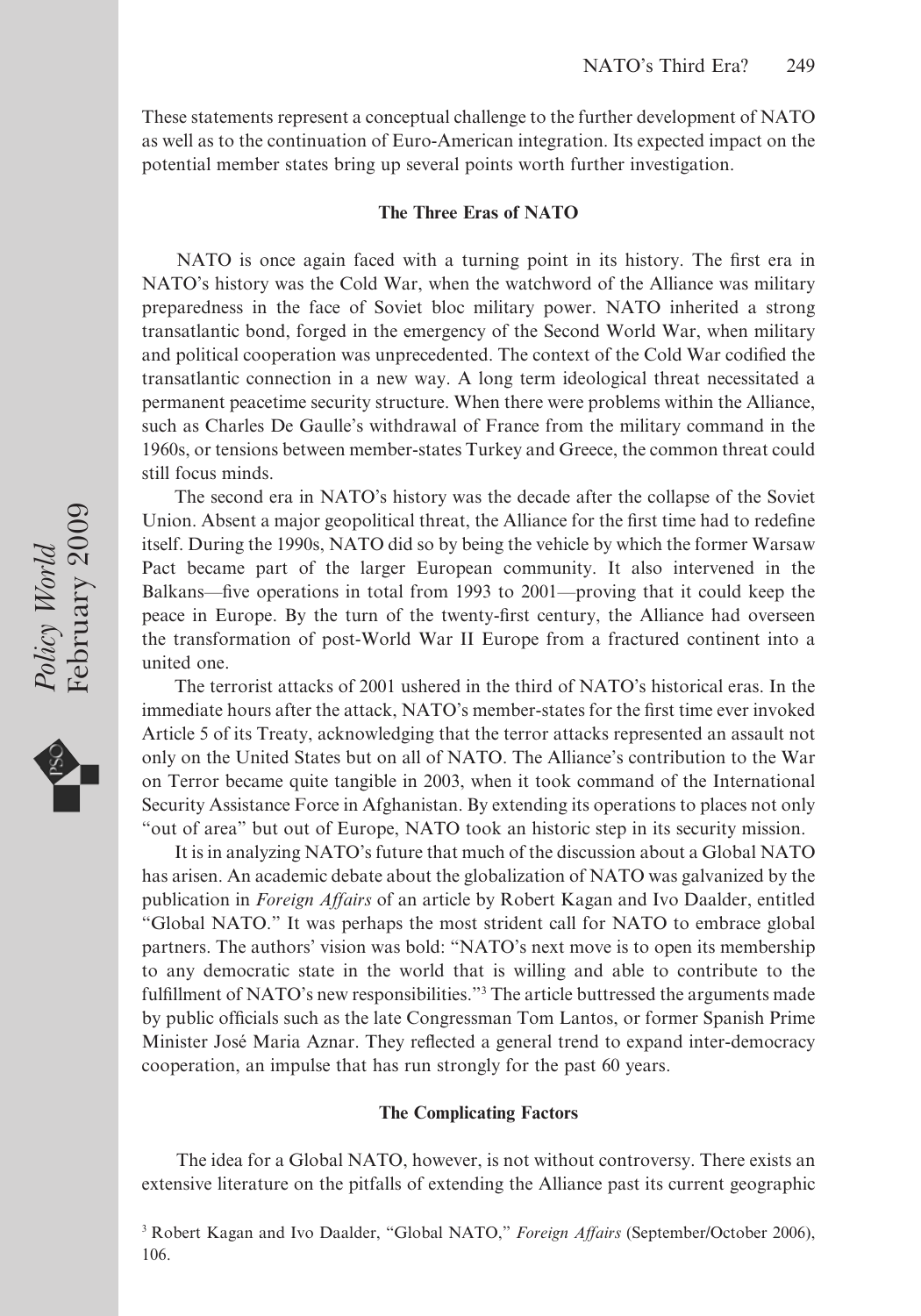boundaries. Some, such as Simon Koschut of the German Council on Foreign Relations is wary of the ability of NATO to institutionally adapt to global members, and holds that its priority should be on the relationship between the United States and Europe.4 Many policymakers, particularly in Europe, have balked at the idea. French President Nicolas Sarkozy, who has recently expressed his desire for France to return to NATO's military command structure, has stated that one of his conditions is that the Alliance re-focuses on European security issues.<sup>5</sup>

Five nations in particular have been mentioned as potential member states in a Global NATO: Japan, Australia, New Zealand, South Korea, and India. These nations are strong ones with a history of democratic governance and, save India, a close security relationship with the United States. Yet, proponents of a Global NATO should be cautious in considering how each of these nations would fit into an expanded security framework.

#### **Japan**

Excitement over Japan's possible role in a Global NATO coincided with its larger profile in international security, including the deployment, even if it proved temporary, of support troops to Afghanistan and Iraq, and, more enduringly, of peacekeepers to the Golan Heights, Cambodia, East Timor, Mozambique, and Zaire. These operations stood in direct contrast to Japanese defense posture during the Cold War and the decade after, when the Japanese constitution proscribed the deployment of troops outside of Japan. When this posture changed, the possibilities for Japan's global role increased.<sup>6</sup>

During its postwar history, Japan has relied on the United States as the guarantor of its international security. At first, this the result of the U.S. occupation, but later continued due to fears of Russian and Chinese Communist expansionism in East Asia. After the Cold War, Japan and the U.S. reaffirmed their relationship in broadened form, through the January 1992 Tokyo Declaration on the U.S.-Japan Global Partnership. The text of the Declaration specifically mentions Japanese cooperation with NATO: "Intensify trialogue among Japan, the U.S., and Europe, including political consultations among the G7 countries and political dialogue between Japan and NATO."7

The possibility of joining a multilateral alliance excites many Japanese who see the current bilateral relationship as constrictive. Memories of the Second World War still keep Japan highly controversial among other countries in the region; multilateral integration would rehabilitate it more fully and confer legitimacy on its foreign operations.

<sup>4</sup> Simon Koschut, "Global NATO or Global Partnerships?" *Kolner Forum fur Internationale Beziehugen und Sicherheitspolitik*, April 2006, 〈[http://www.dgap.org/mi](http://www.dgap.org/midcom-serveattachmentguid-4b8518f486af11db8b0e81a58ce940a140a1/KFIBS2006.04_koschut_)dcom[serveattachmentguid-4b8518f486af11db8b0e81a58ce940a140a1/KFIBS2006.04\\_koschut\\_](http://www.dgap.org/midcom-serveattachmentguid-4b8518f486af11db8b0e81a58ce940a140a1/KFIBS2006.04_koschut_) globalzyxfouronexyznato\_analysis\_englishzyxfouronexyzedition\_final.pdf〉, 16.

<sup>5</sup> Honor Mahony, "Sarkozy Sets Conditions for Rejoining NATO Military Command," *EUObserver.com*, 25 September 2007 〈[http://euobserver.com/9/24827/?rk=1](http://euobserver.com/9/24827/?rk=1%E2%8C%AA)〉.

<sup>6</sup> Masashi Nishihara, "Can Japan be a Global Partner for NATO?" in Ronald D. Asmus, editor, *NATO and Global Partners: Views from the Outside*, (Riga Papers, 2006), 〈[http://www.](http://www) diplomatie.gouv.fr/fr/IMG/pdf/A4\_Asmus-Editor\_d.pdf〉, 35-36.

<sup>7</sup> 1992 U.S.-Japan Global Partnership Agreement, *United States Department of Commerce International Trade Administration Market Access and Compliance Homepage* 〈[http://www.](http://www) mac.doc.gov/japan/market-opening/ta920109.htm〉, accessed 1 January 2008.

February 2009

*Policy World*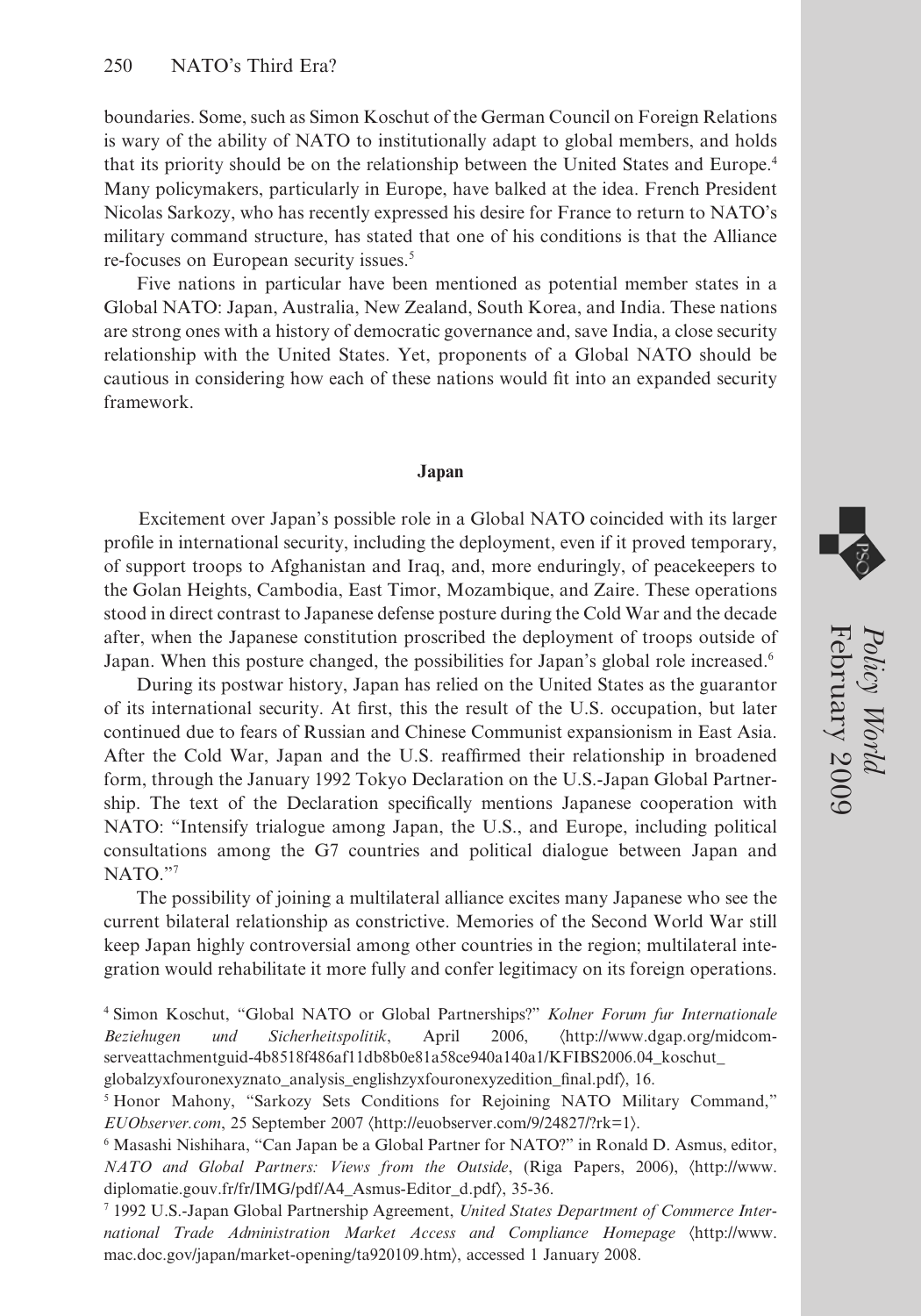It has done this for Germany in Europe, which, despite a clearer and greater burden of guilt, has arguably developed a more solid international role and a healthier identity since 1949 than Japan. The prestige of becoming a responsible member of a multilateral community is important to continuing to develop an international role for Japan, and will be an essential requirement for domestic support within that nation.

Nevertheless, for many commentators Japan is still constrained by its interpretation of its constitution, which would, in a hypothetical future situation, prevent it from fighting side-by-side with its NATO allies. After all, the central precept of the NATO alliance is the concept of collective self-defense, something which the Japanese believe their constitution, in its current form, prohibits. This prohibition has been crystallized in debate over Japan's anti-terror role in Afghanistan. The Japanese Navy had been refueling U.S. warships in the Persian Gulf which had been supporting U.S. forces in Afghanistan, but in October 2007 support for the refueling operation collapsed in the Diet the Japanese Parliament.<sup>8</sup> Such opposition helped cause the fall of Fukuda's predecessor, Shinzo Abe. Supporters of Japan's role in a Global NATO need to take into account the ever-present opposition to Japan's military role expanding overseas.

There are also geo-strategic reasons for Japan's caution. It cannot predict how its two largest regional competitors, China and Russia, would react to its explicitly aligning itself with NATO.<sup>9</sup> Though the high tensions of the Cold War are gone, Northeast Asia still has the potential to be de-stabilizing. Russia has already expressed concern about the march of NATO eastward to its borders; such concern would only be heightened if the alliance was extended to encircle it on its eastern frontiers as well. Japan should be worried against provoking the deepening of the Shanghai Cooperation Organization, a group that includes Russia, China, and several former Soviet Republics, and brings in as observers the regional powers Iran, India, and Pakistan. Japan's self-interest gives it significant reasons for a cautious approach.

In the final analysis, whatever role Japan chooses for itself in a global NATO will depend on the domestic political willingness of the Japanese people to align themselves with a multilateral military alliance. Such a shift could flow from the Japanese seeing their bilateral relationship with the United States as no longer sufficient for their security needs, or from their seeing an opportunity for a more dignified role and for deeper reconciliation with some of their neighbors in a multilateral context.

#### **Australia and New Zealand**

Australia and New Zealand are the two rare Pacific nations that, like the U.S., have shared roots in British and European history. They have been allied with the United States since the beginning of World War II, and indirectly through Britain for decades longer. The relationship was solidified with the Australia-New Zealand-United States (ANZUS) Treaty in 1951. Since then, relations among the three nations have been a cornerstone of Southeast Asian security. This close relationship is a reason why the proposal for including them in NATO faces relatively little objection in America. It is also, paradoxically, a reason cited for saying the prospects for either of them joining NATO are slim. Both countries feel secure in the current state of their bilateral relations with the United States.

<sup>8</sup> "Japanese PM rules out reshuffle," *BBC News International Version Website*, 4 January 2008, 〈[http://news.bbc.co.uk/2/hi/asia-pacific/7171002.stm](http://news.bbc.co.uk/2/hi/asia-pacific/7171002.stm%E2%8C%AA)〉, accessed 4 January 2008. <sup>9</sup> Nishihara, 40.

Policy World<br>February 2009 February 2009 *Policy World*

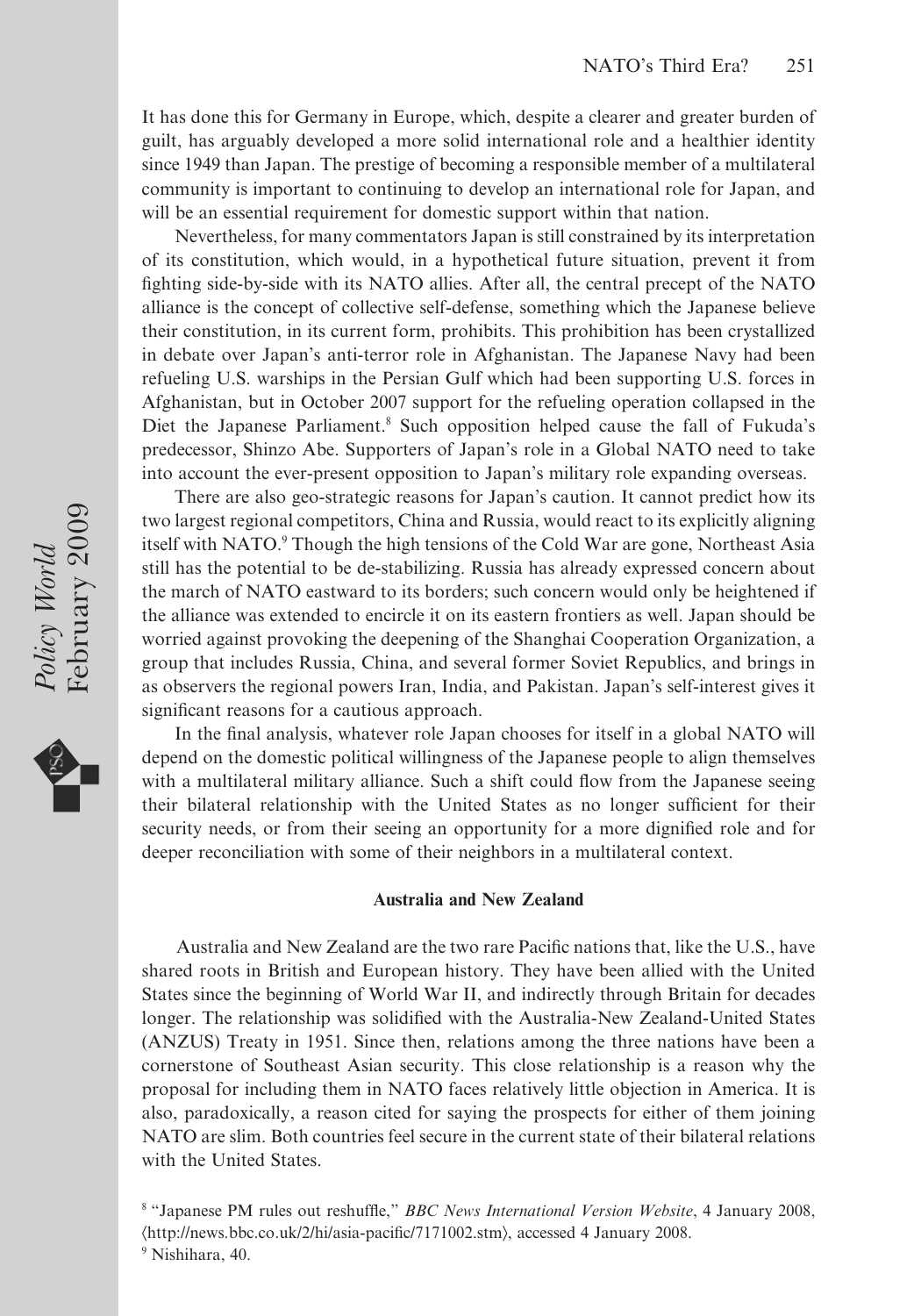Both nations possess a foreign policy vision which is significantly more integrated with their regional role in Southeast Asia rather than the global role envisioned by an expanded NATO. The People's Republic of China, specifically, is seen as a tense strategic relationship that needs to be managed on a bilateral basis, rather than through a new multilateral one. Neither Australia nor New Zealand would want such a relationship to be jeopardized by a headstrong rush to join a Global NATO. Rightly or wrongly, their leaders are reticent to see a multilateral alliance as a force-multiplier in conducting their relationship with China. Such a calculus of power might change, however, if it becomes apparent that the political and economic as well as military weight of the West is needed as a visible presence in the Pacific Rim.

In Australia the willingness to join a Global NATO faces domestic constraints that reflect a lack of elite and public enthusiasm. This has been particularly true since John Howard's electoral defeat in elections in November 2007. Howard, seen as too close of an ally to U.S. President George W. Bush, lost to Kevin Rudd, a former diplomat. Australia's participation in Iraq was highly unpopular among Australians. In attempting to move past it, Rudd seems to be attempting to fashion a foreign policy that gives Australians more independence within its relationship with the United States. While proponents of a Global NATO might argue that a multilateral forum could allow Australia to assert itself outside a bilateral relationship with the U.S., one writer on the subject concludes that "a formal alliance of Western nations on a global scale ("global NATO") is an idea whose time is yet to come, a least for Australians."<sup>10</sup>

#### **South Korea**

Alongside Japan, South Korea has been a keystone of the United States' relationship with East Asia. U.S. troops helped liberate the country from Japanese occupation at the end of the Second World War, giving support to the government of Synghman Rhee. When South Korea was invaded by North Korea, the United States led a United Nations effort to repel it. Since the armistice of 1953, U.S. troops have been continuously stationed along the tense 38<sup>th</sup> parallel. The United States also became involved in modernizing South Korea, which allowed the nation to become one of Asia's most dynamic economies. The inclusion of South Korea into a Global NATO framework has been buoyed by the recent election of Lee Myung-bak to the Presidency. He is seen as more pro-American than his predecessor. The cornerstone of his foreign policy is the "MB doctrine" which calls for a more solid Korea-U.S. alliance.<sup>11</sup>

Yet the same questions arise for South Korea as they do for Japan. With so much of Lee's focus on a stronger bilateral relationship between the United States and South Korea, where does a multilateral, NATO-like framework fit? Again, as in the case of Japan, the cloak of legitimacy, which a bilateral relationship with a superpower cannot provide, seems to give credence to the extension of NATO. The South Koreans have always been uneasy with their junior status vis-à-vis the United States in defense and



<sup>&</sup>lt;sup>10</sup> Jeffrey Gray, "Future Directions for NATO: An Australian Perspective," in Ronald D. Asmus, editor, *NATO and Global Partners: Views from the Outside*, (Riga Papers, 2006), 〈[http://](http://www.diplomatie.gouv.fr/fr/IMG/pdf/A4_Asmus-Editor_d.pdf%E2%8C%AA) [www.diplomatie.gouv.fr/fr/IMG/pdf/A4\\_Asmus-Editor\\_d.pdf](http://www.diplomatie.gouv.fr/fr/IMG/pdf/A4_Asmus-Editor_d.pdf%E2%8C%AA)〉, 33.

<sup>11</sup> Jin Dae-woong, "Veteran Diplomats, Academics formulate the MB Doctrine," *Korea Herald*, 21 December 2007, 〈[http://www.koreaherald.co.kr/NEWKHSITE/data/html\\_dir/2007/12/21/](http://www.koreaherald.co.kr/NEWKHSITE/data/html_dir/2007/12/21) 200712210050.asp〉.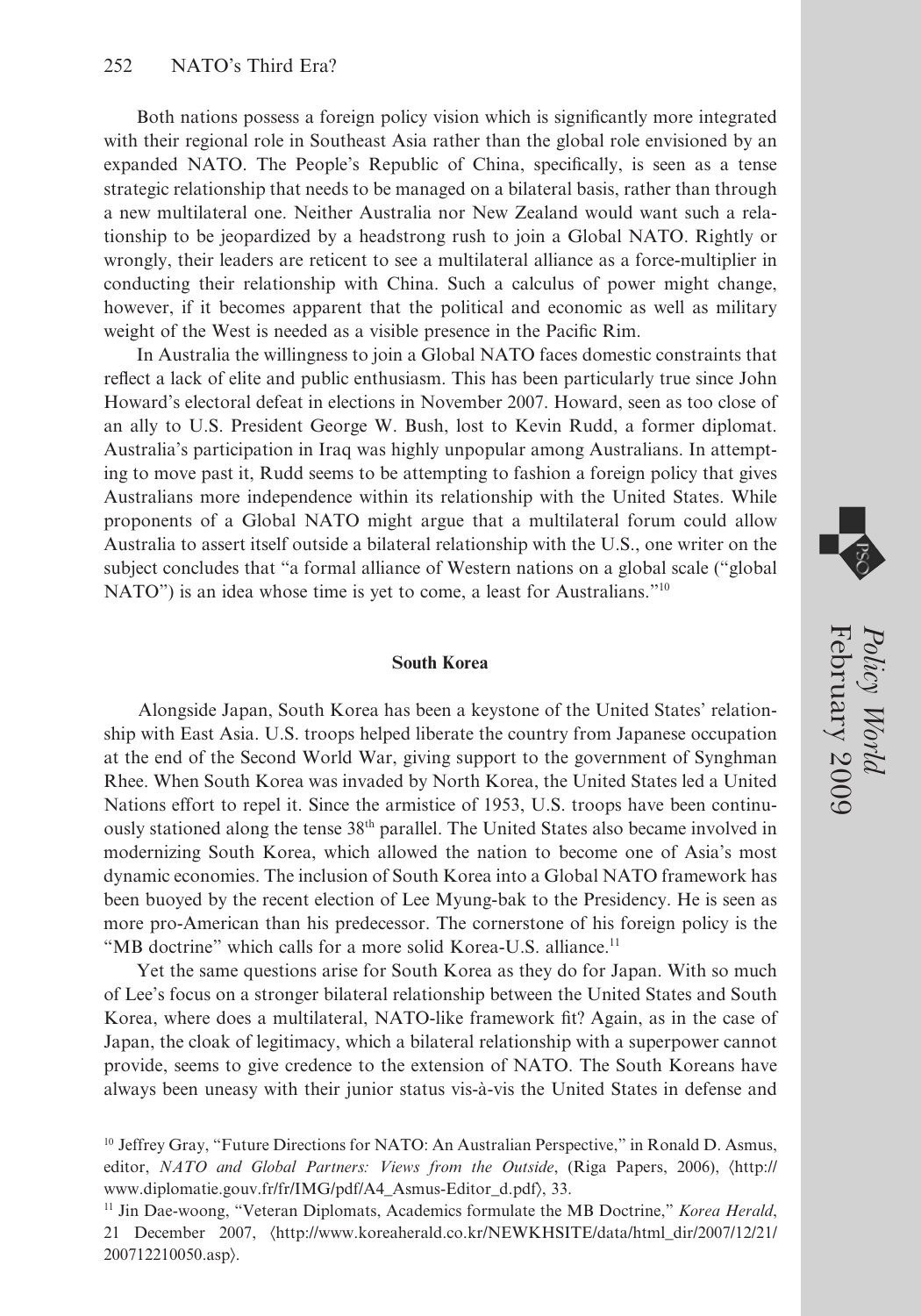foreign policy matters. The question remains whether the important factor of a popular commitment to multilateralism exists in sufficient strength to justify Global NATO membership.

The second part of the "MB doctrine" is a delicate plan of re-engagement with North Korea. South Korea is keen on convincing the North to abandon its nuclear weapons program in exchange for investment into the country. The effort is broadly popular, but many in his own conservative Grand National Party may challenge his efforts if they give away too much to the government of Kim Jong-Il.<sup>12</sup> South Korea must also, like Japan, be wary of the response from Russia and China if it were to expand its commitments to a Global NATO.

#### **India**

Both the unique civilizational status of India and the complexities of its geographical and strategic position are limiting factors for its membership in an expanded NATO. If India were to join NATO, it would be the only country to do so which stands not only outside of the European-rooted countries of the West but outside of the sociological space of the OECD or First World, despite its historical colonial ties to Great Britain, as well as its continued political and linguistic connections. This could introduce new difficulties into NATO itself, as well as awkwardness for India.

India's status as a leader in the Non-Aligned Movement during the Cold War speaks to a fiercely independent spirit in foreign policy. India does not wish to identify its foreign policy primarily with the West, which membership in a Global NATO would notionally entail. The Asian OECD members, Japan and South Korea, are more plausible self-identifiers with the West. Since India cannot consider itself Western in this era, it is unlikely to be enthusiastic about the idea of Western leadership in the world, as embodied in NATO.

India also wishes to maintain good relations with Iran, Russia, and the People's Republic of China. India's foreign minister, Pranab Mukherjee, for example, has spoken out against a containment policy towards Iran, stating that "there's enough space to grow together to accommodate each other's legitimate aspirations."13 This diverges from the stated position of both the United States and several states in the European Union, who wish to see stringent action taken against Iran's nuclear program. India, it would seem, does not see the same urgency as the West.

Nor does India share the dissatisfaction of some with the United Nations; indeed, it seeks a seat on the UN Security Council, rather than repudiating that organization as outmoded. This is not to say that the idea for a Global NATO implies a rejection of the United Nations. Rather, it is important to note that India's priorities are for expanding its role in the United Nations. India's focus on economic, as opposed to security, ties, speaks to its desire to be integrated into a global economic, rather than security, framework. Where it has sought an upgrading of military links is bilaterally, with the United States, on condition of de facto acceptance of India's nuclear status.



<sup>12</sup> Lee Byong-chul, "On the Lee Myung-bak Doctrine." *Ohmynews.com*, 29 August 2007, 〈[http://](http://english.ohmynews.com/articleview/article_view.asp?at_code=430971%E2%8C%AA) [english.ohmynews.com/articleview/article\\_view.asp?at\\_code=430971](http://english.ohmynews.com/articleview/article_view.asp?at_code=430971%E2%8C%AA)).

<sup>13</sup> Pranab Mukherjee, interview by Charlie Rose, 2 October 2007, New York, *Ministry of External Affairs, India Website*, 〈[http://mea.gov.in/](http://mea.gov.in/%E2%8C%AA)〉, accessed 4 December 2007.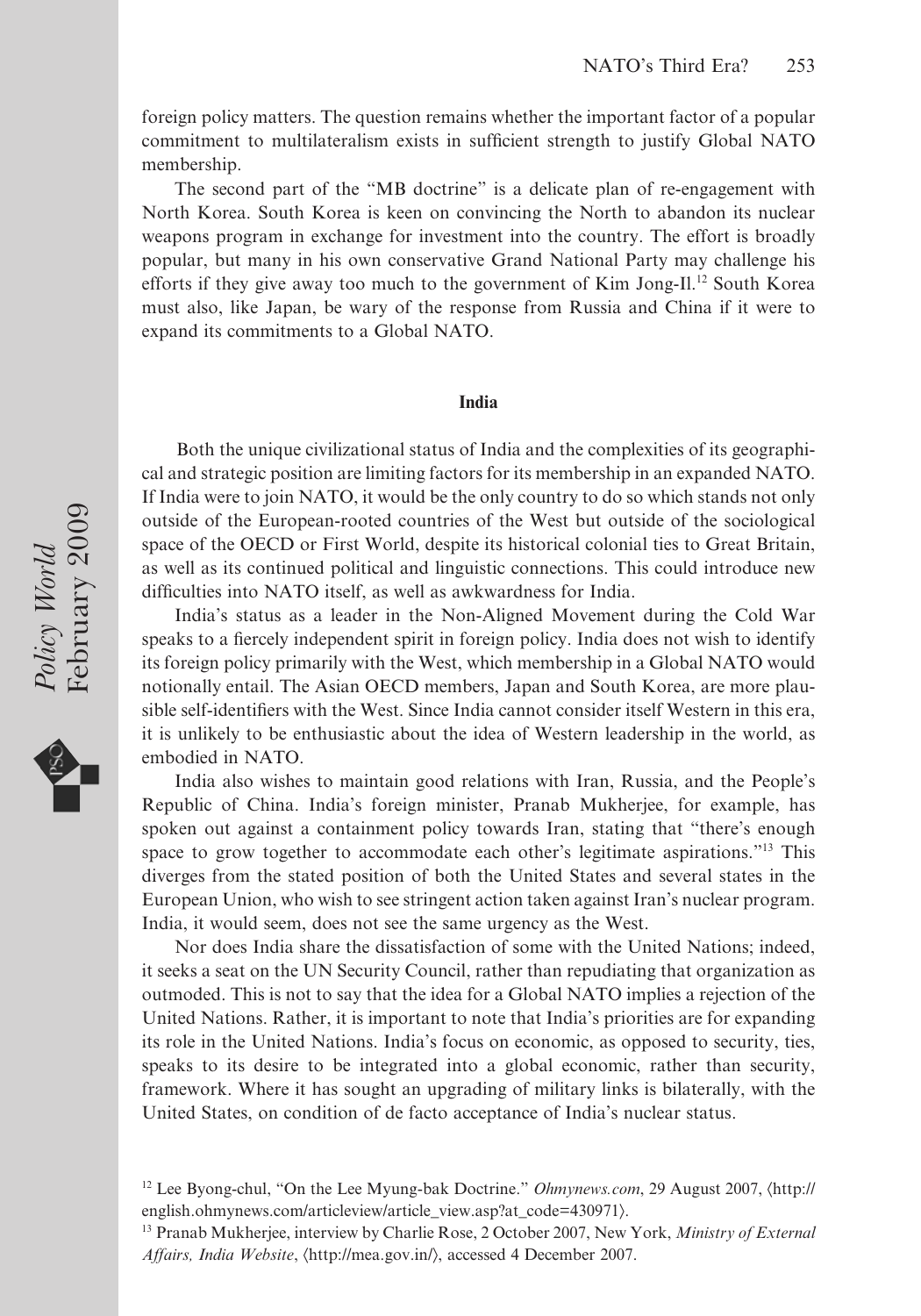India's domestic situation also seems to argue against it joining a bloc dominated by Western nations, especially the United States. The Communist Party of India-Marxist (CPI-M), central among the leftist parties, has derailed ratification of a nuclear deal between India and the United States because it gives the U.S. too much latitude in interpreting when India has overstepped its bounds in developing its nuclear program.14 This criticism comes despite the fact that the nuclear deal allows India, which is not a signatory to the Nuclear Non-Proliferation Treaty (NPT), access to significant nuclear know-how.

As India seeks to be a global player, then, it will want to do it in its own way. It will continue to seek engagement with Western nations, but it will most likely do it in an informal manner, not in a formal military structure such as a Global NATO. India will also continue to seek to engage with nations bilaterally, outside of an overarching multilateral framework.

#### **Conclusion**

It would seem, then, from these brief overviews of the immediate obstacles, that "Global NATO" is a non-starter. However, this would underestimate the attraction of a gradual but still targeted move towards multilateralism in Asia. The argument may not be, as it seems at first glance, a question of the ultimate goal, but the path each of these nations take.

Daalder and Kagan argue in a generic way that the problems mentioned are not fatal to a Global NATO, because NATO's core values—democracy and common security—are attractive enough to both entice any of these nations and overcome the concerns of existing member-states. The question remains, however, whether or not the current and potential members of the Alliance feel an overwhelming sense that international security necessitates such an expansion. Most analysts do not believe that this is the case, absent an abrupt turn by China into further militarization and aggression in its foreign policies. This ever-present contingency could provide enough forward momentum for a Global NATO end-goal to become a part of each nation's foreign policy vision.

These points suggest that caution is needed when one discusses a Global NATO. Bilateral relations between the United States and these nations are often complex enough, without injecting into it a debate over an expansive security framework.

An immediate expansion is not the only option for the future. It would be a mistake to fail to continue pushing toward deeper relations among all of these nations. The discussions of a Global NATO represent a positive sign that the underlying desire to bind together nations with common political and social values is strong. While overall strategies may differ, most parties seem to agree on the necessity of better-organized cooperation. Doing so in a systematic but informal way would further reinforce the complex web of bilateral ties that have proliferated in these regions (South and East Asia), while not constricting the independent foreign policies of Japan, Australia, New Zealand, or India. These nations may not become full-fledged members of a Global NATO in the short term, but the United States and Europe have a lot to gain from inducting them into a global framework based on shared values.

<sup>14</sup> See commentary on the website of the Communist Party of India-Marxist 〈[http://](http://www.cpim.org/%E2%8C%AA) [www.cpim.org/](http://www.cpim.org/%E2%8C%AA)〉, accessed 10 December 2007.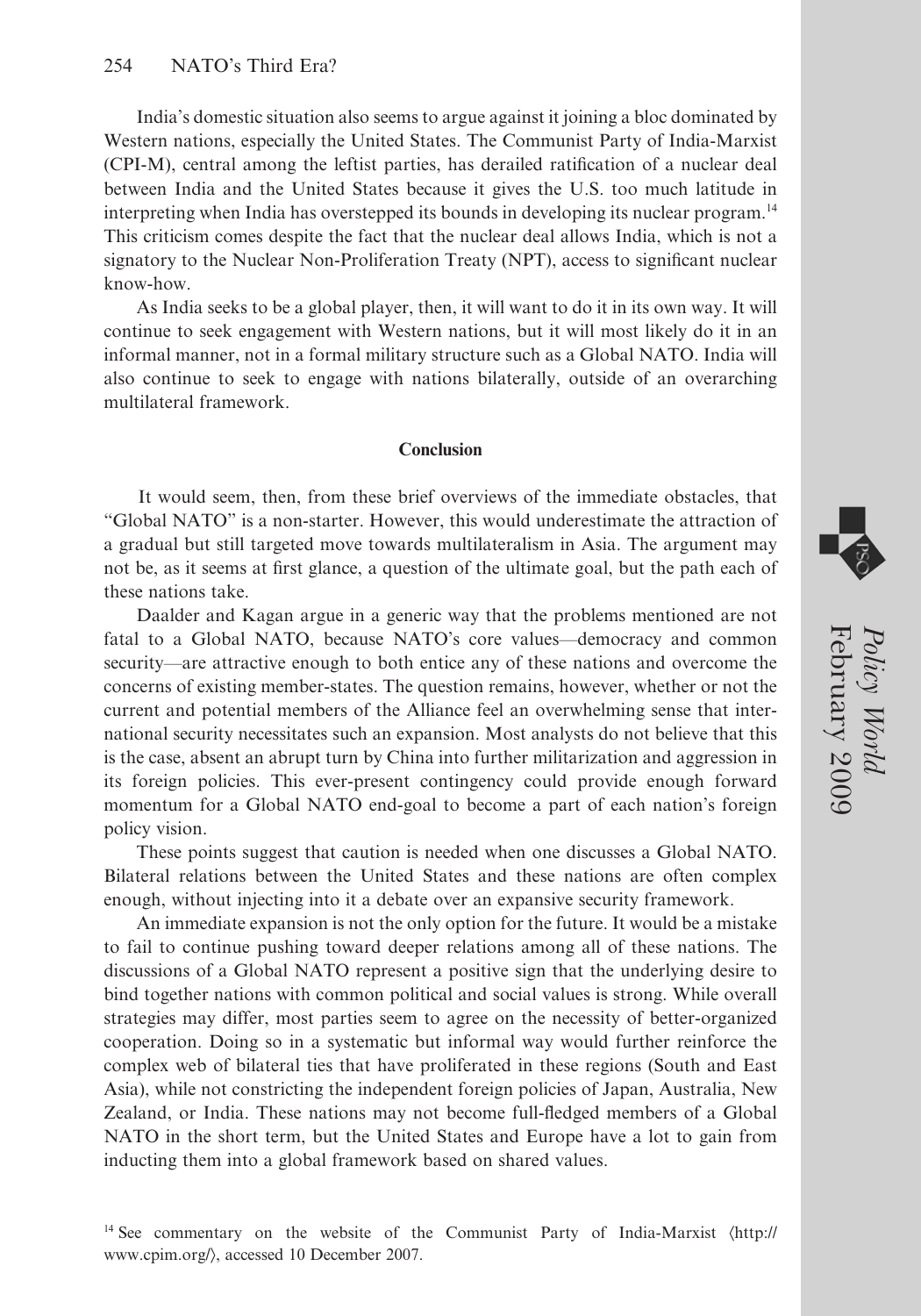NATO's statement from in the Bucharest summit in April 2008 embodies this approach: "[W]e reiterate our willingness to further develop existing, and openness to new, individual relationships, subject to the approval of the North Atlantic Council, and at a pace that respects mutual interests in so doing."15 In spelling out a method to "respect mutual interests" by paying attention to "individual relationships," NATO can bring together its partners, without putting up front the problems raised by full-fledged NATO membership. By proceeding in this way, the United States and the NATO countries can expand their engagements in Asia and the Pacific with nations that it feels it has common political, economic, and social beliefs.

The Pacific basin democracies favor closer cooperation with NATO, even if on a piecemeal basis for now. There are various stages of partnership and of informal and formal relationships with NATO that can be traversed before facing the question of full membership; and after the intermediate stages have been traversed, the final step of membership can have an air of inevitability. This was the approach suggested a quarter century ago, in a paper for the Committees for a Community of Democracies by James V. Martin, a retired East Asian expert of the State Department. Our review of the obstacles that have been encountered in each of the prospective new member countries suggests that this is still the most likely approach.

In Eastern Europe the sense of exhilaration about rejoining the Western world after the liberation from Communism enabled unified national elites to win over initially skeptical populations, and overcome the inertia of numerous obstacles and objections to such a major step as NATO membership. Among the Asia-Pacific democracies there is no such exhilaration, just a decades-old entrenched reality of bilateral security arrangements with the U.S., quiet security cooperation with NATO, and membership on the economic level in the all-Western arrangements. The obstacles remain unmoved by any grand elite enthusiasm. The gradual path into NATO seems the most likely one.





<sup>15</sup> NATO Press Release, "Bucharest Summit Declaration," 3 April 2008 [http://www.nato.int/](http://www.nato.int) docu/pr?2008/p08-049e.html, accessed 20 May 2008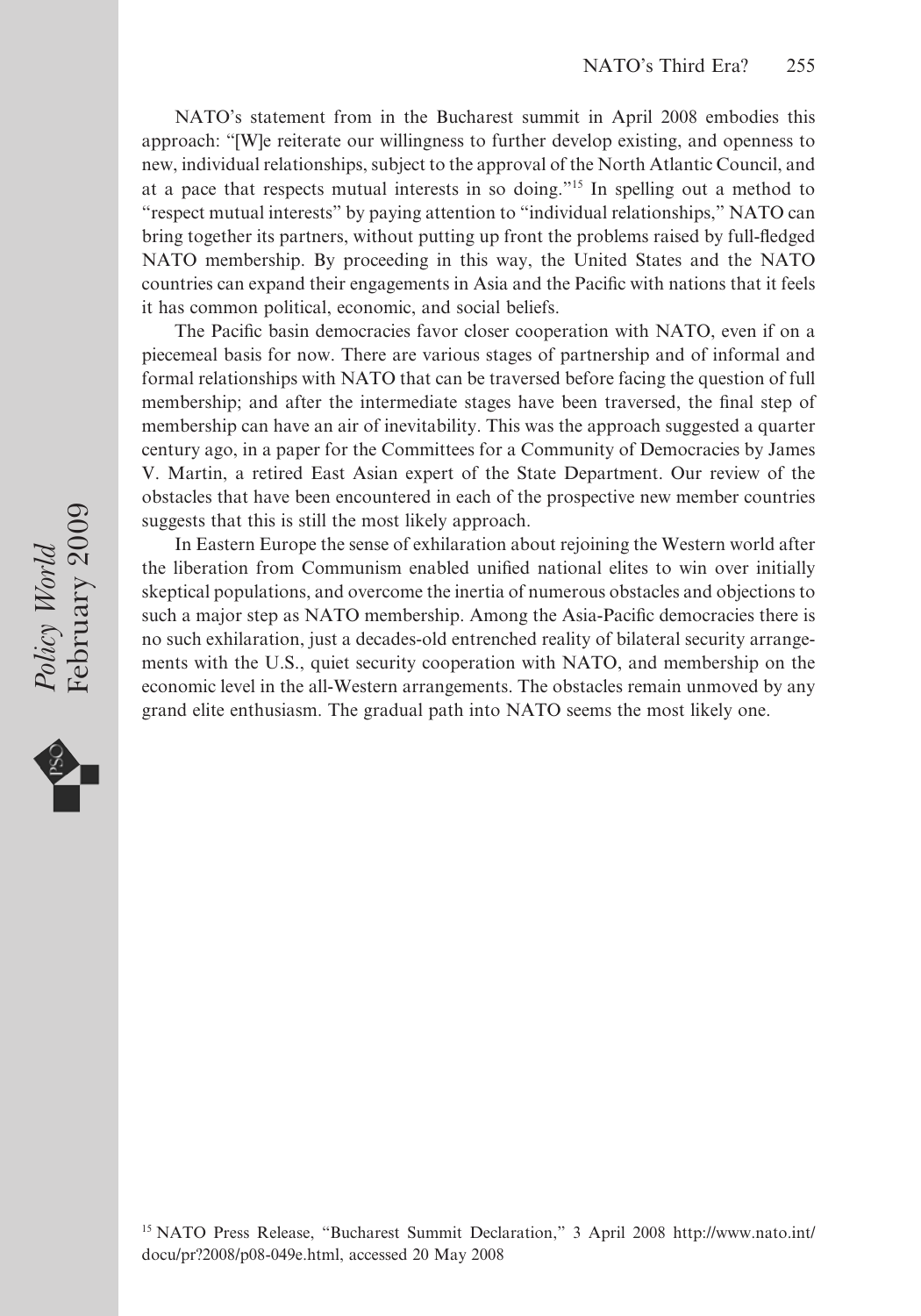### **How can a Union of the West be formed?**

#### **By Ira Straus\***

Balladur argues in his book that a Union of the West is a matter of some urgency and the highest priority: the future of Europe and of America depends on it, so does the stability of the world, and historical changes are compressing the time available. Rather than evaluate his reasons for saying this, I will simply state that I think he is right. The question I will address here is: Can his goal be realized in a timeframe that answers to its urgency, and if so, how?

#### **The problem: contradictory timeframes**

Balladur himself believes that it will take a generation to do it, and that little more can be done in the near future than create a U.S.-EU Council to institutionalize U.S.-EU foreign policy consultations and further improve on the existing economic cooperation. This leaves it for a distant future to get to the point where Americans and Europeans could say they are together in a union.

This conclusion is at first sight eminently realistic, given the lack of an internal Will to form a Union. Yet this schedule—the internal schedule, so to speak—falls far behind the schedule demanded by the external realities Balladur identifies. The two timetables are incompatible.

### **The problem transformed: can Union be accelerated by incorporating existing structures?**

Can the contradiction be resolved, by amending Balladur's pathway to Union?

This was, directly or indirectly, the subject of Balladur's meetings inWashington. His interlocutors brought home repeatedly the need to incorporate, as a cornerstone for building the Union, the "acquis Atlantique"—the accumulated heritage of institutions, policies and norms developed over many decades for Atlantic unity and integration. It was a point that he for the most part accepted in principle. But incorporating this acquis immediately affects the pace: it means the Union would not start from scratch. The glass would already be half full in military unity and economic unity, thanks to NATO and OECD. The timeline to Union would be shortened.

If all the existing Atlantic institutions were bundled together into a whole, along with all their decades of acquis, all their current trends of development, and all their new steps presently underway—and augmented further by the near-term steps proposed by Balladur—would this suffice for proclaiming a Union?

In my view it would suffice, albeit tenuously. Such a Union would be far from complete; it completion could still take a generation as Balladur wrote. Nevertheless it would be substantial enough to justify the word "union" and sustain conviction in it. To see this, it is worth taking a glance at all the elements that would be added together:

\* Ira Straus was executive director in the 1980s of the Association to Unite the Democracies, the precursor organization of the Streit Council. His recent work has been on the widening and deepening of the EU and NATO. He is co-translator of Balladur's book, which will appear in English shortly.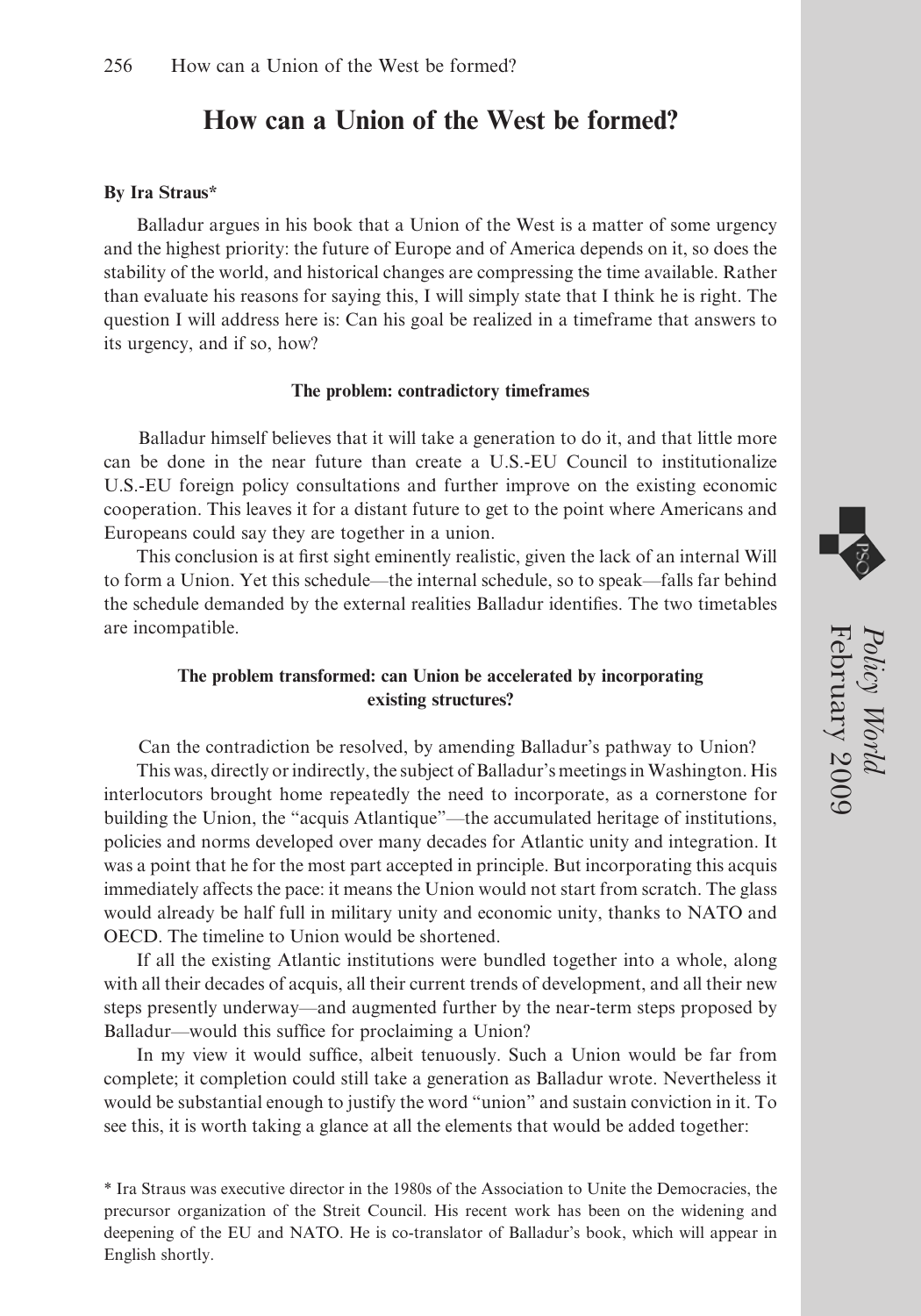- 1. NATO. It has a governing Council in nearly continuous session, which consults on all major foreign policy issues. When it issues common statements, as it does frequently, it does so in the name of an alliance with a common arm, giving it some substance as a common foreign policy.
- 2. The "Global NATO" processes: expansion of NATO's missions around the world, growth of NATO partnerships worldwide, growth of UN-NATO cooperation, expansion of NATO membership. Compared to the past, this is dramatically expanding the range of the common foreign policies of the allies.
- 3. NATO's Supreme Allied Commander (SACEUR) and Integrated Military Command structure. These quietly give NATO the most important form of supranationality of any international institution in the world: they internationalize the military, impinging on national sovereignty in this sensitive core area. This is something that was not achieved easily. It took the pressures of two world wars to bring the Atlantic allies to establish a SACEUR, as an emergency form of military union needed for saving Western freedom from total destruction at the hands of Nazism. The experience proved positive and, in face of a longer term Soviet threat, it was institutionalized in enduring form. It has asymmetries that are the healed scar tissue of its real world origins: the German military is subordinate to it to a unique degree. Germany's neighbors have been able for half a century to sleep at night without fear of what the German military might be planning against them, because its plans are made through NATO. It has been the concrete cornerstone of the democratic peace in Europe; it is what has made the EU possible. It is an acquis of inestimable importance.
- 4. Current proposals and trends in NATO that are accepted in the Balladur book: further expansion of NATO's global tasks; an updated globalized strategic concept; rules for operation of circles within NATO, so the circles can proceed to action without needing consensus among all the allies. The last of these would deepen the common foreign policy, by allowing NATO flexibility to respond to a far greater number of situations; it could turn NATO itself into a security and foreign policy Union.
- 5. The economic harmonization achieved over half a century through OECD. The U.S.-EU Transatlantic Economic Council, formed in 2007 to carry out a Transatlantic Single Market program, builds on this.
- 6. The cooperation achieved by a host of less well known trans-Atlantic institutions and arrangements—energy (IEA), inter-parliamentary (NPA), export control clubs for dangerous technologies and materials, G-7 and G-8 summits, and many others.
- 7. The U.S.-EU summits and their Transatlantic Agenda. Balladur's proposal for upgrading them into an Executive Council. Balladur's action proposals for it: currency coordination, common market, customs union.

These seemingly disparate elements have always formed an "Atlantic system"1 or international "regime". They have however lacked much of a joint public



<sup>1</sup> James R. Huntley demonstrated this in *Uniting the Democracies: Institutions of the Emerging Atlantic-Pacific System* (New York University Press, 1980).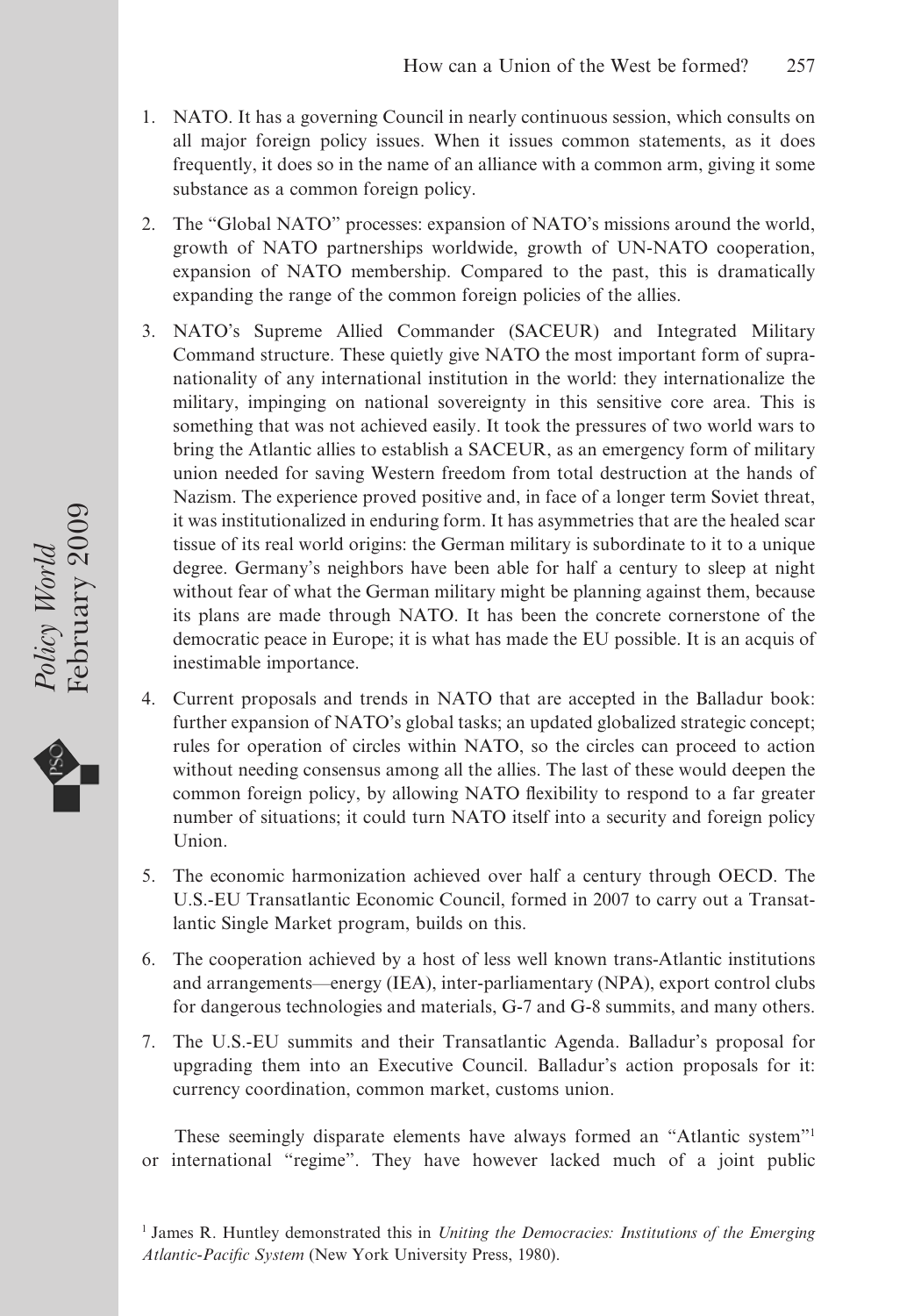identity. Combining them and proclaiming them a Union would supply that crucial missing link.

#### **The residual problem: opposing sensibilities on Atlantic institutions**

There remains one obstacle to taking this approach. As Balladur shows in his book, the existing Atlantic unity is unbalanced and fragile psychologically. As long as America is dealing as Leader with a couple dozen small European countries as Followers, America will continue playing Leader games of exaggerated bluster and self-confidence, and Europeans will continue playing Follower games: falling begrudgingly into line, hedging all the way, and cultivating public opposition.

This is why he is loathe to build an Atlantic Union on the basis of the existing institutional acquis of NATO and OECD: their functioning depends too heavily on American leadership.

Balladur accepted the point that the Atlantic acquis must be incorporated into the Union, and specifically that NATO must be included. Yet he maintained his underlying French sensibility against using NATO as a foundation for the Union: he wants the Union based on a new departure, a bilateral U.S.-EU Council, where Europe and America talk one to one as equals.

This left unanswered the question of how in fact the existing Atlantic institutions could be incorporated into a Union if the structural cornerstone of the Union were a U.S.-EU consultative Council. It is not easy to see how this could be done, unless in a form that subordinates their tested, workable decision-making Councils to an untested U.S.-EU one where obstruction would be easier. If no good way can be found to incorporate them, one risks cashiering the present structures, with their large degree of union already quietly achieved, for the sake of a weaker structure bearing the imagery of Union. This is what the British have long accused the French of wanting to do: to undermine the real existing Atlantic quasi-union for the sake of a facade of U.S.-EU unity.

The problem is thus transformed, in this its third and final iteration, into a question of whether a viable compromise can be achieved between the two sensibilities: the French sensibility (shared by much of the EU) that a Union must have a structure and imagery of U.S.-EU equality, and the American sensibility (which is also the sensibility of many Europeans) that the existing Atlantic institutions and acquis must be incorporated into a Union without any loss in the process.

Can a Union in fact be formed that includes a new U.S.-EU Council, yet incorporates fully and undiminished the old Atlantic structures? Can these various institutions be combined structurally into a coherent whole, and bound together into a common identity under the name "Union"?

#### **The solution: a West of integrated circles**

We will suggest here a way in which this can be done. The key to our answer lies in incorporating into the Union of the West the method of "circles" which Balladur upholds on the European level.

Balladur devotes the longest chapter of his book to explaining the extent to which the EU in reality works through multiple circles, and to advocating that the EU be reformed to operate even more this way. What is missing is to apply this method to the wider level: the Union of the West.

February 2009

*Policy World*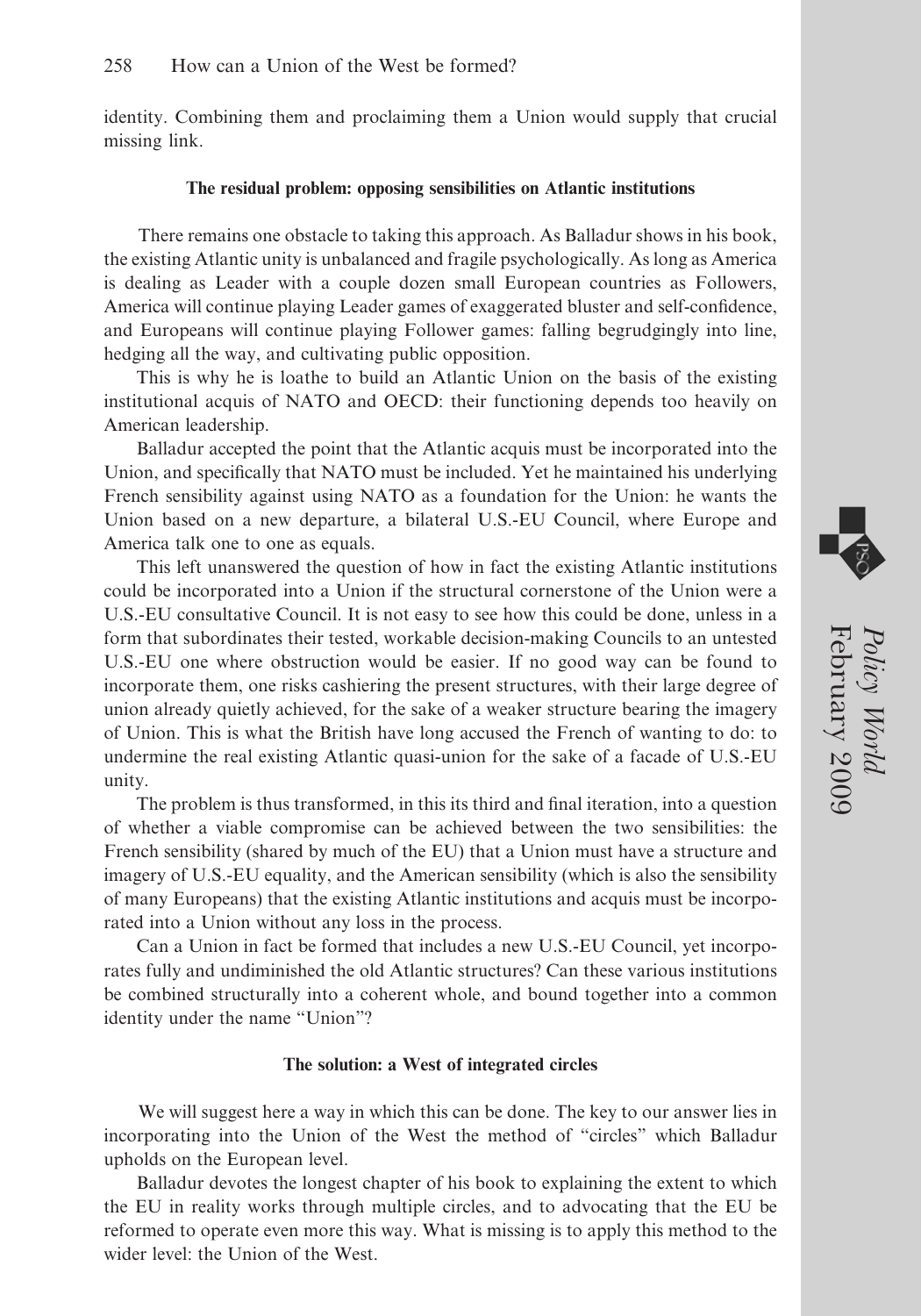The Council of the Union of the West, on this model, would not be the new U.S.-EU Council alone as was initially proposed by Balladur. Rather it would encompass all the existing transatlantic councils equally alongside it: the NATO Council, the OECD Council, and the councils and summits of the other transatlantic bodies. The several Councils would be mutually associated as different formats of the Council of the Union of the West.<sup>2</sup> In each format the council would continue to act on the basis of its prior legal authority and through its established institutional structures. This is how the feat is managed of combining the institutions and gaining a stronger combined identity while losing nothing. NATO might end up as the defense ministry of the Union, OECD as an economic ministry.3

To avoid a self-defeating incoherence from the circle method, however, it is necessary to make use not only of the flexibility of circles but of the means pioneered in the EU for integrating them into a Whole. This is achieved in the EU through the shared overarching name and identity, and through structural links, such as a general Union council and a Union summit council that work in varying degrees with the councils in other formats.

We may call this the "Integrated Circles method", to underline both of its elements, flexibility and cohesion.

The flexibility of circles, known in Eurojargon as "variable geometry", is something that Balladur champions: he views himself as a pioneer of it, he wishes to see more of it on the European level, and he might well be pleased by the fact that it already exists also on the Atlantic level. It does not yet exist on the Atlantic level.

The integration of the circles into a cohesive whole is something that he takes for granted on the EU level; he does not write about it, but relies on it to give reassurances that further development of circles would be no threat to EU cohesion. At the same time, he is concerned to ensure that the general EU Council, with its inefficiencies, will not hamper the circles with their smaller and sometimes more efficient Councils. He seeks protection in both directions, for cohesion and for efficiency. Through Integrated Circles he finds an adequate measure of both protections.

Balladur does not apply either facet of Circles to the Atlantic level, their variable geometry or their integration into a Whole. Nevertheless it is a logical next step in his argument. It provides the formula for including NATO and the other circles of the Atlantic acquis together with his proposed U.S.-EU Council in a Union of the West, without the tensions and obstructions that would flow from an attempt at subordination of one to the other.

More important: the Integrated Circles method is probably the only one that would allow the Union of the West to be achieved realistically in a timeframe consistent with the necessities to which Balladur points. It enables this to be done by the device of adding up the existing powers along with any new elements of a fresh start, eliminating the need to demand an addition of unrealistically large new common powers at the moment of a Declaration of Union. It would very nearly resolve the contradiction that

<sup>2</sup> In EU language, when they meet separately they would be "the Council in NATO session", "the Council in OECD session", "the Council in U.S.-EU session", and so forth.

<sup>3</sup> Other institutional connections would tend to develop on this basis. Countries might begin appointing a single main representative to several of the Council formats, with specialized deputies for each format. Parliamentary assemblies would tend to become associated. The NATO Parliamentary Assembly has already doubled at times as the core of an OECD assembly; the practice would likely be regularized as the Union Assembly, and there might eventually be a directly elected chamber of the Assembly, as this befits a Union.

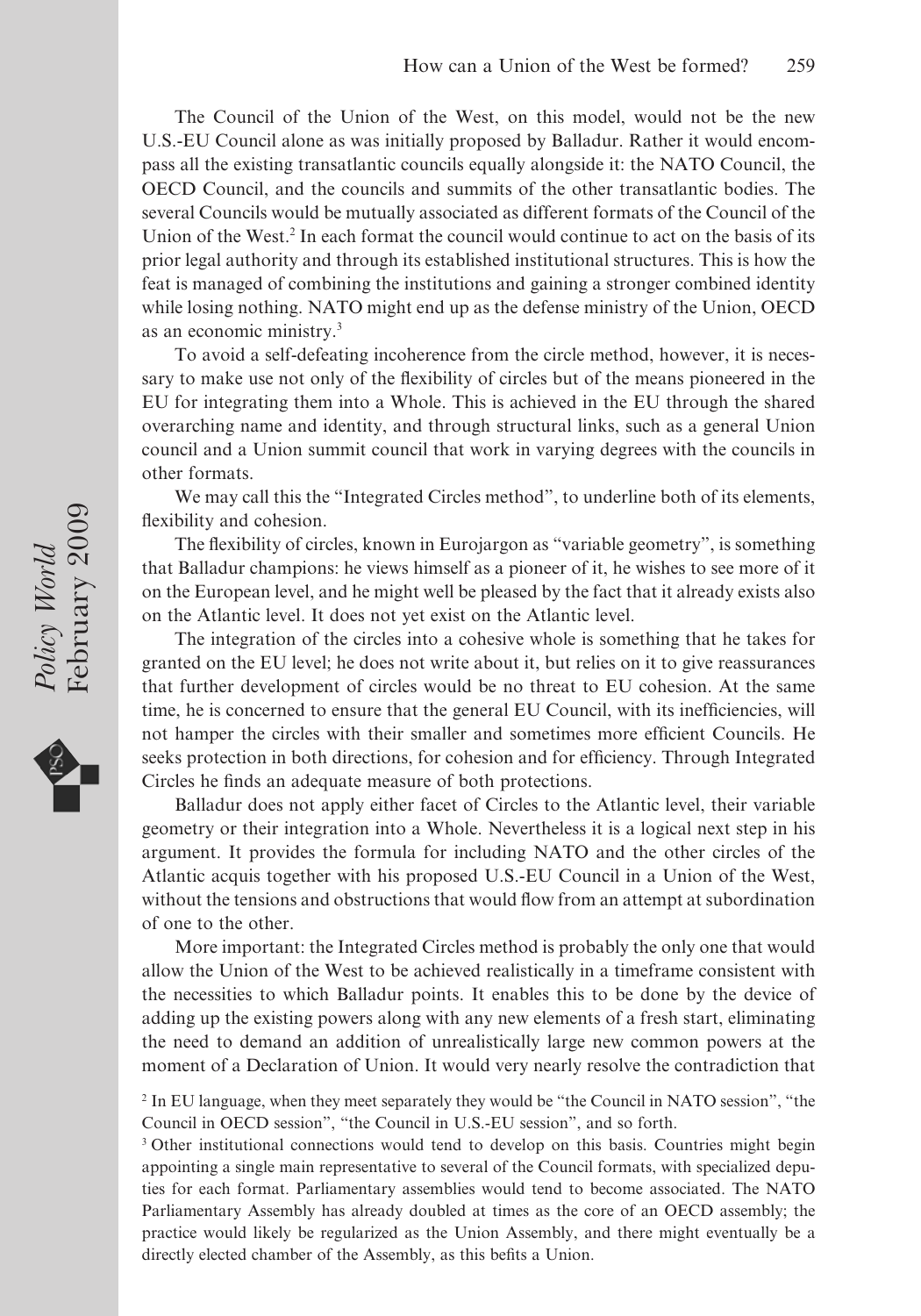seemed so hopelessly irreconcilable at the start of this article: the contradiction between the realism of how much is necessary in the way of Union of the West and the realism of how little people are as yet willing to do.

### **The painful necessity of realism about inequalities**

Is this compromise of sensibilities sufficient to be accepted on both sides? It requires a maturity in dealing with things as they are, including inequalities. Inequality exists in the objective realities, no matter whether Europe is taken as individual states or as the EU; it cannot be overcome by demanding to be treated as an equal.

In a West united in Integrated Circles, the U.S.-EU Council would be fully present; it would have open institutional space for building as much as it can on a basis of U.S.-EU one to one relations and on image of equality—as much as the capacities of the EU will bear; but it would not detract from the work of the NATO and OECD Councils or from the integration they have built and continue to build on a basis of the existent realities.

One runs up here against the propensity of some Europeans—even occasionally Balladur—to blame the existing Atlantic institutions for the inequality in relations between Europe and America. It is a mistake, or perhaps an optical illusion: The Atlantic institutions increase the visibility of the inequality, but they are not the cause of it. In practice they reduce the inequality and restrain the shocks it would otherwise impose on the weaker parties.4 From 1900 to 1939, before the Atlantic institutions existed, Europe suffered from its inferiority before American power in a far more severe manner than it has suffered from the same inequality since the institutions began forming in 1947: in the earlier period it suffered a breakdown in two world wars, thanks in no small part to America's policy of standing aside with its power in peacetime and entering into real commitments only after the continent had sunk into total war. That was, on the surface, a policy of non-hegemony and respect for European equality; but that benign view of it was yet another optical illusion. Wise Europeans have learned to see the reality and ignore the optical illusions.

The Atlantic institutions have provided them an incubator for beginning to unite Europe, one of the two paths for eventually overcoming the inequality. The other path is by strengthening the common Atlantic institutions themselves: they serve to reduce the impact of the underlying inequality on Europeans, give Europeans a consultative say in the policies that affect them, and allow the beginnings of common direction of common policy. At a distant ideal endpoint of perfected Union, they would provide full equality in the direction of all relevant policies; just as, at an even more distant ideal

<sup>4</sup> This illusion about the origins of intra-Atlantic inequality is a specific case of a more general optical illusion about the "democratic deficit": The democratic deficit in foreign policy is at its most severe at the baseline of international relations among separate states, but is usually taken for granted on this level since it is hard to imagine anything being done about it. When international institutions are formed, the deficit is reduced, yet becomes more visible; it persists inside the institutions in a form that is new, and is easier to attack since the institutions are fragile and can easily be blown apart. Nevertheless, it is the further deepening of international institutions that is the only cure for the deficit. For a theoretical schema on the institutionalization and overcoming of democratic deficits and international inequities see Ira Straus, *Supranational Norms in International Affairs* (Ph.D. dissertation, University of Virginia Department of Government and Foreign Affairs, 1992), chapter 7.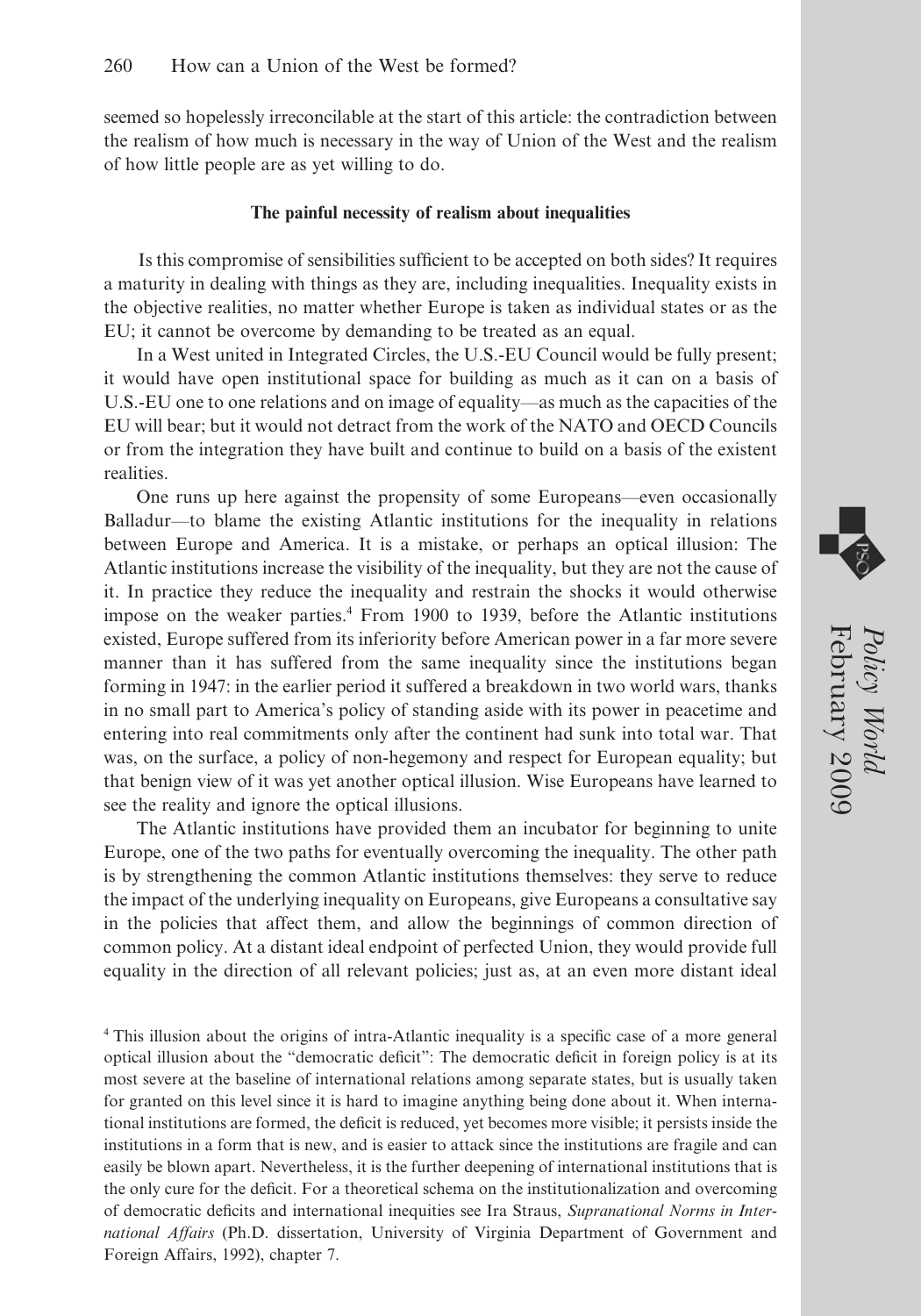endpoint, a perfected European Union would achieve a full separate equality vis-à-vis America. One can understand an urge to assert a separate and equal dignity against America, by completing the second line of equalization before doing anything along the first line. But if the goal is not psychological but the practical one of such equality as can be achieved, then the first line must also be pursued in the here and now.

It is a matter of maturity, for the absence of which Balladur often flays his fellow Europeans, to do what can be done under the conditions of the inequality that exists. These conditions are likely to persist for a long time to come; even if all of Balladur's proposed reforms for the EU were adopted, it would be generations before the EU achieved true equality with the U.S.; and unfortunately it is possible, as Stanley Sloan points out, that none of them will be adopted. One cannot make historically urgent matters wait on an equality that is a long way off at best. One has to make the best of the situation. Europeans, with their long traditions of diplomacy in a system of independent and radically unequal states, should understand this more readily than Americans, with their shorter experience and larger penchant to rhetorical idealism.

America has for the most part accorded the EU as much role and attention as it can bear, given its limited capabilities. The shortfalls it has shown from time to time in this regard are secondary; more often it has favored the EU with exaggerated attentions, in the hope of helping it along. There are ways America can still do more to support the EU, but Balladur has a point when he criticizes Europeans for using America as a scapegoat for their own failures in uniting and taking responsibility for themselves.

Balladur has floated an important compromise between European and American sensibilities on one specific set of circles: the circles within NATO. It was back in the 1990s that NATO adopted a policy of circles, called CJTFs or "coalitions of the willing". In more than a decade, it has barely implemented it; the EU always wants to be the main coalition, while the U.S. wants its own coalitions. Balladur supplies the formula needed for overcoming this stand-off: it is, for NATO to develop rules for proceeding without unanimity. This would open up space for the circles desired by both parties to go forward. Should this wait on prior EU military strengthening? It would make more sense to proceed the other way around: adoption of this reform on the NATO level would in itself be advantageous to both sides, and would serve as an incentive for the EU to strengthen itself to make fuller use of the opening.

#### **The inevitability of the Integrated Circles approach for a Union of the West**

The idea of a Union of the West in multiple circles is not entirely new. If, as we have suggested, it is the only way for Union is to become a reality in a relevant timeframe, then it is all but inevitable that persons who are looking for a realistic pathway to Union will arrive at one or another form of it.

This has in fact happened in past experience, with the Committees for a Community of Democracies (CCD), an offshoot of Streit's Atlantic Union movement, consisting largely of former diplomats and high level personalities in Washington and London. CCD in its early years, 1978-83, was seeking to find a way to bind the West together into a Community with a level of integration and self-awareness comparable to the EC. It initially did this by looking for such new collective programs and structures for the Atlantic and OECD countries as were immediately needed in that period; but, with its close personal ties to the diplomatic world, it quickly found what Balladur observes today: that there is not sufficient will around for forming new structures with strong new

Policy World<br>February 2009 February 2009 *Policy World*

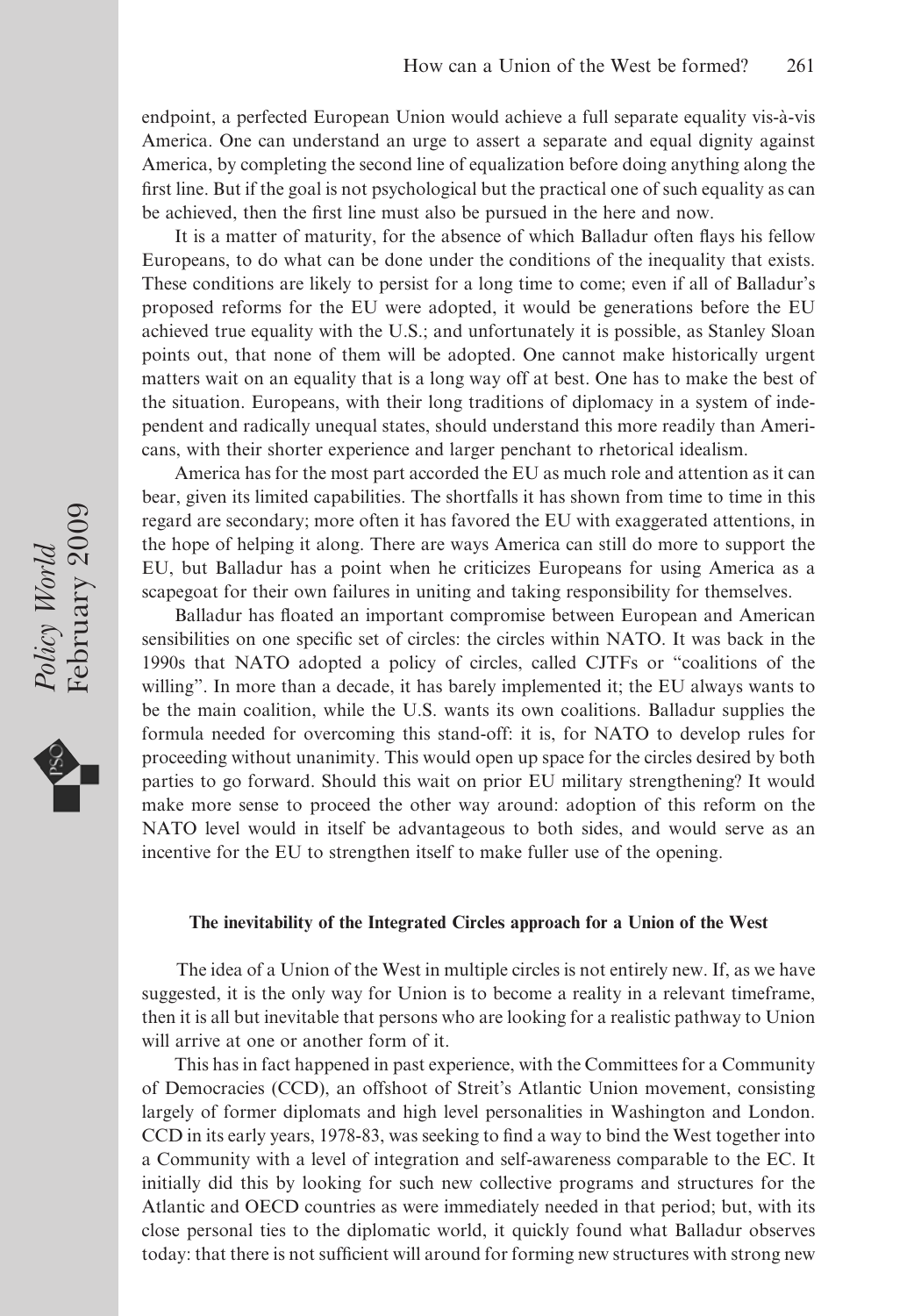powers. CCD concluded that the main thing to do was to put together the substantial Atlantic and Atlantic-Pacific institutions that already existed, giving them a common umbrella structure and common identity; with that done, there would already be a proto-Community, and, invigorated by the common identity, it could develop the will to proceed farther. CCD's founder, James Huntley, encapsulated this doctrine in a book<sup>5</sup> that became the main restatement of Atlanticism for the later decades of the 20<sup>th</sup> century, building on Streit but adapting his goal to the realities of the partial integrative institutions that had been meanwhile developed in the Euro-Atlantic world and what could be learned from them. Huntley established the plural foundation of Union by pointing to the multiple existing institutions that would have to be joined in it. Robert Foulon, co-founder with Huntley of CCD, carried this thought a half step farther: that it should be categorized as a "plural Union", and should have multiple levels of country membership as well as multiple institutional substructures. This left open the question of what would hold all this pluralism together. Balladur, with his emphasis on the circles method as used in the EU, supplies, if only by analogy, the practical formula the Atlanticists have needed for joining their multiple institutions into a higher unity: structural links among the institutional circles, beginning with an association of their Councils, a common identity and legal existence as a Whole, and a strong identity name for the Whole, such as "European Union" or "Union of the West".

Interestingly, Huntley, again like Balladur, pinned much of his hopes on a summit or Executive Council. He admired the European Council for invigorating the EC, and hoped the G-7 would similarly reinvigorate the Atlantic institutions.<sup>6</sup> Some decades later, it is worth considering why this has not happened. The Summits have no formal relation to the Atlantic institutions; they cannot draw them together into a Community or Union. It works more readily the other way around: Once the several Atlantic institutions are bound together formally, e.g. by associating their Councils as a Council of a Union, the great power Summits within the Union—whether Huntley's G-7 or Balladur's G-2—will naturally take on an energizing role for the Union as a whole. If a G-7 or G-2 proved itself in practice more reliable and efficient than other councils in the work of the Union, it might later be given a formal title of Council of the Union with some supervisory authority over other councils.

#### **Union as a positive Identity**

A Whole with an Identity is more than the sum of its parts: an identity creates virtuous circles, reinforcing some of the elements that go into its making. And "Union" is a powerful identity. So is "West". It is a name that publics can identify with as a new layer of their political identity and belonging.

In its absence, the West has at best a weak self-awareness and little confidence in its own solidity. This is a source of the core paradox of today's world that Balladur identifies in his book: a continued objective material predominance of the West, coupled

<sup>5</sup> James R. Huntley, *Uniting the Democracies: Institutions of the Emerging Atlantic-Pacific System* (New York University Press, 1980).

<sup>6</sup> Huntley, *Uniting the Democracies*, pp. 293-4. John Ikenberry has also written on the G-7 as a potential motor for a Western Community. Professor Modelski, who was also an early member of CCD, has recently transposed this proposal from Huntley's G-7 to Balladur's G-2, proposing it be used as the energizing instrument for the wider Atlantic community, in "A Window of Opportunity for a Rebalanced Relationship," *Freedom & Union* Vol. III No. 1.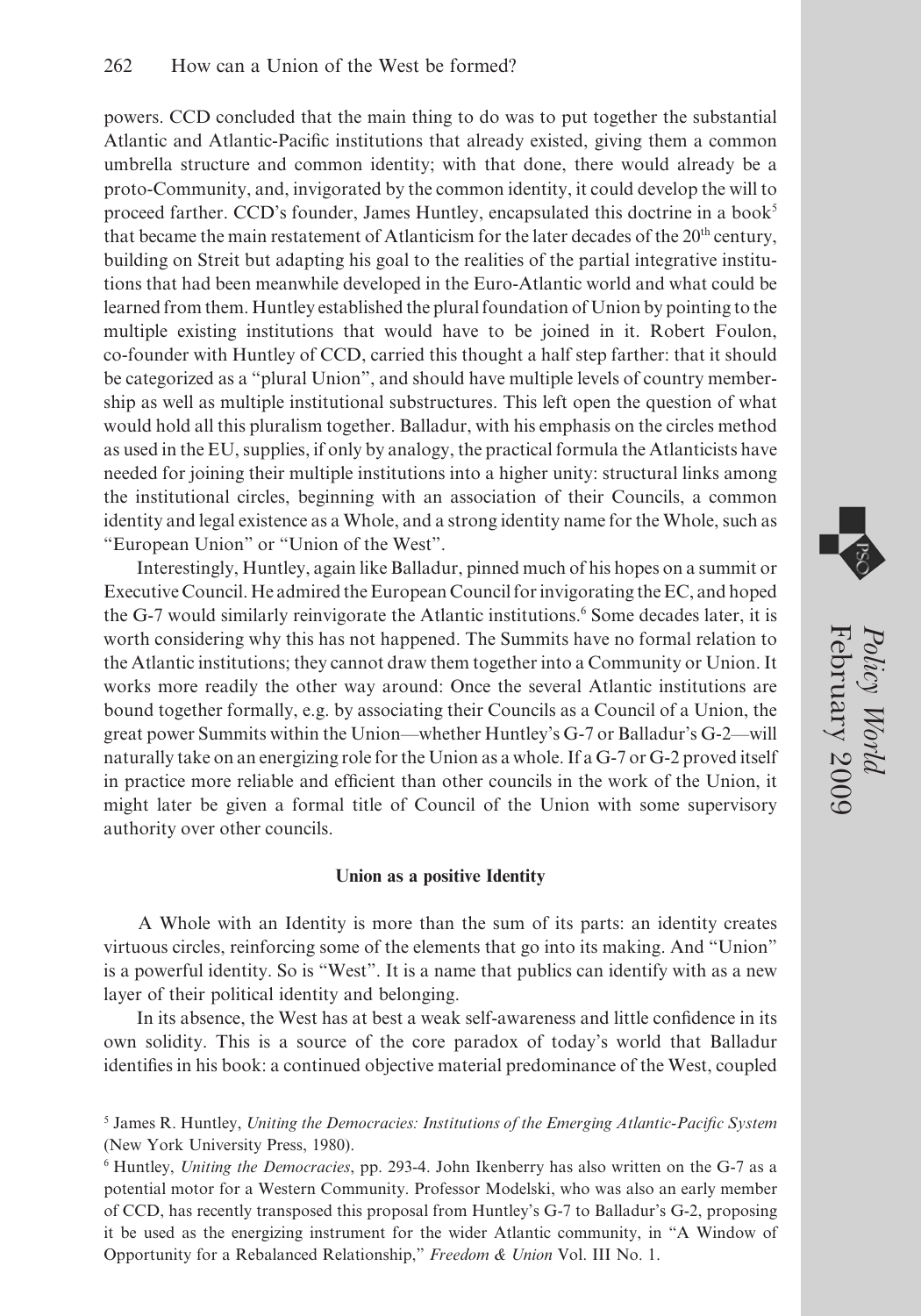with a rapid subjective weakening of the West, $\tau$  risking the destabilization of the world order in which the West continues to play an indispensable role. Balladur logically identifies Union as the solution.

A strong identity-name is something that the EU already has, and that the wider Western institutions taken separately have been lacking. Sensationalistic books on the decline of America put this difference to use: they treat the EU as an entity but the West as virtually non-existent. This brings them by definition—by false definition—to the conclusion that the EU is not to be counted together with America but apart from and against it.<sup>8</sup> It turns the EU's rise, by this sleight of hand, or sleight of definition, into a proof of America's decline, and encourages adversarial behaviors that really could tear apart the West.<sup>9</sup> A visible, solemnly declared Union of the West is the obvious way to put an end to the illusion of the West's non-existence.

Balladur's explicit goal of Union comes as a breath of fresh air. It blows away the stale air of the assumption that the Western countries must and will continue acting separately and against one another; it throws into the picture the thought that they could after all do the sensible thing, and ought to consider it. It has almost shock value to hear it coming from a French Gaullist source: this has led it to be received with near amazement by most commentators.<sup>10</sup>

In the two decades after 1945, Union of the West was a widely shared goal among Western governments and foreign offices; and it had been the goal of France ever since World War I. It was a goal that provided inspiration, and an almost physical image in the minds of leaders and elites of the direction they needed to be going. Thanks to the orientation provided by the goal, national leaders were able to take historic steps—the Marshall Plan, NATO, OECD—to build a long-term institutionalized unity on some of the most important matters. The goal and the orientation faded out of view in the period of Vietnam and De Gaulle. The integration of the West stalled at half-way point. The

<sup>9</sup> This can be seen in Khanna's precursor, Paul Kennedy, who performed the same sleights of hand, or of category, in *The Rise and Fall of the Great Powers*. Despite misleading categories and statistics, Kennedy succeeded in lending respectability to a movement of nationwide belief in America's decline in the late 1980s. The Western alliances were treated as a factor causing America's decline and draining its economy to the advantage of its European and Japanese competitors. The implicit—sometimes explicit—prescription of breaking with Europe and Japan, had it been acted upon, would have turned the anti-Western categories into a self-fulfilling prophecy. But it turned out differently: the West won the Cold War, the Japanese bubble burst, and the West held together, and America and the West, far from declining, held still greater preeminence than before.

<sup>10</sup> But not perhaps by *Freedom & Union* readers. De Gaulle had proposed an organic Union to Britain in 1940; documents on this can be found in *Freedom & Union*, July-August 1958, pp. 14-16. The editor, Clarence Streit, always interpreted De Gaulle's later anti-Atlanticism generously, as a reaction to Suez; he often cited communications from Gaullist leaders that it would be different if America were willing to discuss a genuine Union with Europeans. Streit was a longtime friend of Michel Debre, a close associate of De Gaulle and a Prime Minister under his Presidency. During the war, Debre and Emmanuel Monick had written *Demain la paix* (Plon, 1945); it took an Atlanticist view, and portions of it were later translated by Streit's wife Jeanne Defrance and printed in three issues of *Freedom & Union*, Oct., Nov. and Dec. 1959.

<sup>7</sup> Balladur, *Pour une Union occidentale* . . . , p. 14.

<sup>8</sup> This can be seen in Parag Khanna's 2008 book, *The Second World: Empires and Influence in the New Global Order*.